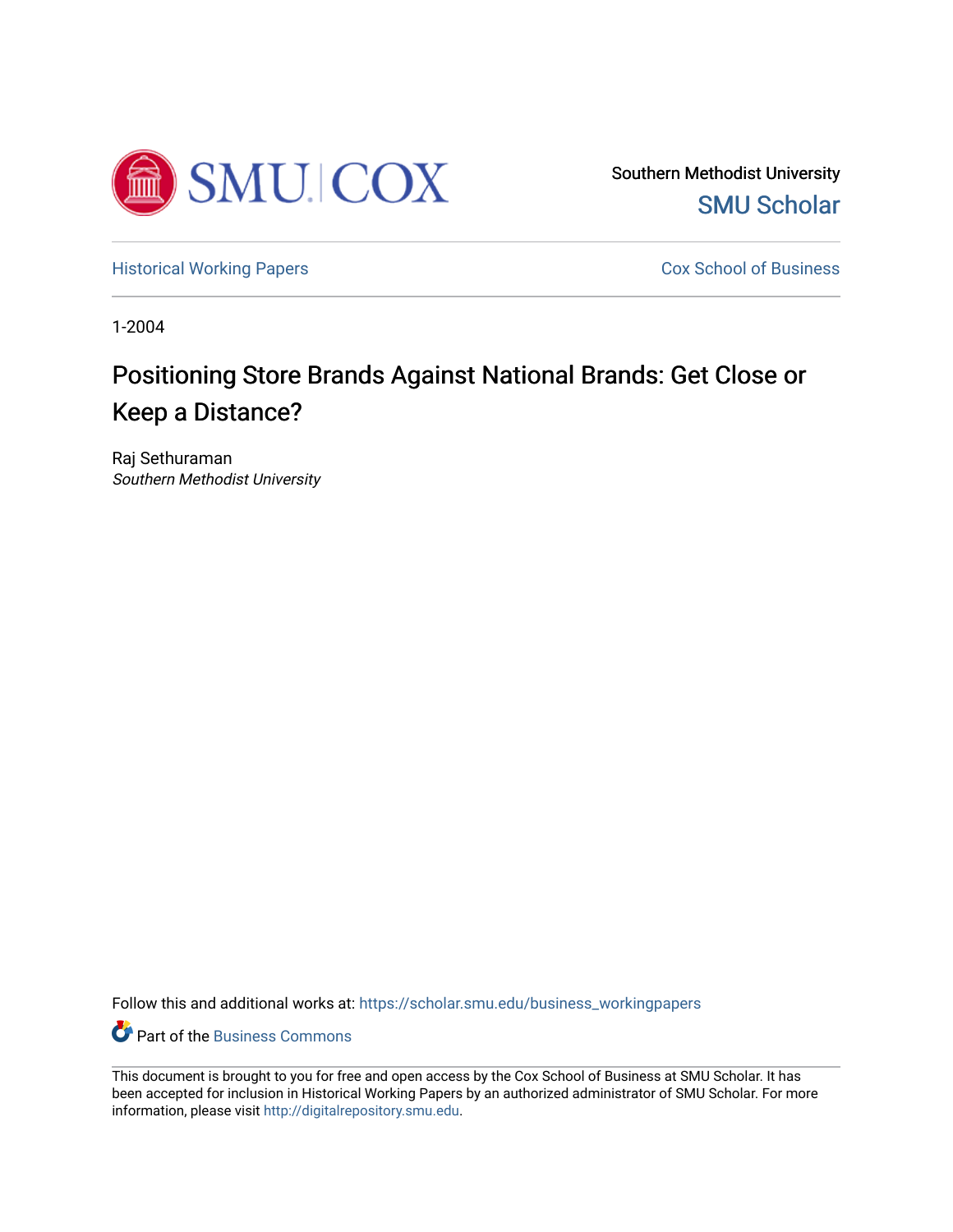# POSITIONING STORE BRANDS AGAINST NATIONAL BRANDS: **GET CLOSE OR KEEP A DISTANCE?**

Working Paper 10-0901\*

By Raj Sethuraman

\*This paper represents a draft of work in progress by the author and is being sent to your for information and review. Responsibility for the contents rests solely with the author and may not be reproduced or distributed without his written consent. Please address all correspondence to Raj Sethuraman.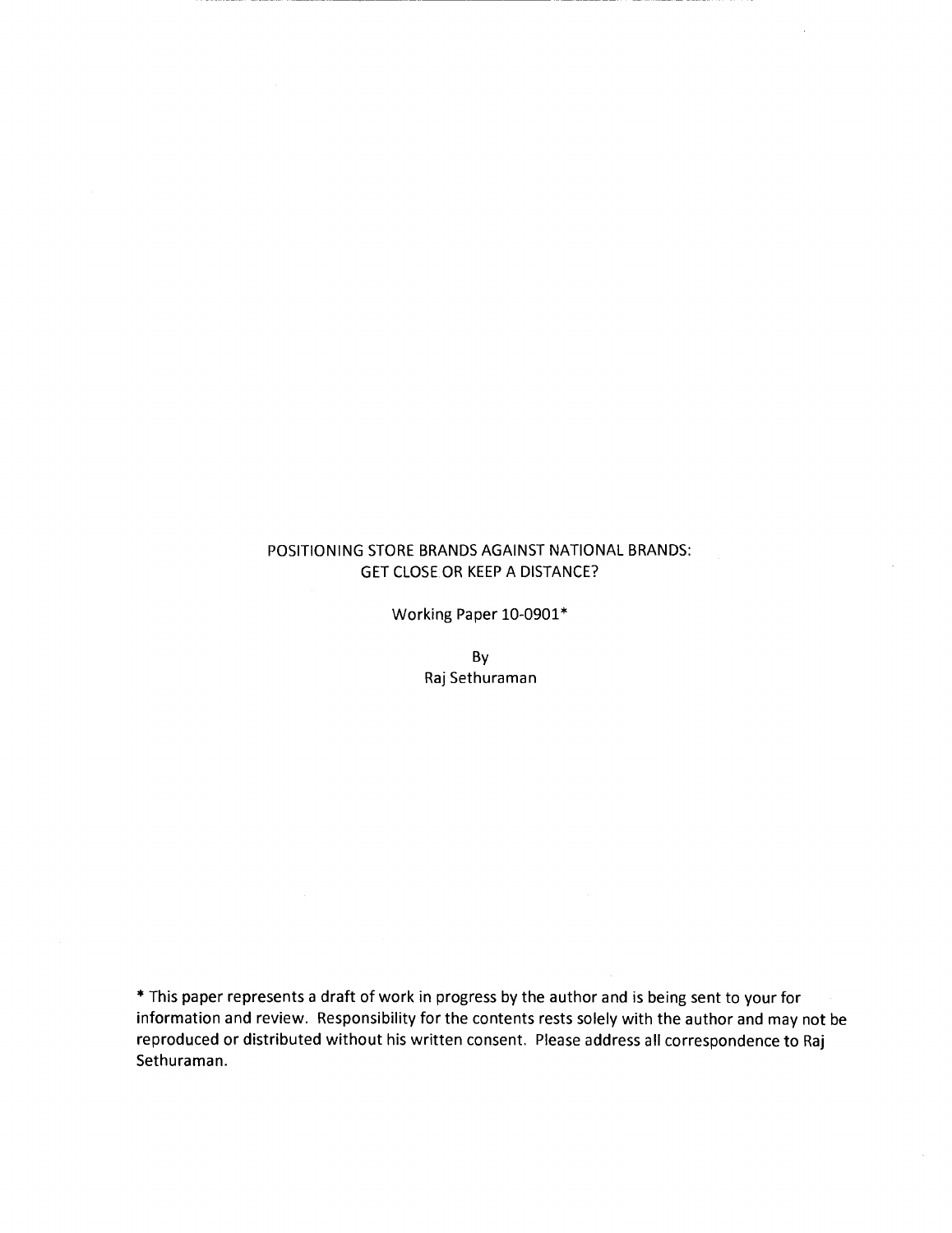# **Positioning Store Brands against National Brands: Get Close or Keep a Distance?**

Raj Sethuraman Marketing Department Cox School of Business Southern Methodist University P.O. Box 750333 Dallas, TX 75275-0333 Ph: (214) 768-3403 Fax: (214) 768-4099 e-mail: rsethura@mail.cox.smu.edu

January 2004

The author gratefully acknowledges the research support provided through the Leo F. Corrigan Jr. Faculty Research Fellowship. The author also thanks Kusum Ailawadi for providing part of the data.

 $\Delta \phi$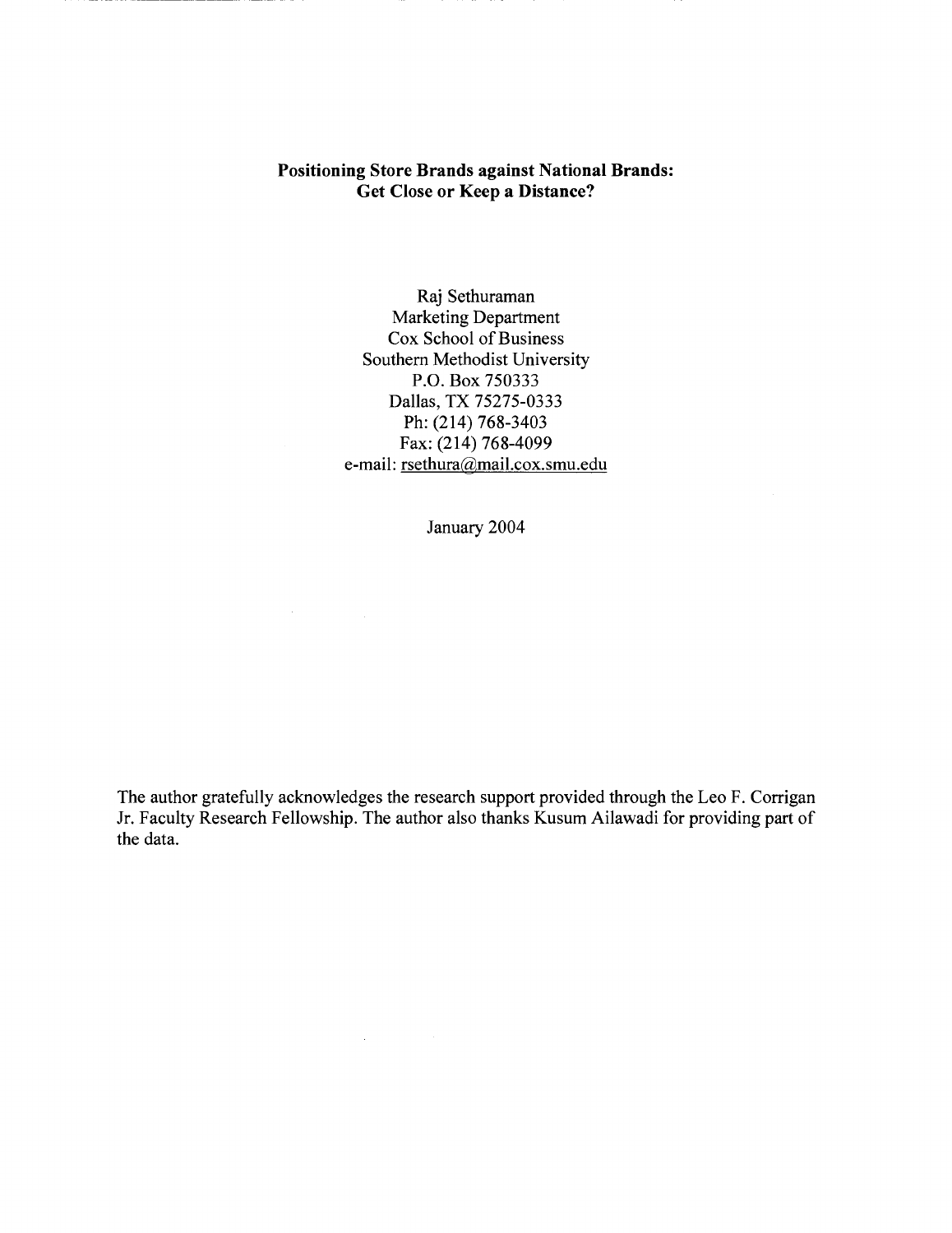# **Positioning Store Brands against National Brands: Get Close or Keep a Distance?**

---------------------------------------------------

#### **ABSTRACT**

A stream of academic research has suggested that retailers may be better off positioning their store brands close to the national brands by promoting their store brands as being similar to the national brands. Retailers also appear to have embraced this notion. In this manuscript, we investigate this strongly held belief and ask the question – should store brands always strive to be "like national brands?" Analysis of a game theoretic model identifies eight market conditions when positioning a store brand close to a national brand may be less profitable or unprofitable. In particular, we find that close store brand positioning may not be profitable in categories where the manufacturer can expand category demand through non-price marketing investments such as advertising, or when there is a significant "unserved" (by national brand) market that can be served by the store brand.

A follow-up empirical analysis, using data on 109 grocery products from two retail chains, reveals that positioning a store brand close to the national brand is less likely in categories whose sales are expandable and in highly advertised categories, but more likely in high-margin categories and where the national brand has a large market share. Together, the analytical model and the empirical findings enhance our understanding of a retailer's store brand positioning strategy. Future research can investigate the effect of store competition, price promotions, and other factors on store brand positioning.

**Key Words:** *Private Labels, Positioning, Marketing Strategy, Channels of Distribution, Game Theory*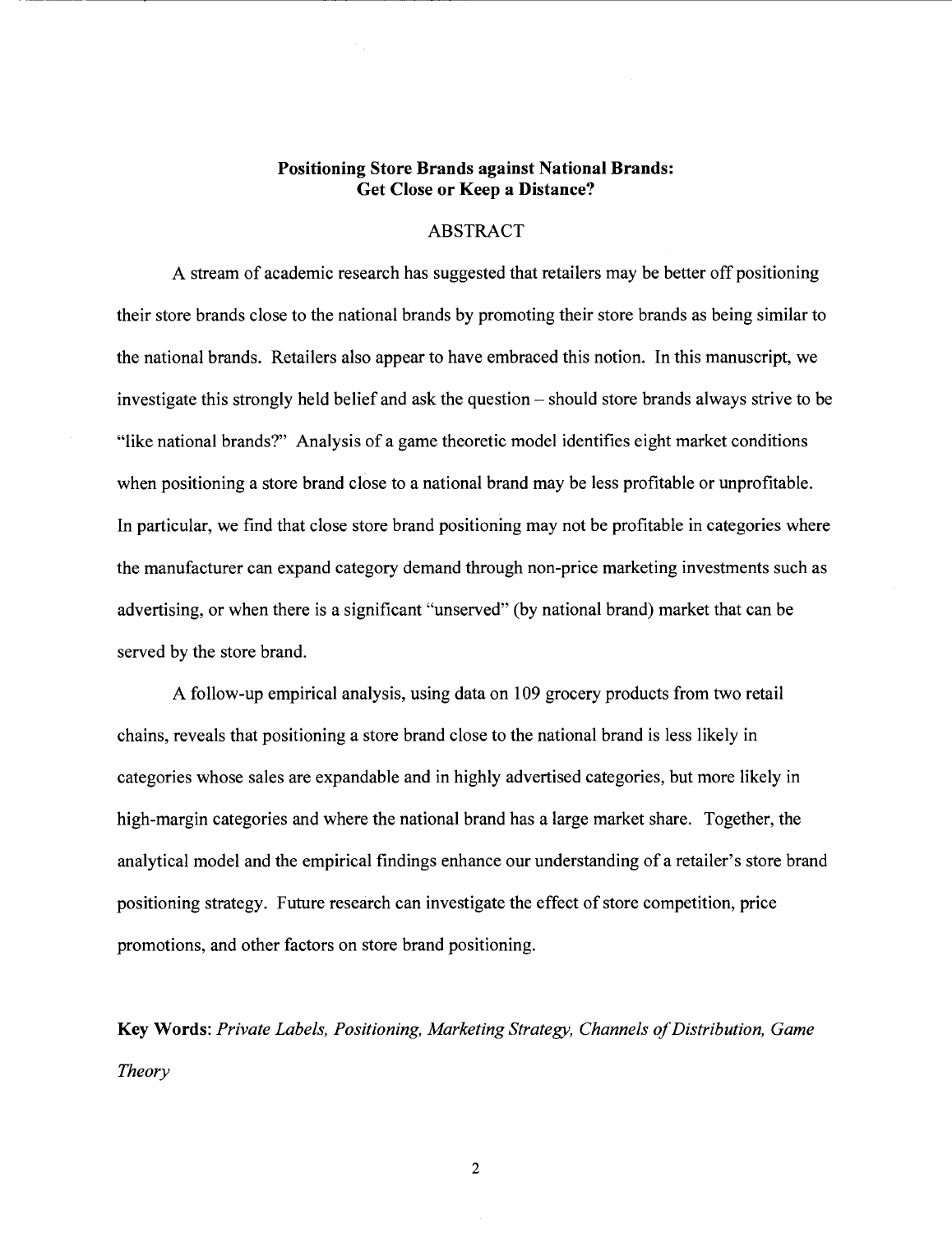# **Positioning Store Brands against National Brands: Get Close or Keep a Distance?**

#### 1. **INTRODUCTION**

Private labels or store brands have become a force to reckon with in the United States. Dollar sales of private labels in grocery products have grown 38% during 1997-2002, nearly twice the growth (19%) of national brands during the same time period (AC Nielsen 2003). As a result, the dollar share of private labels has grown from about 14% in 1996 to about 16% in 2001. The unit volume market share in the United States is about 20% (source: Private Label Manufactures Association website: www.plma.org).

Buoyed by this growth trend, or otherwise, there is a general tendency among retailers to increase the sales of private labels at the expense of national brands in several ways including "positioning" the store brand close to the national brand (A&P Annual Report 2001; www.plma.org, Lauhnor and Terhune 2003). In the context of national brand vs. store brand competition, store brand positioning is broadly conceptualized as the extent of similarity between that private label and the national brand. Retailers attempt to position their store brand close to the national brand in at least four ways: (i) increasing the quality of store brand and reducing the perceived quality gap between national brand and store brand, (ii) imitating national brand packaging (often called the copycat strategy), (iii) placing the store brand on the shelf right next to the national brand, and (iv) using shelf talkers with "compare and save" or similar slogans.

Academic research also tends to support the retailers' desire to position their store brands close to the national brand. Several researchers (e.g., Sayman, Hoch and Raju 2002, Morton and Zettelmeyer 2000, Raju, Sethuraman and Dhar 1995, Mills 1995, Sethuraman 1989) have directly or indirectly addressed the question of whether or not store brands should be positioned close to national brands. Details of this literature are provided in §2. These articles appear to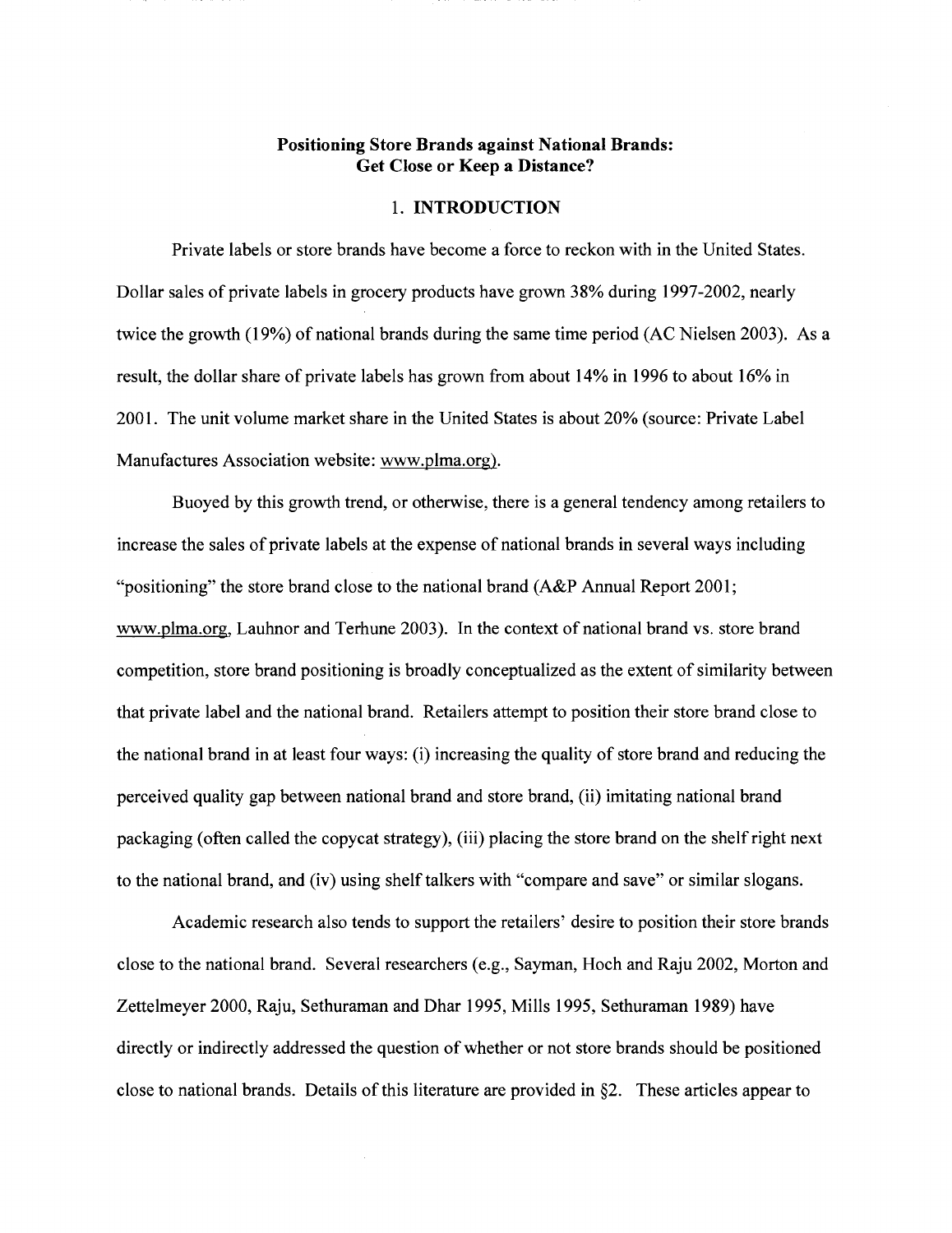unanimously suggest that retailers would be better off (obtain higher category profits) by

positioning their store brands close to the national brands, especially the leading national brand.

-------------------------------------------

The purpose of this manuscript is to further investigate this strongly-held belief and explore the following questions:

- (i) Is it always in the interest of the retailer to position the store brands close to the national brands?
- (ii) If not, what are the conditions when it would be profitable *not* to position the store brand close to national brands, and why?
- (iii) In the real world, we do find some product categories in which the store brands mimic the national brands and some categories in which they do not. Can we prescribe to the managers in what categories they should adopt the former and in what categories they should follow the latter strategy?
- (iv) Alternately, can we explain retailers' store brand positioning behavior through theoretical analysis?

This manuscript addresses the above questions through an equilibrium analysis of the actions of a manufacturer selling a national brand and a retailer who sells both the national brand and the store brand. Our analytical model incorporates several factors not included in previous literature, viz., category expansion, unserved (by national brand) market, cost differences, and heterogeneity in reservation prices. The analysis identifies some market conditions when the conventional belief that retailers should position their store brand close to the national brand may not hold. In particular, we find that a retailer may not find it profitable to position its store brand close to the national brand in categories where the manufacturer can expand category demand through non-price marketing investments such as product improvements and advertising. Close store brand positioning may also not be profitable when there is a significant "unserved" (by national brand) market that can be served by the store brand.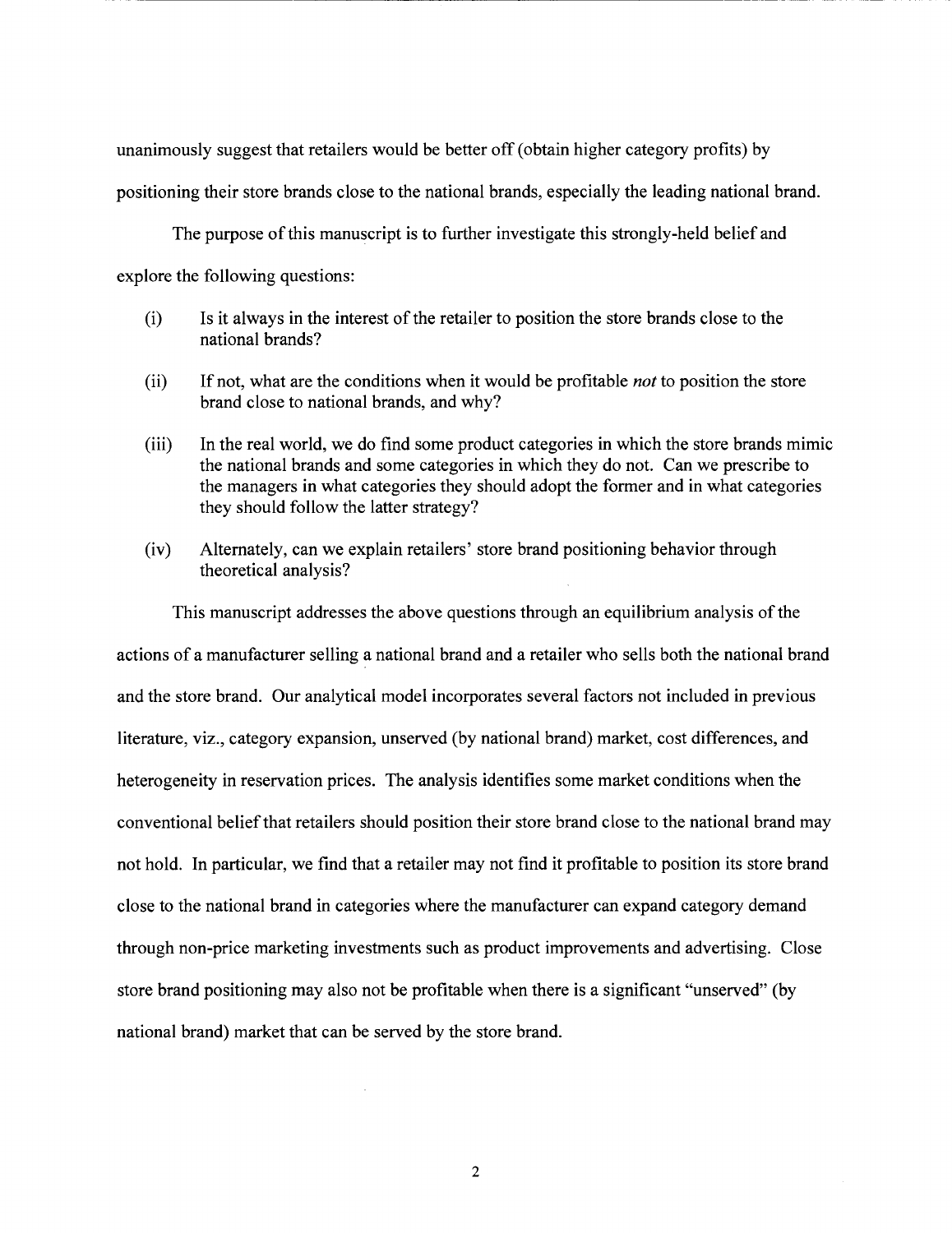We then empirically analyze data on store brand positioning collected from two supermarket chain stores across 109 grocery products and test some implications from our analytical model. In particular, we find that positioning a store brand close to the national brand is less likely in categories whose sales are expandable and in highly advertised categories, but more likely in high-margin categories and where the national brand has a large market share.

-----~~-~~~~~~~~~~~~~~~~~~~~~~~~~~~~~~--------------

We believe the manuscript makes theoretical, empirical, and methodological contributions in the following ways. On the theoretical front, it prescribes eight market conditions when positioning a store brand close to the national brand may be less profitable (or unprofitable). On the empirical side, it identifies four category characteristics that influence store brand positioning in the real world. We believe the manuscript also makes a modest methodological contribution by developing an analytical model that incorporates variables such as category expansion, unserved market, and consumer heterogeneity, which have not been studied in previous marketing channels literature.

The paper is organized as follows. In §2, we review pertinent literature on store brand positioning and motivate the present research. §3 describes the analytical model. §4 presents the results from the basic equilibrium analysis. In §5, we test the robustness of the basic results as well as obtain additional insights. §6 presents the empirical analysis and results. In §7, we conclude by discussing the key results, limitations, and future research directions.

# **2. LITRATURE REVIEW**

In an insightful modeling work on store brand positioning, Sayman, Hoch and Raju (2002) have provided several analytical results with useful implications for retailers and store brand managers. First, the authors show that it is profitable for retailers to position their store brands so as to increase the price competition with national brands. Second, if there are several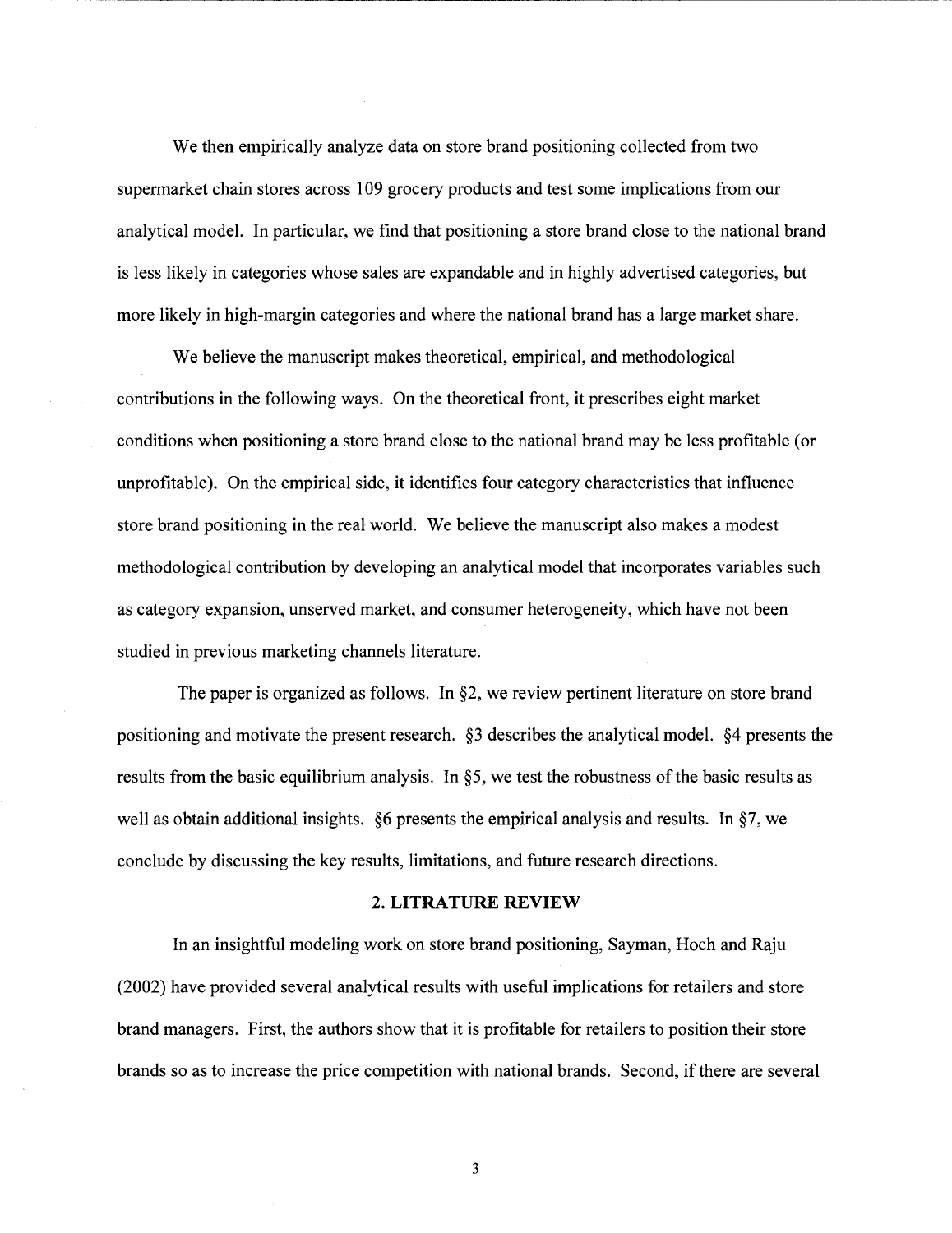national brands, it is more profitable for a retailer to position its store brand against the leading national brand. Positioning is conceptualized in terms of the cross-price effect (price substitutability) between national brand and store brand, that is, positioning a store brand closer to the national brand implies that the cross-price effect between the two brands is increased.

----------------------- ----------------

Other researchers have also suggested that retailers gain by increasing the cross-price sensitivity between national brand and store brand. Sethuraman (1989, p. 91) showed that the category profits and the proportion of total channel profits garnered by the retailer increase as the cross-price sensitivity between national brand and store brand increases, i.e., as the store brand is positioned closer to the national brand. Raju, Sethuraman and Dhar (1995, Proposition 2) and Mills (1995, p. 520) also show that the retailer's profits are increasing with cross-price sensitivity. Taking a slightly different approach, Morton and Zettelmeyer (2000) employ a bargaining framework and argue that by positioning the store brand to mimic the national brand wielding monopoly power, the retailer can strengthen its bargaining position when negotiating supply terms with the national brand manufacturer. Thus, there is consistent theoretical support for the contention that retailers may be better off positioning the store brand close to the national brands, especially the leading national brand. Along similar lines, empirical researchers have also emphasized the importance of reducing the quality gap between national brand and store brand for achieving store brand success (Hoch and Banerji 1993, Richardson, Jain and Dick 1996, Sethuraman and Cole 1999).

These analytical and empirical results have led retailers and store brand managers to believe that an effective way to earn more profits is to increase the price substitutability between national brand and store brand. Retailers attempt to accomplish this objective by narrowing the quality gap and/or otherwise impressing upon the consumers that there is little difference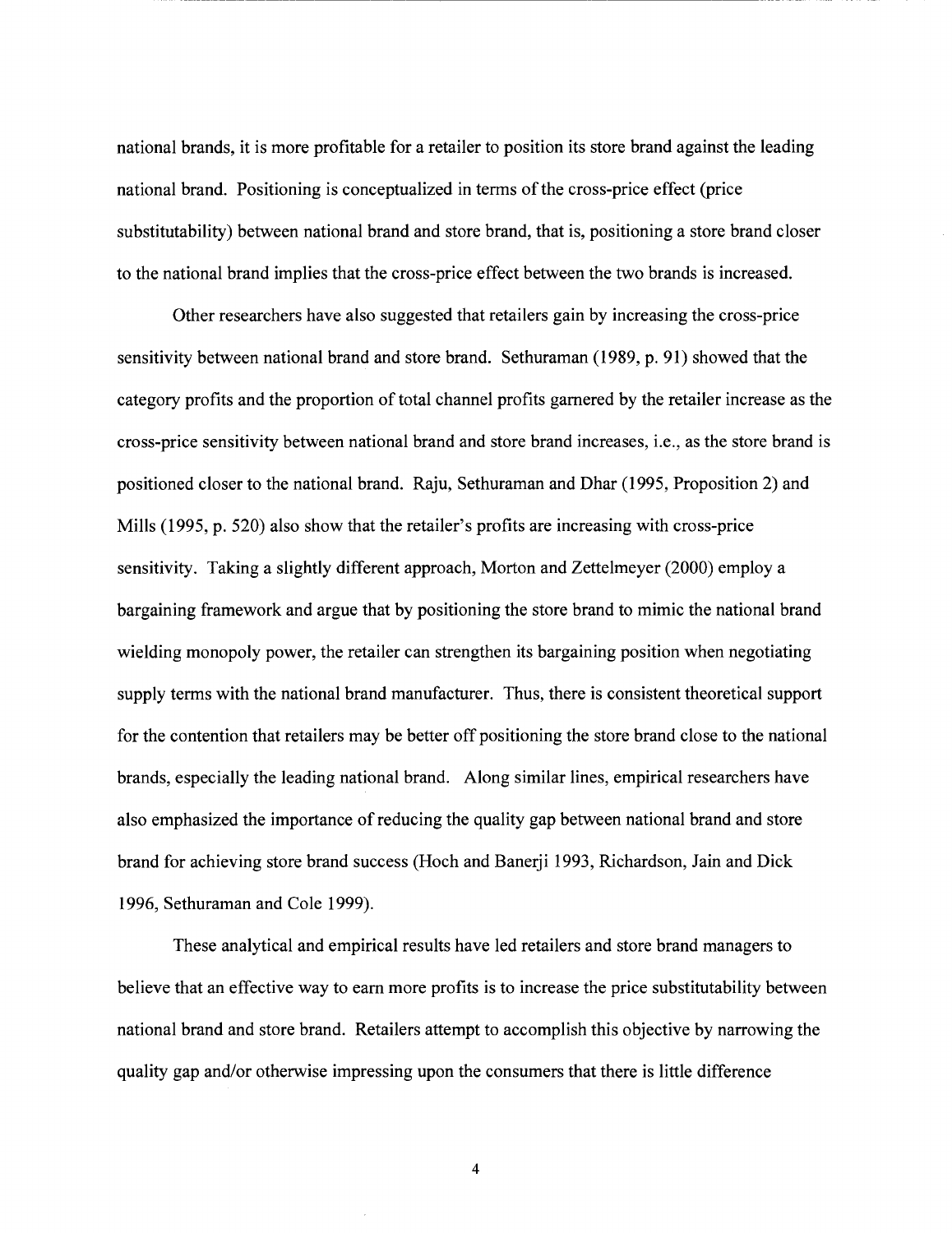between national brand and store brand- so, why pay more? For instance, the Private Label Manufacturers Association (PLMA) website proclaims that, in a 1999 Gallup study, 75% of consumers ascribed similar levels of product quality to national brands and store brands. *The Wall Street Journal* (July 15, 1993) reports that, frequently, private labels are designed and packaged to signal close substitutability with national brands.

The objective of this paper is to explore the basic question- should retailers always strive to be "like national brands" as analytical modelers and empirical researchers appear to suggest? Almost all the analytical models that recommend close store brand positioning:

- (i) assumed demand is linear in price,
- (ii) were based on aggregate demand function that did not evolve from individual consumer behavior,
- (iii) did not explicitly incorporate consumer heterogeneity,
- (iv) assumed marginal cost of national brand and store brand to be equal and set it to 0 without loss of generality,
- (v) did not explicitly consider category expansion,
- (vi) did not incorporate non-price variables such as advertising, and
- (vii) did not consider store competition.

The question then arises as to whether the conventional result that a store brand should be positioned close to the national brand will hold if these assumptions are relaxed. Our analytical model attempts to investigate this question by relaxing assumptions  $(i) - (vi)$ , but we do not consider store competition.

# **3. ANALYTICAL MODEL**

We focus on the competition between one national brand and one store brand. This focus is adequate in our case for highlighting the conditions when positioning a store brand close to the national brand may increase or decrease retailer profits. As Shugan (2002) states, simpler models (e.g., monopoly models) are useful for gaining insights, even if they don't exactly mirror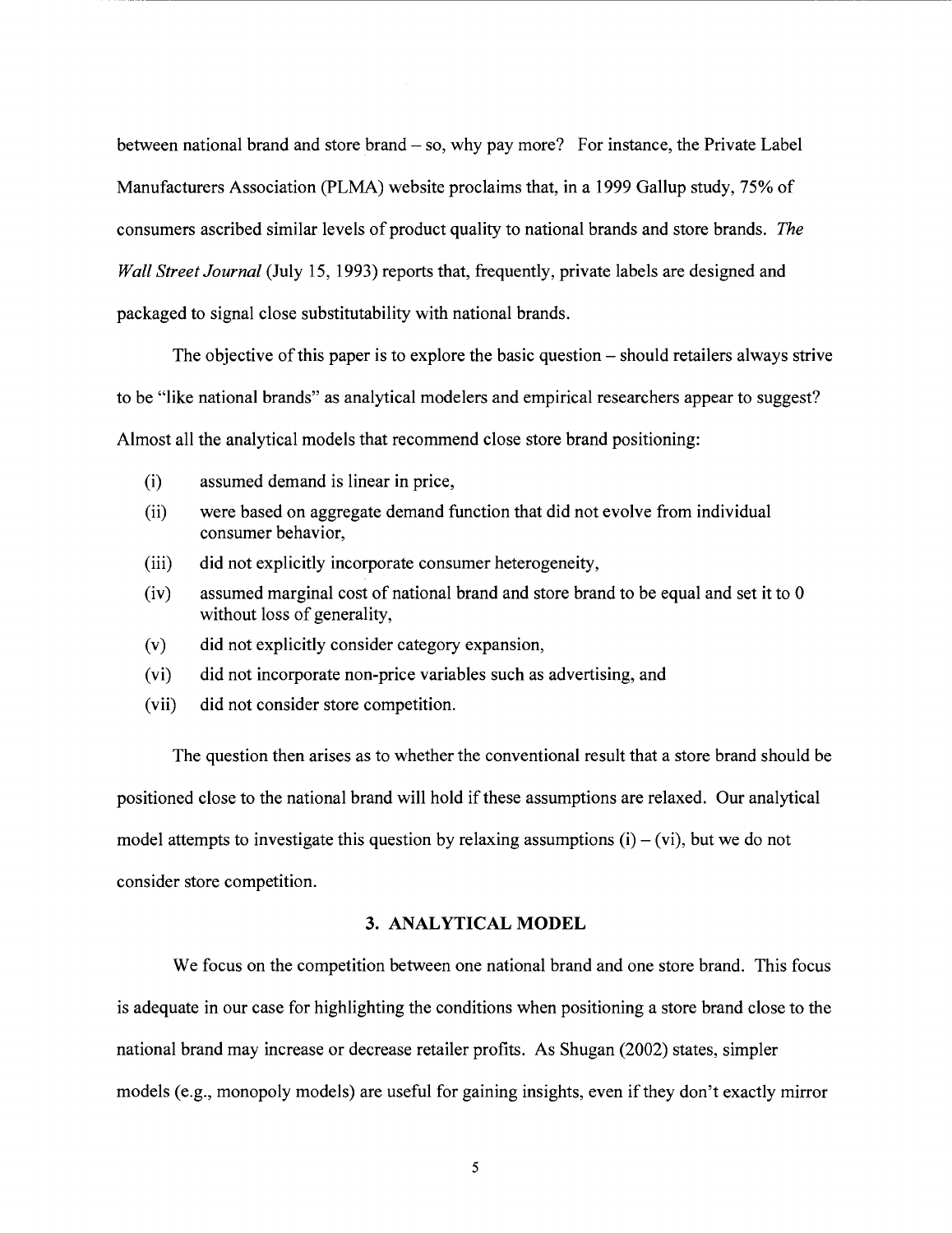the real world. Furthermore, in about 40% of the product categories in the two supermarket chain stores we collected data from (discussed later in §6.2), the store brand competes with just one national brand. In categories where there are multiple brands, the national brand can be deemed as the leading brand, the one often targeted by the store brand (Sayman, Hoch, and Raju 2002). We first present the consumer behavior assumptions used to develop the demand function studied in our analytical model and then describe the game structure.

------------

#### **3.1. Consumer Behavior**

Consumers' behavior with respect to purchase of national brand and store brand postulated in this paper is presented in Figure 1. There are K consumers in the market. Each consumer (i) has a reservation price ( $r_i$ ) for the national brand. If price of national brand ( $p_n$ ) is less than the reservation price  $(r_i)$ , s/he considers the national brand. Then s/he inspects the price of the store brand ( $p_s$ ). If the actual price differential ( $p_n - p_s$ ) is less than the reservation price differential  $(d_i)$ , i.e., the price premium that consumers are willing to pay for the national brand over the store brand, then the consumer purchases the national brand; if not, the consumer purchases the store brand.

Those whose reservation price for the national brand is less than the national brand price, i.e., those who are unwilling to pay the (high) price for the national brand, inspect the price of the store brand  $(p_s)$  and compare it with their reservation price for the store brand, given that it is the only brand in their consideration set. If the store brand price is less than its reservation price, the consumer purchases the store brand; if not, s/he does not purchase any brand. We assume that a consumer's reservation price for the store brand is less than or equal to his/her reservation price for the national brand, consistent with previous models on store brands (e.g., Lal 1990, Rao 1991) and general empirical observations (e.g., Abe 1998, Sethuraman and Cole 1999).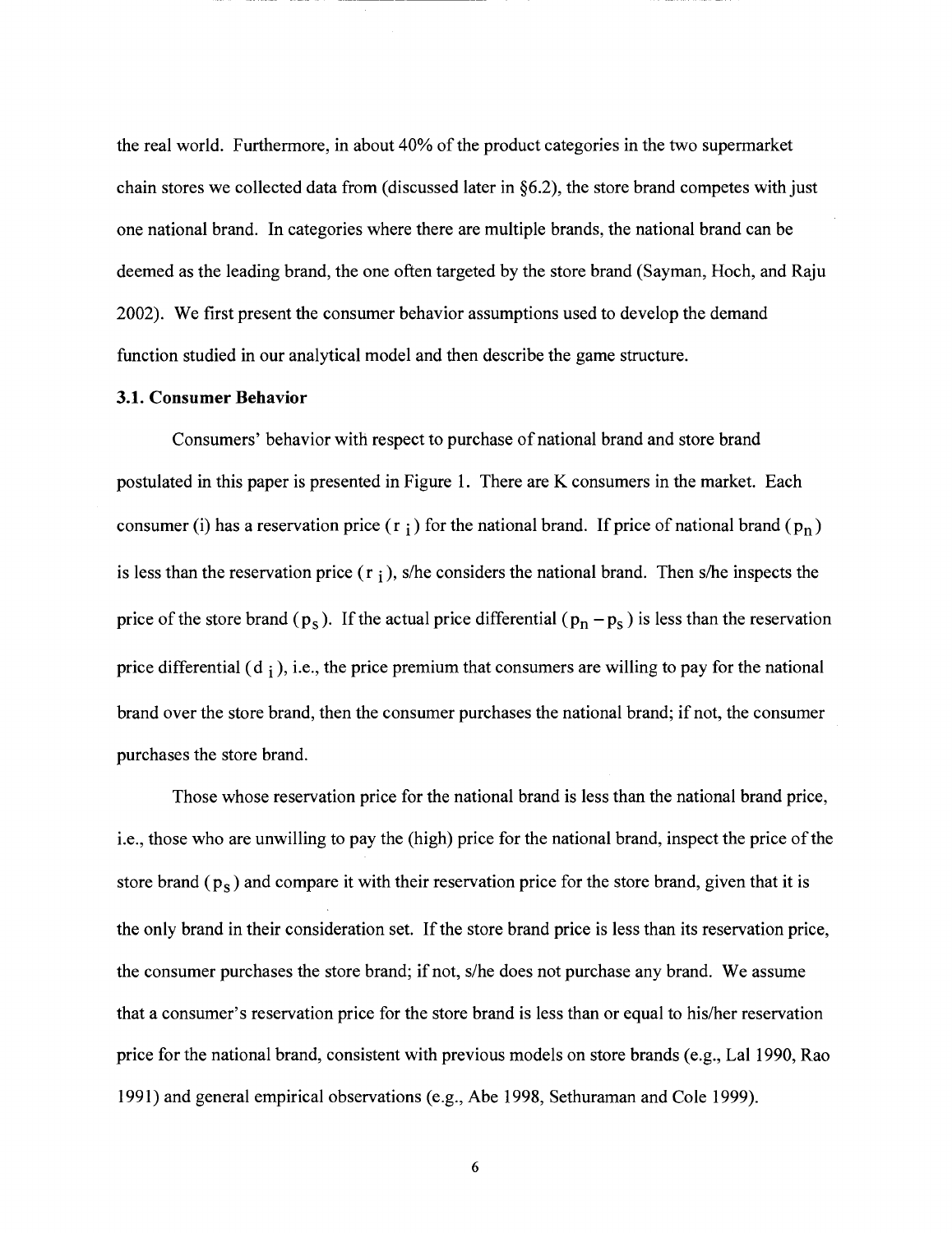Figure 1 **Consumer Behavior Model** 



Key

- $p_n$  = price of national brand (NB)
- $p_s$  = price of store brand (SB)
- $r_i$  = Consumer i's reservation price for national brand
- $r_{si}$  = Consumer i's reservation price for store brand when it is the only available option
- $d_i$  = reservation price differential between national brand and store brand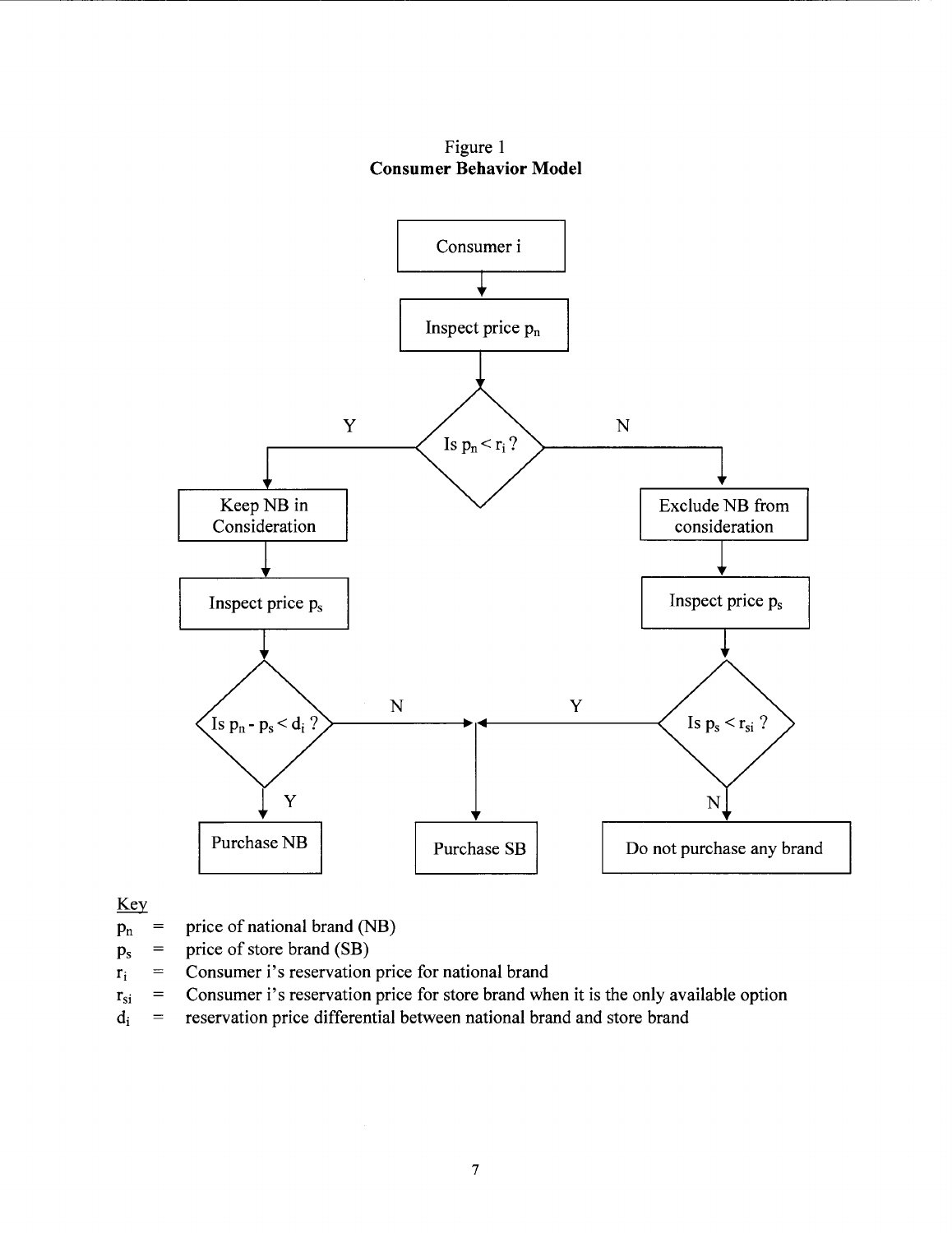#### 3.2. **Demand Function**

Let  $f(r)$  represent the (continuous) distribution function of the reservation price ( $r_i$ ) across the K consumers and  $f(d)$  represent the corresponding distribution of reservation price differential (d i ). When national brand price  $(p_n)$ , is greater than the reservation price  $(r_i)$ , the consumer is left with the option of either purchasing the store brand or not purchasing any brand. Faced with this situation, consumers may set their reservation price for the store brand in different ways. On the one hand, some consumers who desire to purchase a brand, rather than not purchasing any brand, may simply decide to purchase the store brand if the price of the store brand is less than their original reservation price for the national brand  $(r_i)$ . In this case,  $r_{si} = r_i$ . On the other hand, some consumers may still not be willing to pay the national brand reservation price for the store brand even if the store brand is the only one affordable. In this case,  $r_{si} < r_i$ .

-------------------------------------------------------------

To account for these possibilities, we adopt the following approach. Suppose all consumers have reservation price for store brand when they can not afford the national brand to be the same as reservation price for national brand, i.e.,  $r_{si} = r_i$ . In this case, r i can be deemed as the reservation price for the category. Then, for any set of prices  $p_n, p_s$ , all consumers whose reservation prices are below that of the national brand but above that of the store brand will purchase the store brand. In other words,

Maximum (potential) market unserved by the national brand at price  $p_n$  that can be served by the store brand at price  $p_s$ 

= all consumers whose reservation prices are between  $p_n$  and  $p_s$ , i.e.,  $p_s < r_i < p_n$ . Let v ( $0 \le v \le 1$ ) be the fraction of the above potential market that is actually served by the store brand. Then,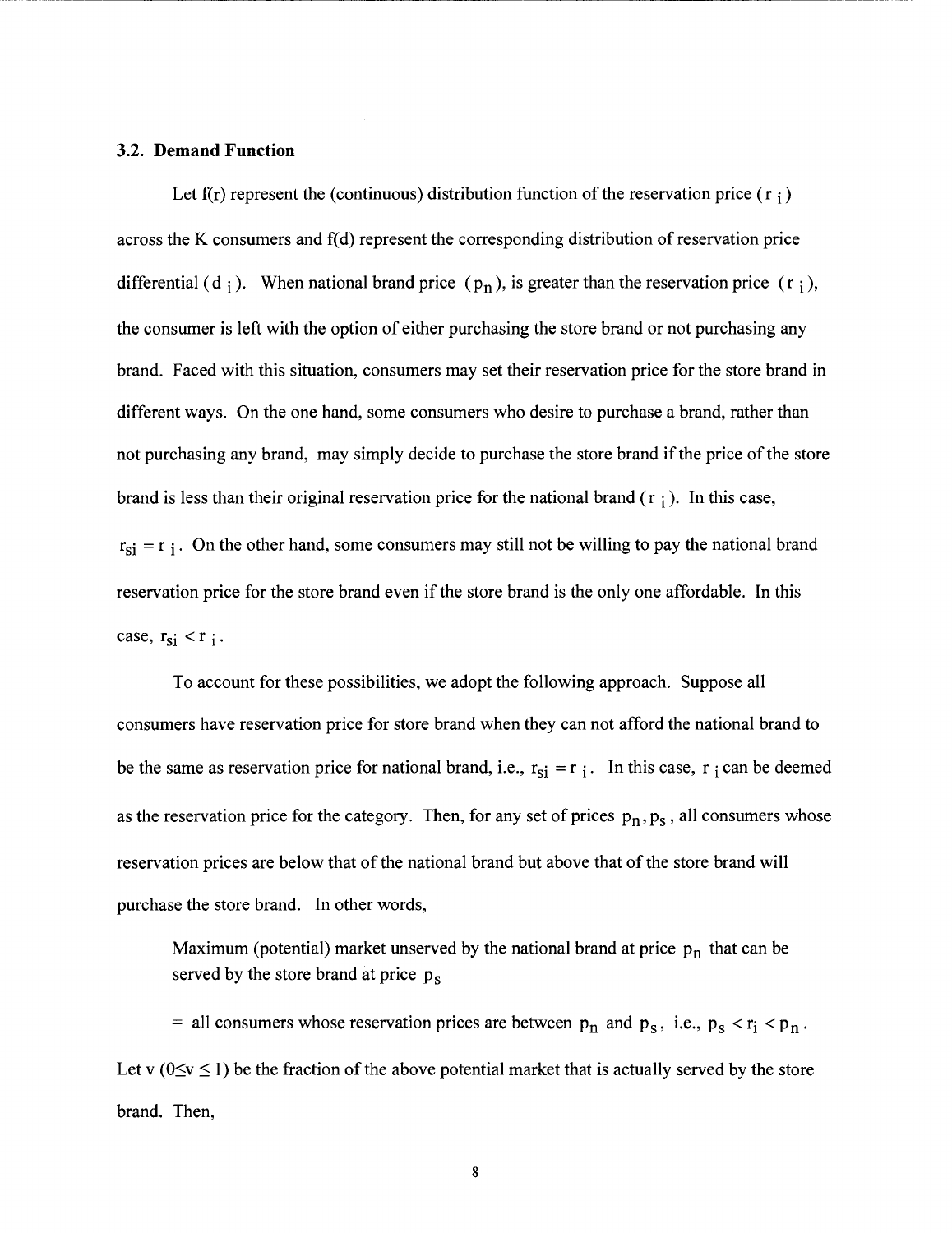Market actually served by the store brand at price  $p_s$ 

= v \* (number of consumers whose reservation price is between  $p_n$  and  $p_s$ ). Based on the above notations, we can write the demand function for national brand as:

(1) 
$$
q_n = K \begin{cases} \infty & \infty \\ \int_{p_n}^{\infty} f(r) & \int_{p_n - p_s}^{\infty} f(d) \end{cases}.
$$

The demand function for the store brand can be represented as follows:

(2) 
$$
q_n = K \begin{cases} \infty & p_n - p_s \\ \int_{p_n}^{\infty} f(r) \int_{0}^{p_n - p_s} f(d) + v \int_{p_s}^{p_n} f(r) \end{cases}.
$$

The first term in the RHS of Equation (2) represents store brand sales through competitive encroachment of national brand market; the second term represents the market that is unserved by the national brand at price  $p_n$ , that is tapped by the store brand at price  $p_s$ .

#### 3.3. **Distribution Assumptions**

We assume that the reservation price (r) is normally distributed with mean  $\mu_r$  and standard deviation  $\sigma_r$ , i.e.,  $r \sim N(\mu_r, \sigma_r)$ . Hierarchical Bayes models (e.g., Allenby and Rossi 1999, Kim, Blattberg, and Rossi 1995) have been shown to capture market level heterogeneity quite well. These models typically assume that brand preferences (a measure of reservation price) and price sensitivities are normally distributed (Sethuraman and Srinivasan 2002).

 $\mathcal{L}$ 

In a similar vein, the reservation price differential (d) is assumed to be distributed normally with mean  $\mu_d$  and standard deviation  $\sigma_d$ , i.e.,  $d \sim N(\mu_d, \sigma_d)$ . Using scanner data, Abe (1998) estimated the reservation price difference (RPD) between national brands and store brands in several product categories and found that normal distribution was a reasonable approximation for the distribution of RPD across consumers. In a study using survey data,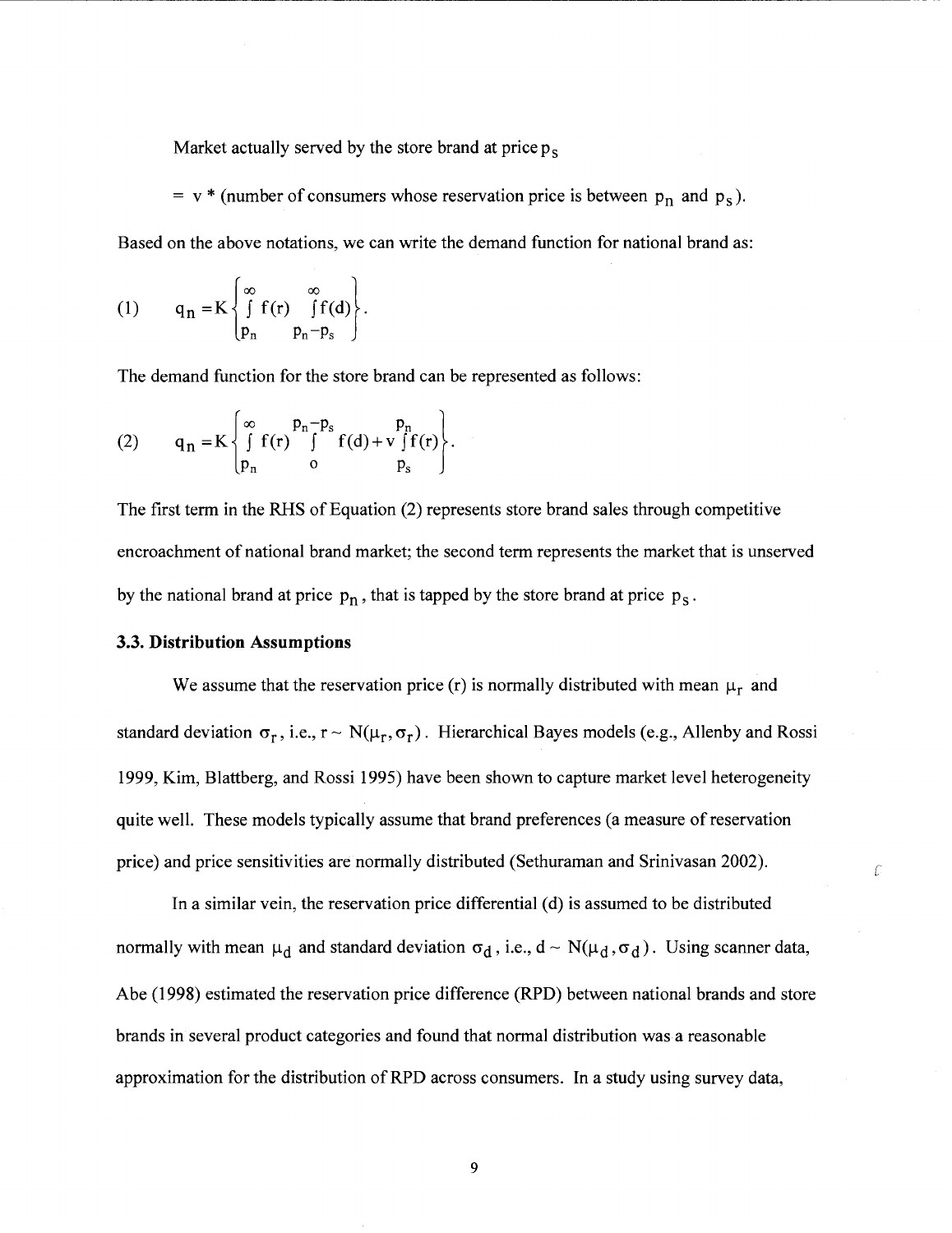Sethuraman and Cole (1999) obtained self-reported reservation price differential measures (premium willing to pay for national brands over store brands) from 132 consumers across 20 product categories. In many categories, the distribution of RPD was unimodal. Though the distribution was not exactly symmetric and there were product differences, on aggregate, normal distribution appears to be a reasonable representation of the heterogeneity across consumers.

------------------------------------------------------------------------------------------

Finally, we assume that  $r_i$  and  $d_i$  are uncorrelated. There is some empirical evidence that the relationship between the two may be weak. For example, Fitzell (1992), Sethuraman and Cole (1999) note that the relationship between income (a potential surrogate for reservation price  $r_i$  -- higher the income, higher is the  $r_i$ ) and store brand proneness (a possible surrogate for reservation price differential because store brand prone consumers tend to have lower  $d_i$  ) is either non-significant or at best marginally significant. Later, in §5, we relax this assumption.

Based on the above distributional assumptions, we rewrite the demand functions as

(3) 
$$
q_n = K \left[ 1 - \Phi \left( \frac{p_n - \mu_r}{\sigma_r} \right) \right] \left[ 1 - \Phi \left( \frac{p_n - p_s - \mu_d}{\sigma_d} \right) \right], \text{ and}
$$

(4) 
$$
q_{s} = K \left[ 1 - \Phi \left( \frac{p_{n} - \mu_{r}}{\sigma_{r}} \right) \right] \left[ \Phi \left( \frac{p_{n} - p_{s} - \mu_{d}}{\sigma_{d}} \right) \right] + Kv \left[ \Phi \left( \frac{p_{n} - \mu_{r}}{\sigma_{r}} \right) - \Phi \left( \frac{p_{s} - \mu_{r}}{\sigma_{r}} \right) \right].
$$

 $\Phi$  is the cumulative density of a standard normal distribution, N(0,1). Figure 2 provides a pictorial representation of the sources of national brand and store brand demand.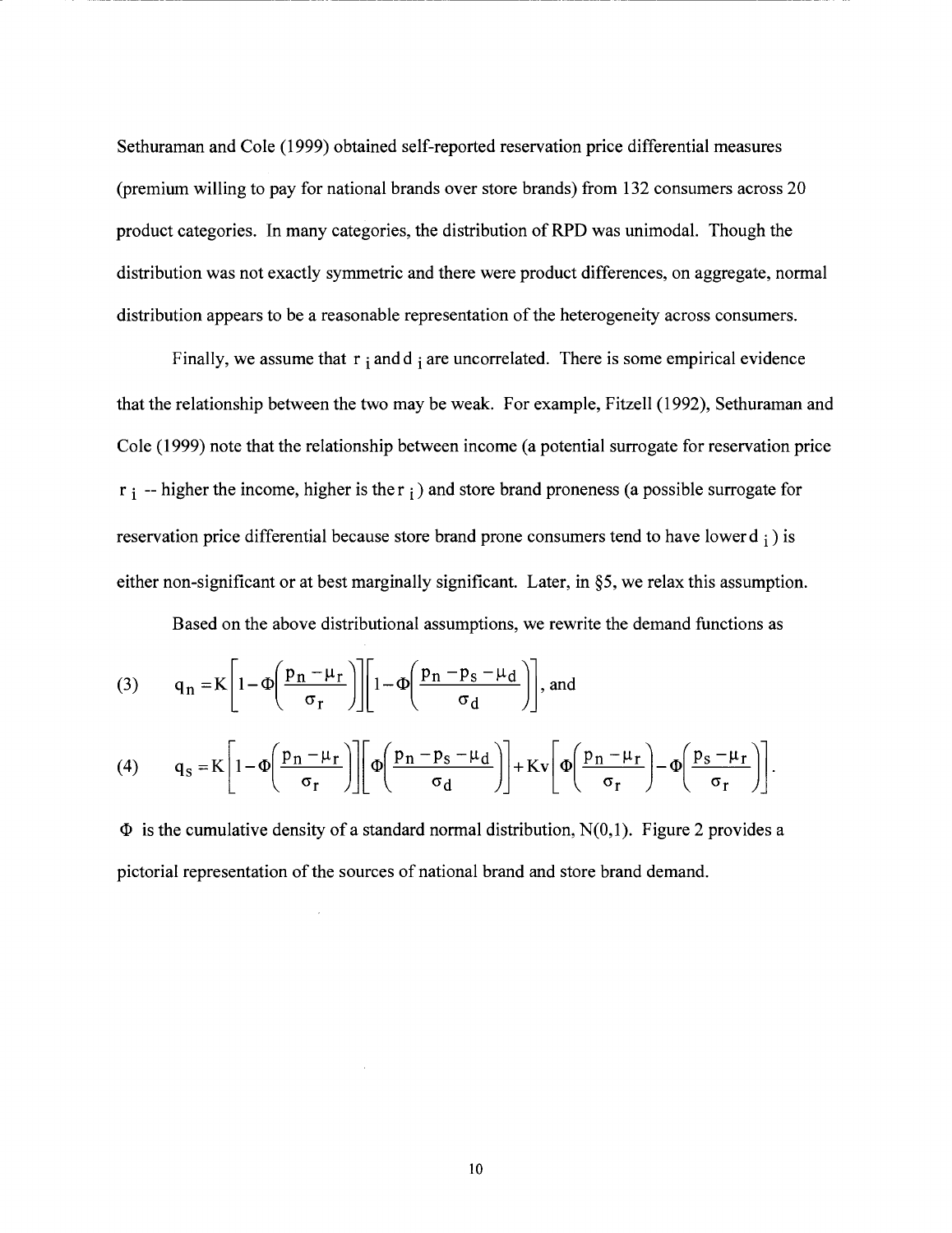

 $NS =$  Competitive market served by both national brand (NB) and store brand (SB)  $\overline{N}S$  = Market unserved by national brand at price  $p_n$  that can be served by store brand at price  $p_s$ .  $\overline{\text{N}}\overline{\text{S}}$  = Market unserved by both national brand and store brand

The bell curve on the left hand side represents the distribution of reservation price, f(r). For any given prices  $p_n$  and  $p_s$ , three markets are delineated: (i) competitive market (NS), consisting of consumers who consider both national brand and store brand because their reservation price is greater than  $p_n$ , (ii) market ( $\overline{N}S$ ) unserved by national brand but potentially served by store brand, consisting of consumers whose reservation price is below  $p_n$  but above  $p_s$ , and (iii) market ( $\overline{N} \overline{S}$ ) that is unserved by both national and store brands, consisting of consumers whose reservation price is below  $p_s$ .

The competitive market (NS) is shared between the national brand and the store brand based on the distribution of reservation price differential,  $f(d)$  as shown on the RHS of Figure 2. Consumers whose RPD is greater (less) than  $p_n - p_s$  purchase the national (store) brand.

Note that as  $\mu_r$  *increases*, the bell curve f(r) in Figure 2 shifts to the right. Other things equal, for any given prices  $p_n$ ,  $p_s$ , more consumers are served, and thus category demand (NS +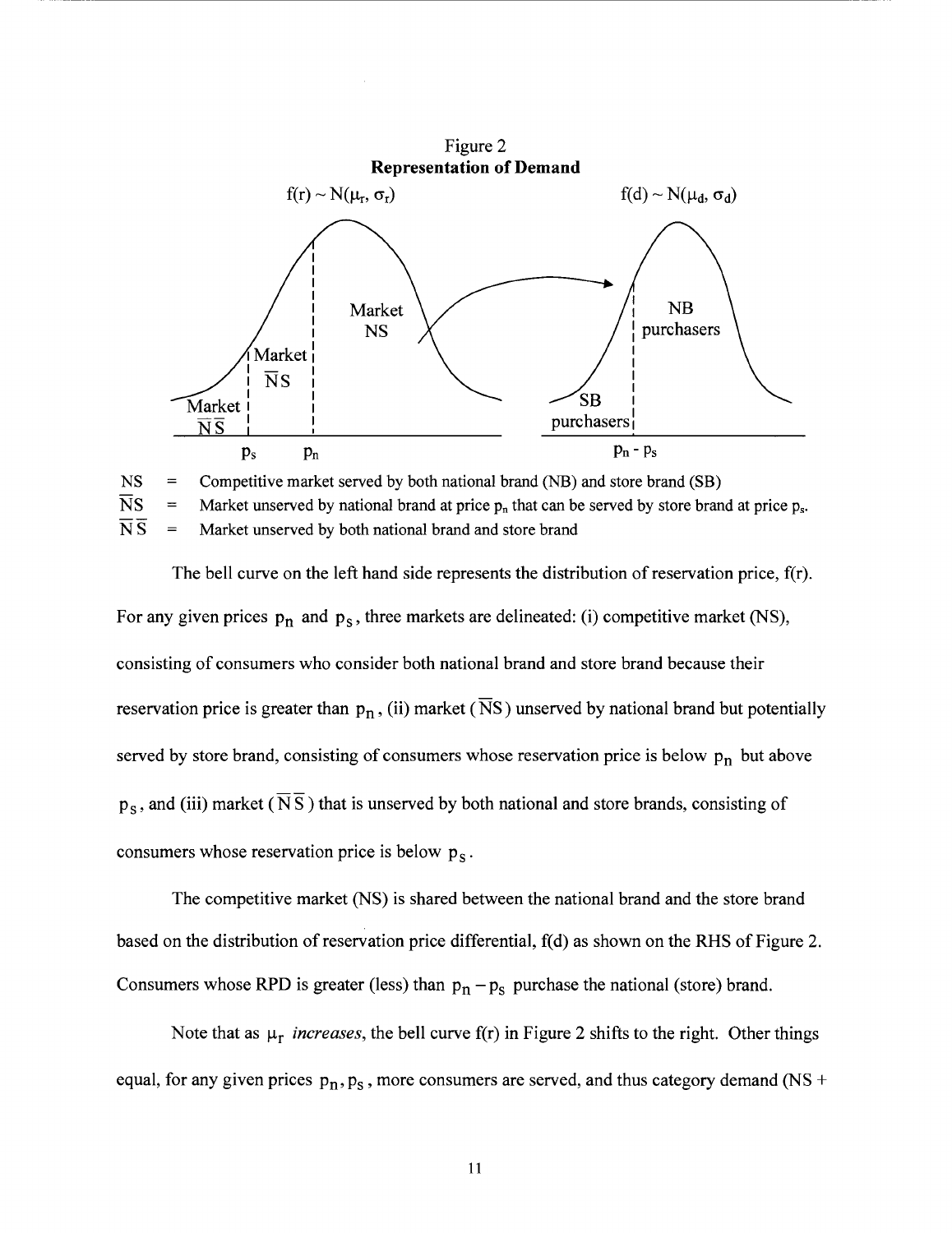$\overline{N}$ S) increases. Hence, we call  $\mu_r$  as the *category expansion parameter*. We assume that the national brand manufacturer can increase  $\mu_r$  through investments in non-price marketing investments such as advertising, product improvement, publicity, or other promotions.

------------------------------

As  $\mu_d$  *decreases*, the bell curve f(d) in Figure 2 shifts to the left. Other things equal, at any given prices  $p_n$  and  $p_s$ , sales of store brand increases and sales of national brand decreases, i.e., more consumers switch from national brand to store brand. In this regard,  $\mu_d$  is analogous to the national brand – store brand cross-price sensitivity parameter  $(\theta)$  used in traditional linear models (Mills 1995, Raju, Sethuraman and Dhar 1995, Sayman, Hoch and Raju 2002 - low  $\mu_d$  => high  $\theta$  => close store brand positioning).  $\mu_d$  is thus an indicator of the positioning of store brand against the national brand and we call it the *store brand positioning parameter.*  Retailer can influence  $\mu_d$  with marketing activities that include enhancing perceived quality of store brand, positioning the store brand on the shelf next to the national brand, and/or imitating national brand packaging. Parameters  $\sigma_r$  and  $\sigma_d$  are measures of heterogeneity in reservation price and reservation price differential, respectively.

#### **3.4. Game Structure**

In this market, decisions are assumed to take place in the following order:

Retailer sets store brand positioning,  $\mu_d$ **Manufacturer sets**  $\mu_r$ Manufacturer sets wholesale price,  $w_n$ Retailer sets retail prices,  $p_n$  and  $p_s$ 

Ultimately, we seek to understand how equilibrium store brand positioning might be influenced by market conditions. To solve for the subgame perfect equilibrium, we first consider the retail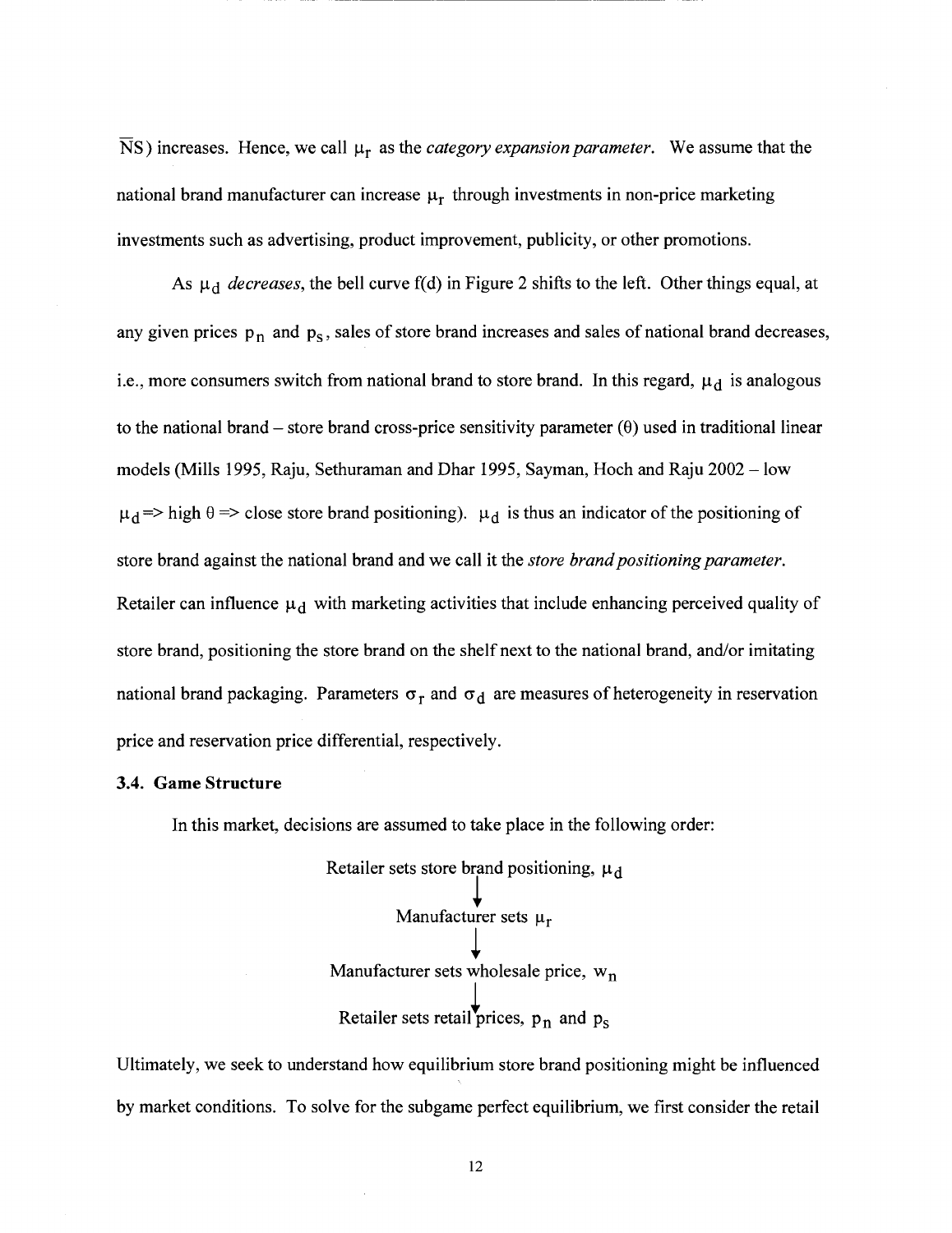pricing game (Stage 1), then the manufacturer wholesale price game (Stage 2), then manufacturer's category expansion decision (Stage 3) and finally, the retailer positioning game (Stage 4). These stages are described below:

----------------------------------------------------

Stage 1. In the first stage, retailer sets retail prices  $p_n$ ,  $p_s$  to maximize its profits

(5) Max 
$$
(p_n - w_n)q_n + (p_s - c_s)q_s
$$
,  
\n $p_n, p_s$ 

where  $w_n$  is the wholesale price of the national brand and  $c_s$  is the marginal cost of the store brand (assumed constant). Fixed costs are assumed to be zero.

Stage 2. The national brand manufacturer sets wholesale price  $w_n$  to maximize its profits knowing the retailer's price setting behavior, i.e., manufacturer is the Stackelberg leader.

(6) Max 
$$
(w_n - c_n) q_n
$$
,  
\n $w_n$ 

where  $c_n$  is the constant marginal cost of the national brand.

Denote the manufacturer's and retailer's equilibrium profits from the above pricing game (Stages 1 and 2) as  $\Pi_{mp}(\mu_r, \mu_d, \Omega)$  and  $\Pi_{rp}(\mu_r, \mu_d, \Omega)$ , respectively, where  $\Omega$  represents the set of all other parameters,  $\Omega \in \{K, c_S, c_n, \sigma_r, \sigma_d, v\}$ 

Stage 3. Manufacturer maximizes its profits over  $\mu_r$ 

(7) Max 
$$
\Pi_{\text{mp}}(\mu_{\text{r}}, \mu_{\text{d}}, \Omega) - C(\mu_{\text{r}})
$$
,  $\mu_{\text{r}}$ 

where  $C(\mu_r)$  is the cost of increasing  $\mu_r$ .

Stage 4. Retailer maximizes its profits over  $\mu_d$ , given the actions in all previous stages.

(8) Max 
$$
\Pi_{r3}(\mu_d, \Omega) - C(\mu_d)
$$
,  $\mu_d$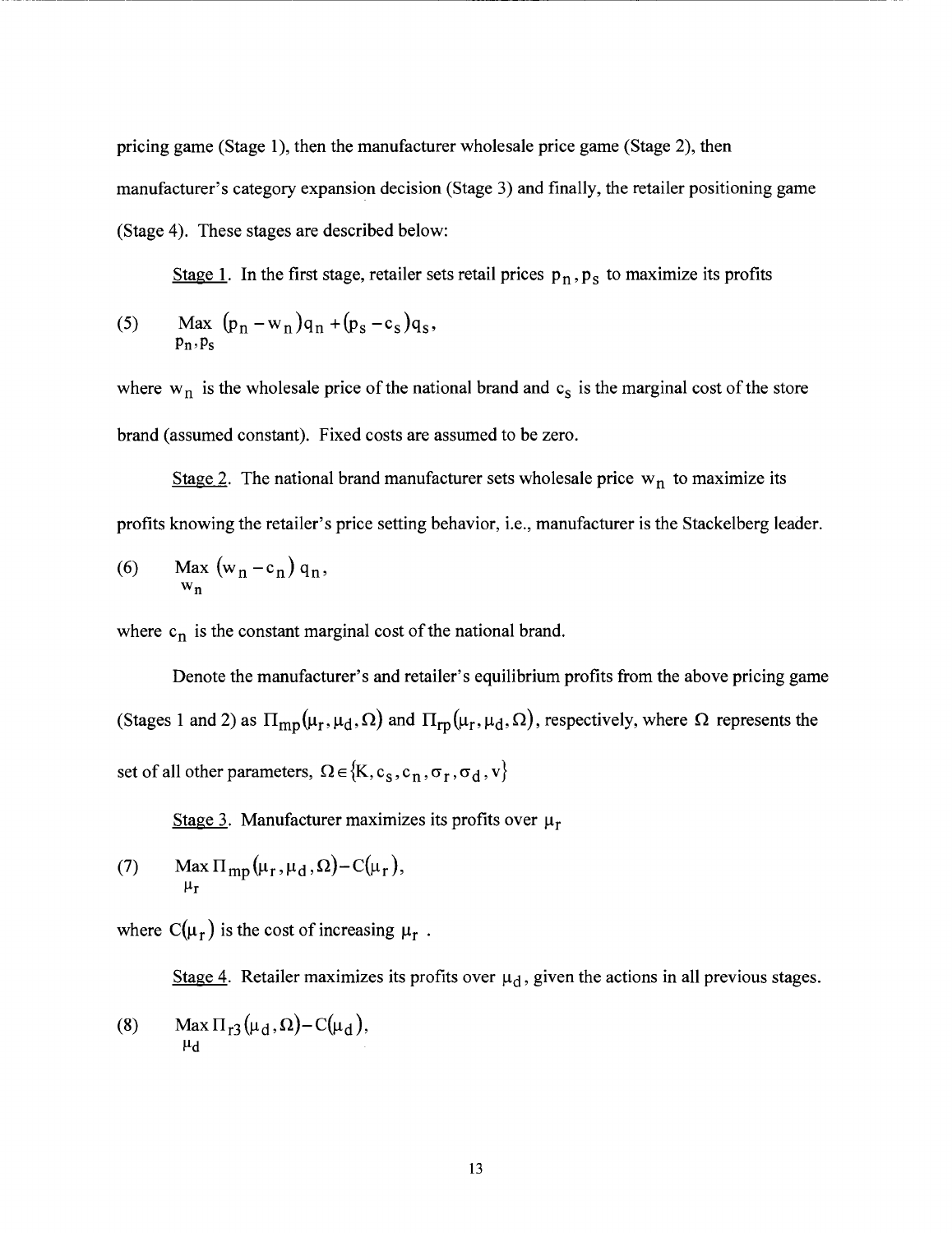where  $\Pi_{r3}$  is the retailer's profits from Stage 3 and C( $\mu_d$ ) is the cost of positioning the store brand close to the national brand.

-------------------------------------------------------

# **4. BASIC EQUILIBRIUM ANALYSIS**

Note that the demand functions represented by Equations (3) and (4) are non-linear. Therefore, closed form solutions are not possible even for the pricing game. We adopt a numerical approach to perform the equilibrium analysis. Where the models have been relatively complex and/or analytically intractable, a numerical approach has been used in a wide variety of situations (e.g., Raju, Sethuraman and Dhar 1995, Neslin, Powell, and Stone 1995, Tellis and Zufryden 1995).

In the basic equilibrium analysis presented in this section, the numerical approach consists of (i) developing a reasonable initial set of parameters, (ii) analyzing the profit maximizing problems in Stages  $(1)-(4)$ , and  $(iii)$  obtaining qualitative insights. In §5, we vary the parameter values, test the robustness of the results from §4, and obtain additional insights.

# **4.1. Initial Set of Parameter Values**

The initial set of parameter values are given in Table **1.** Note that all parameters (except v and K) can be expressed in monetary units.

| Description                            | <b>Notation</b>  | Initial value (range) used<br>in basic equilibrium<br>analysis $(\S4)$ | Range investigated in<br>extended equilibrium<br>analysis $(\S5)$ |
|----------------------------------------|------------------|------------------------------------------------------------------------|-------------------------------------------------------------------|
| Cost of national brand                 | $c_{n}$          | $1$ (wlog)                                                             | $1 \text{ (wlog)}$                                                |
| Cost of store brand                    | $c_{s}$          |                                                                        | $0.5 - 1.5$                                                       |
| Mean reservation price                 | $\mu_{\rm r}$    | $(3 \rightarrow 4)$ in stage 3                                         | $3 - 10$                                                          |
| Mean reservation price<br>differential | $\mu_\mathrm{d}$ | $(1 \rightarrow 0.2)$ in stage 3, 4                                    | $1 - 5$                                                           |

Table 1 **Parameter Values used in Numerical Analysis**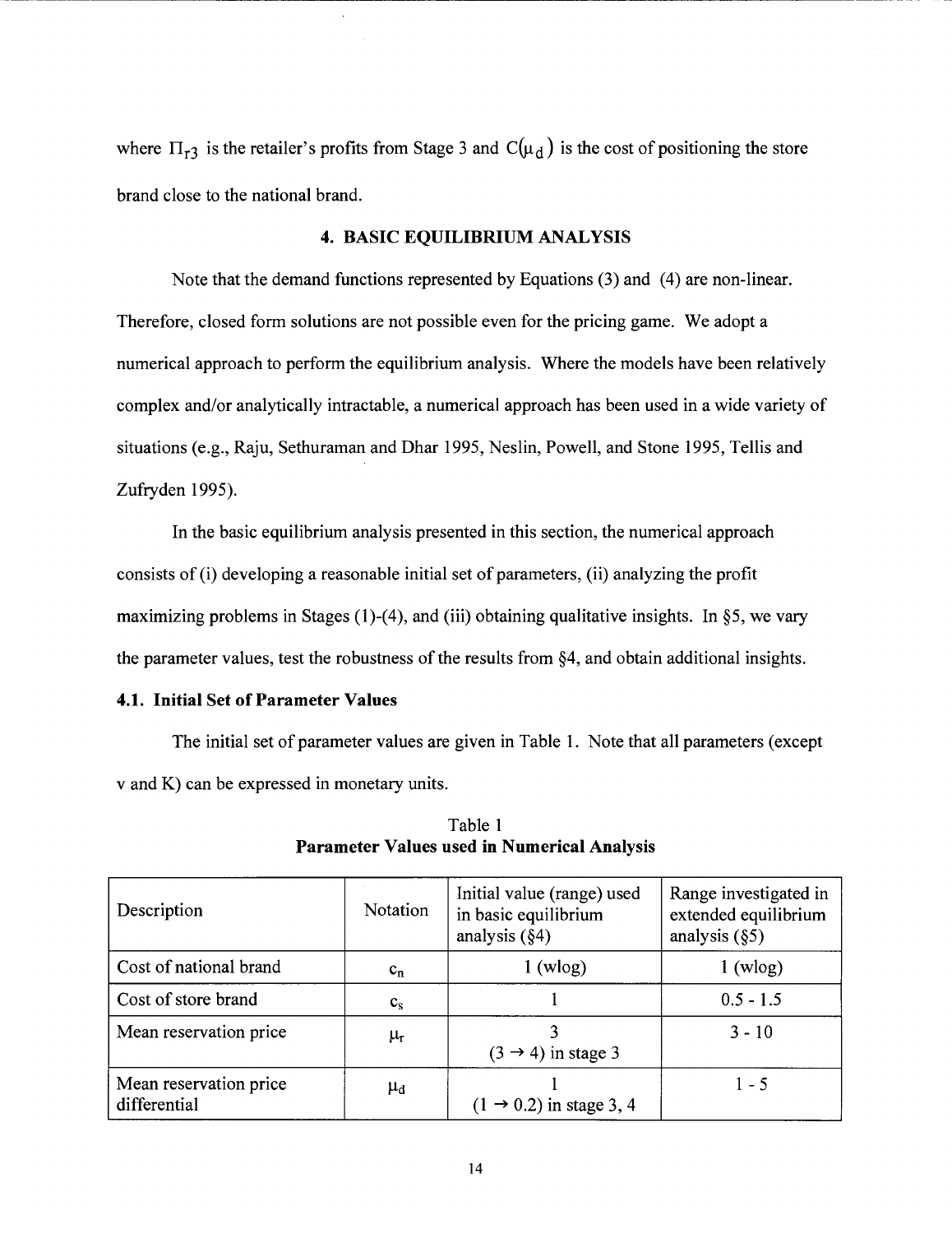| Std. dev. of reservation price                         | $\sigma_{\rm r}$ |                      | $1 - 2$       |
|--------------------------------------------------------|------------------|----------------------|---------------|
| Std. dev. of reservation price<br>differential         | $\sigma_d$       | 0.5                  | $0.25 - 0.75$ |
| Proportion of unserved<br>market served by store brand | $\mathbf{v}$     | $(0.6 - 1)$          | $0.6 - 1$     |
| Market size - # of consumers                           |                  | $100 \text{ (wlog)}$ | 100-1000      |

-----------------------------------------------

 $wlog =$  without loss of generality

First, we start by normalizing the marginal cost of national brand and set  $c_n$  to be 1, without loss of generality. For instance, if unit cost of national brand is (say) \$5, we can treat \$5 as one unit of price. All other costs and prices will be divided by 5. Empirical evidence on the cost of store brand relative to the cost of national brand is not conclusive. Managers generally believe that store brand procurement costs are lower due to low promotional costs; on the other hand, national brand costs may be lower due to economies of scale derived from large-scale production and national distribution. Almost all prior literature on national brand - store brand competition (e.g., Sayman, Hoch and Raju 2002, Mills 1995) have assumed that the cost of producing national brand and store brand are equal. Consistent with this literature, we assume the cost of store brand  $c_s$  to be 1.

In general, there is a wide variation in manufacturer's margin  $(\frac{m}{n} - n)$ , which can  $\mathrm{c_{n}}$ range from 20% to 200%. Assuming a high 100% margin on cost, the wholesale price would be \$2. Retailer gross margin ( $\frac{P n}{P}$   $\frac{m}{n}$ ) in grocery products is generally about 30% of retail price Pn (Sethuraman and Tellis 2002). So, the retail price of national brand with these margins works out to approximately \$2.86. We center the mean reservation price  $(\mu_r)$  around this value and assume  $\mu_r = 3$ . Sethuraman and Cole (1999) notes that, on average consumers are willing to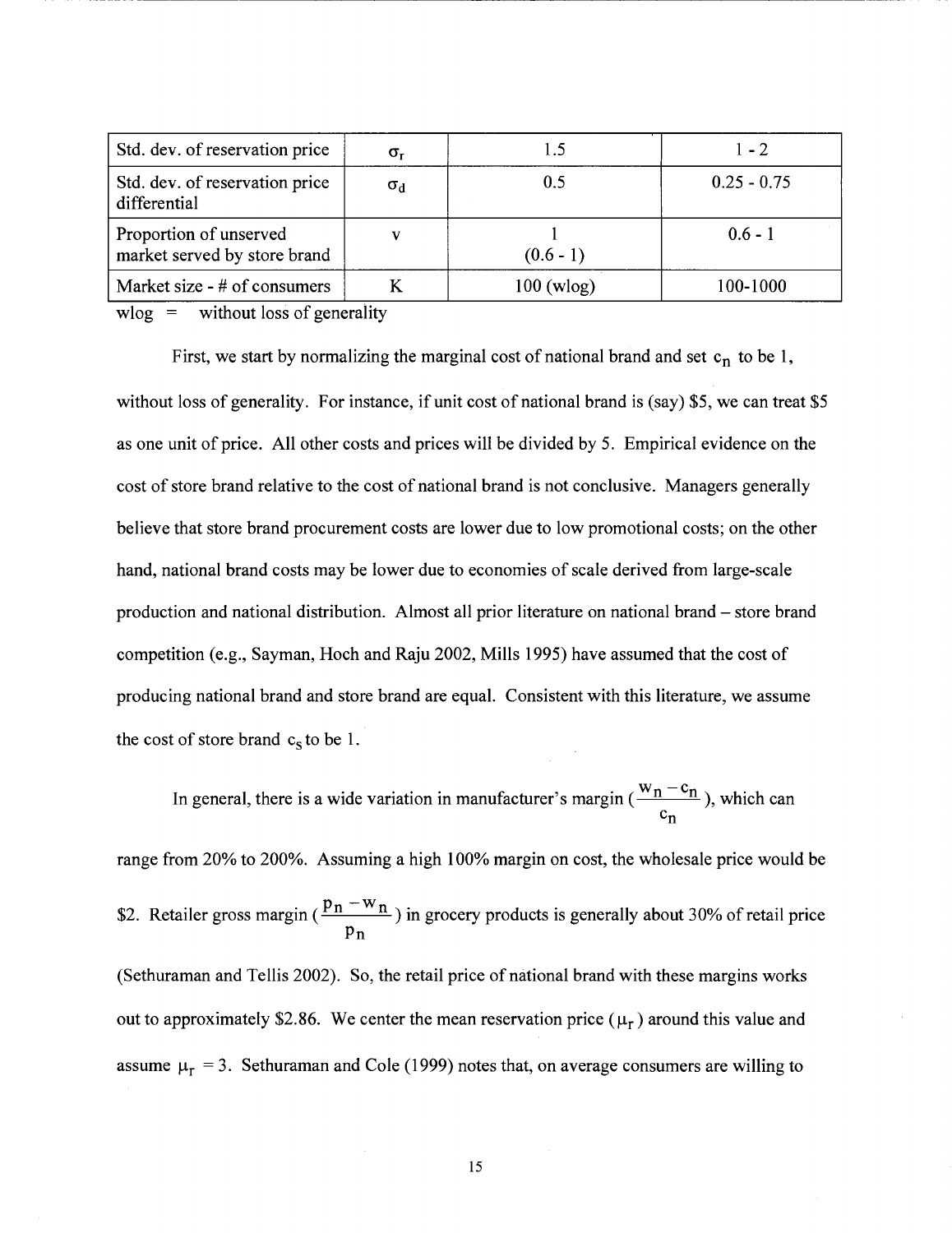pay a premium of 30% for national brand over store brand. Accordingly, we assume  $\mu_d$  =  $0.3 * \mu_r (= 3)$ , or rounding up,  $\mu_d = 1$ . Sethuraman and Cole (1999) also find that the standard deviation of the distribution of reservation price differential is 30% to 70% of the mean reservation price differential across the 20 product categories they investigated. We assume that the standard deviation is about 50% of the mean and set  $\sigma_d = 0.5^* \mu_d = 0.5$ . Similarly, we set  $\sigma_r = 0.5 * \mu_r = 1.5$ . The assumptions on  $\sigma_r$  and  $\sigma_d$  ensure that only a small portion of consumers (2.3%) have negative reservation price and negative reservation price differential, consistent with general market observations in grocery products. Finally, the proportion (v) of unserved by national brand market captured by the store brand is assumed to be **1** to begin with that is all consumers who can not afford the national brand purchase the store brand if  $p_s < r_i$ , and then varied from 0.6 to 1.

#### **4.2. Numerical Analysis Procedure**

The numerical analysis procedure for solving the profit maximization problems represented in §3.4 consists of the following four steps.

#### Step 1. Investigating Characteristics of Demand Functions

We varied national brand price from 1 ( = c<sub>n</sub>) to 6 (=  $\mu_r + 2\sigma_r$  ) in increments of 0.01. We varied store brand price from 1 to  $p_n$  in increments of 0.01. All other parameters were set at the initial values shown in Table 1 (Column 3). The demand functions for national brand and store brand are shown in Figures 3A and 3B, respectively.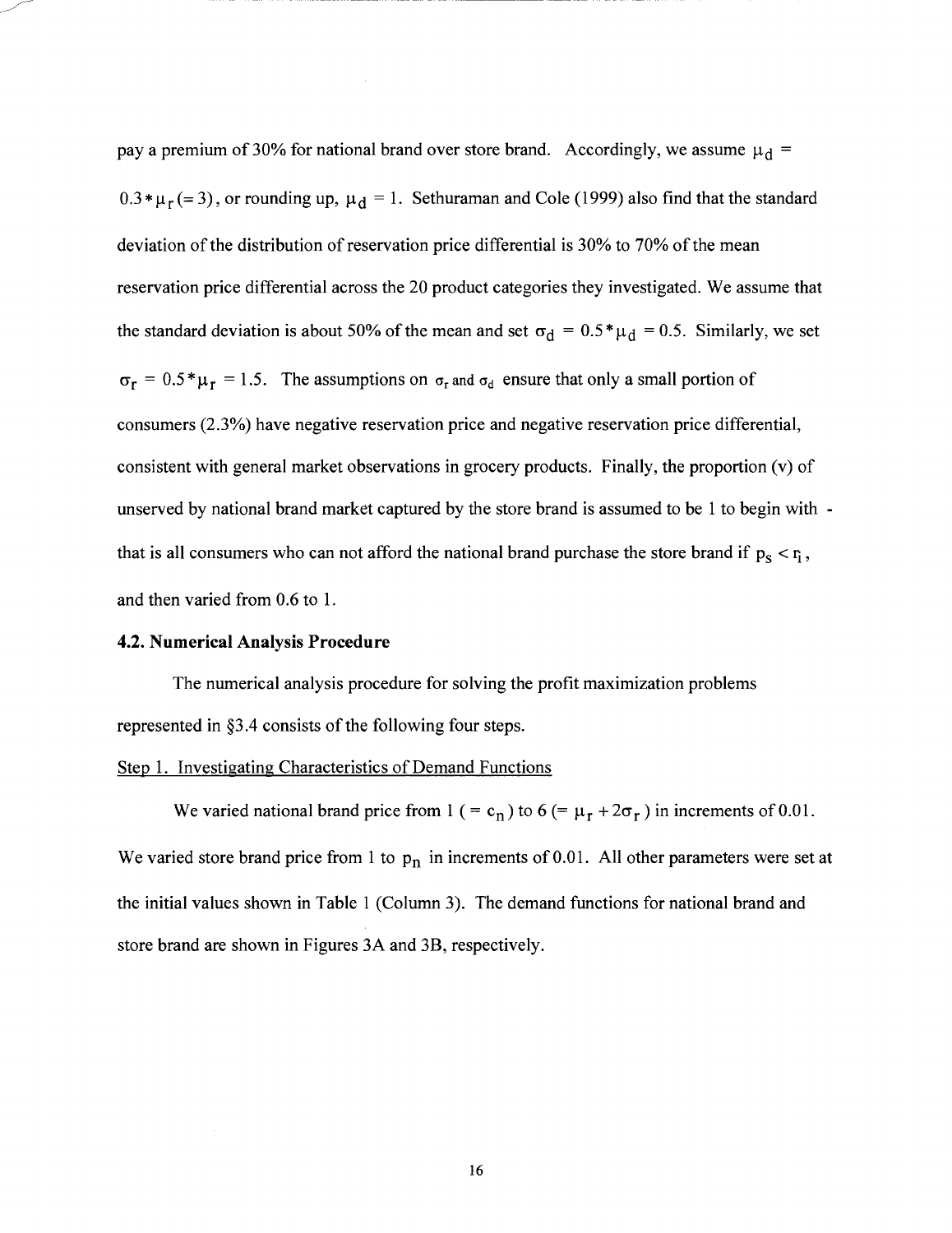

-- ------------------------------------

The demand function for national brand (i) is smooth and downward sloping in own price, (ii) is higher when the competitive store brand price is higher, and (iii) appears to be sshaped, with demand tending to zero when price of national brand is 2 (=4 $\sigma_d$ ) units more than the store brand price. The third characteristic results from the assumption of normality of the distributions, especially f(d). When the price difference ( $p_n - p_s$ ) is very low or very high, the market is operating in the tails of the normal distribution; any decrease or increase in national brand price does not switch many consumers in that region, and the demand function is flat.

The demand for store brand (Figure 3B) also (i) is smooth and downward sloping in own price, (ii) is higher when the competitive national brand price is higher, and (iii) appears to be sshaped, with demand tending to zero when price of national brand equals the store brand price. In addition, the effect of national brand price on store brand demand (cross-price sensitivity) diminishes significantly when the price of the store brand is low relative to the price ofthe national brand. Again, this occurrence is a result of the market operating in the right-tail of the normal f(d) distribution. For example, when  $p_s = 1$ , almost all consumers have switched to the store brand when  $p_n = 3$  so that the store brand demand is unaffected whether  $p_n = 3$  or  $p_n = 5$ .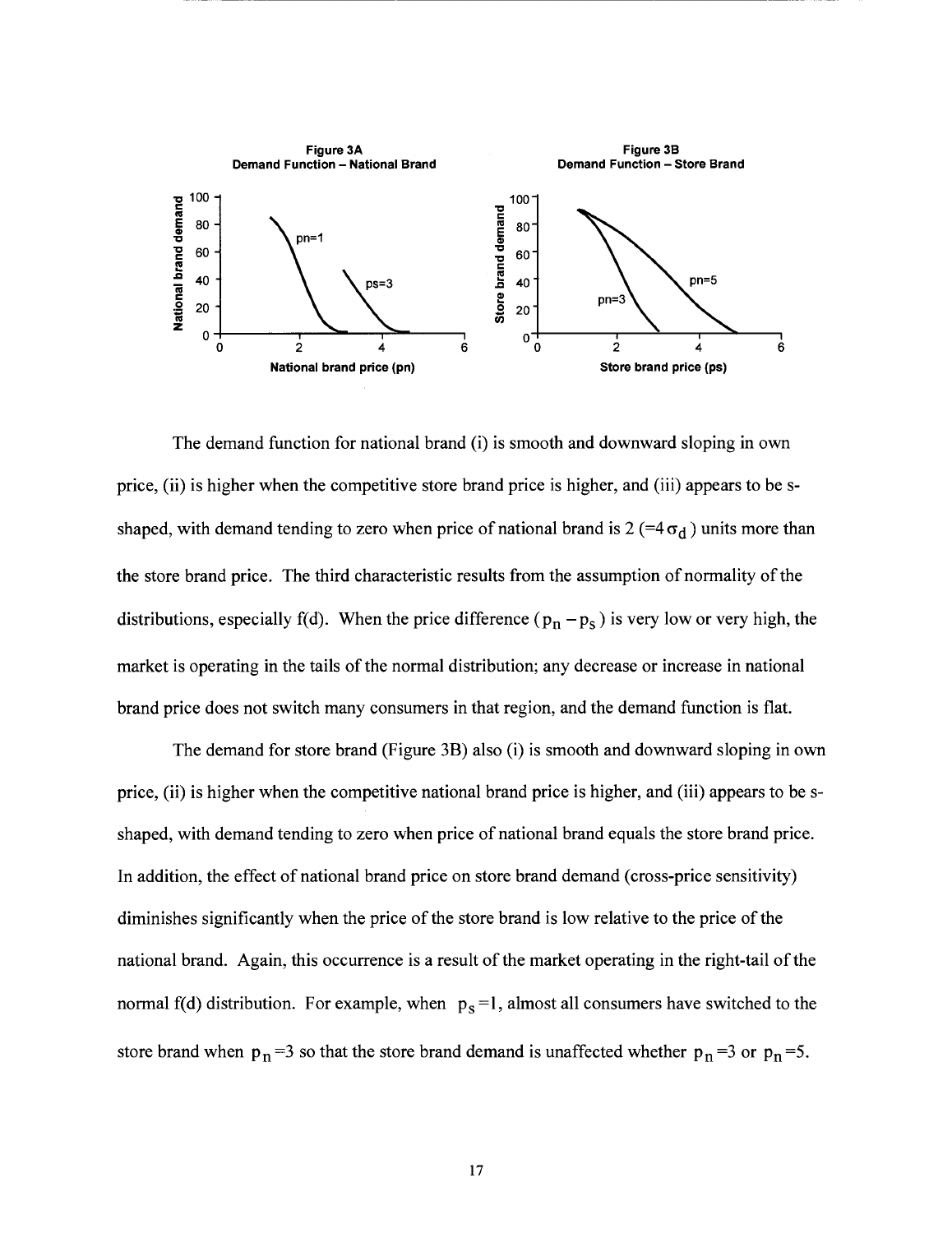# Step 2. Analysis of Stages 1 and  $2 -$  Retailer and manufacturer price setting games.

Stage 1 analysis was performed in the following manner. We fixed the wholesale price to some value w. For this w, we computed retail profits using Equation (5) over the range of retail prices ( $1 \le p_n \le 6$ ) and ( $1 \le p_s \le p_n$ ). All other parameters are fixed at the values given in Table 1 (Column 3). Retailer's profit function was concave and relatively smooth over prices  $p_n$ ,  $p_s$  leading to a unique interior global maximum at prices  $p_{n1}^*$  and  $p_{s1}^*$ . We repeated the exercise for different values of w ( $1 \le w \le 5$ ) in increments of 0.01 to get the manufacturer's reaction function.

Stage 2 equilibrium analysis was performed in the following manner. For each value w, we substituted the retail prices  $p_{n1}^*$ ,  $p_{s1}^*$  into the national brand demand function (3) to get  $q_n$ . We used this demand to compute manufacturer profits (Equation 6). The manufacturer's profit function over the range of wholesale prices was also found to be relatively smooth and concave. Thus we were able to identify a unique set of equilibrium prices within  $\pm 0.01$  accuracy for the parameter values indicated in Table 1 (Column 3). They are  $w_n^* = 1.57$ ,  $p_n^* = 3.84$ ,  $p_s^* = 2.85$ . From these values, we can compute quantities sold and profits at the end of Stage 2.

Since category expansion coefficient  $\mu_r$  and store brand positioning coefficient  $\mu_d$  are the two key parameters of interest in this paper, which are to be investigated in Stages 3 and 4 of the game, it is useful to provide the effect of these parameters on equilibrium values from stages 1 and 2. First, we computed equilibrium prices  $(w_n^*, p_n^*, p_s^*)$  by varying  $\mu_r$  from 3 to 4 in increments of 0.1. All other parameters were held constant at the values given in Table 1 (Column 3). The following are the findings.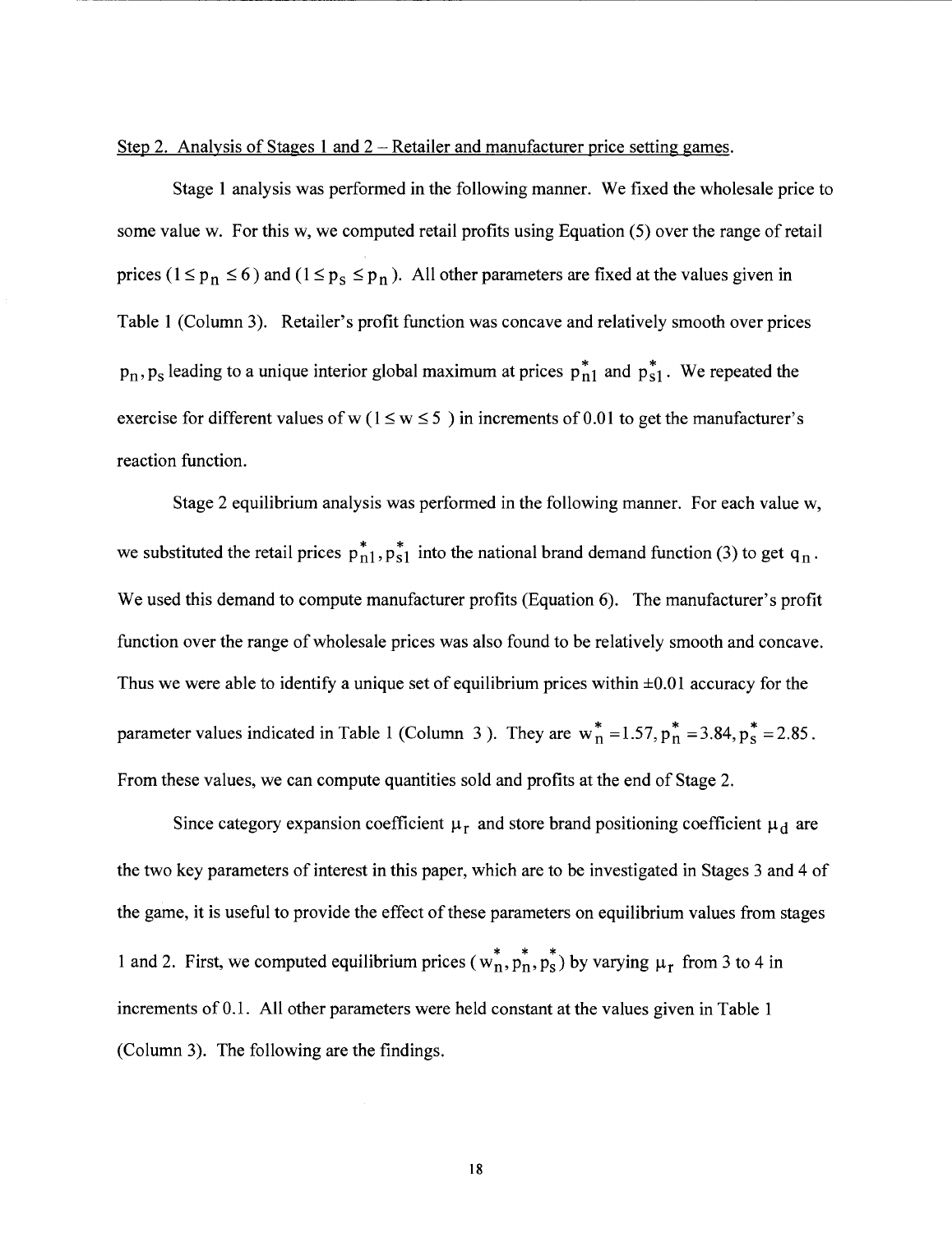For any given set of parameter values in Table 1 (Column 3), as  $\mu_r$  increases,

- Fl. *manufacturer wholesale price and margin increase,*
- F2. *retail price of national brand and retail margin on national brand increase,*
- F3. *retail price of store brand and retail margin on store brand increase,*
- F4. *quantity sold of national brand and store brand increase.*
- F5. *manufacturer profits increase, and*
- F6. *retailer profits on national brand, store brand, and total retailer profits increase.*

Findings F1-F6 are quite intuitive. An increase in  $\mu_r$  increases the total number of purchasers at any given prices  $p_n$ ,  $p_s$ , thus shifting demand outward. This outward shift in demand increases prices and sales of both national brand and store brand in equilibrium. Thus, both manufacturers and retailers are better off when  $\mu_r$  increases.

The effect of store brand positioning  $\mu_d$  on prices and profits was obtained by varying  $\mu_d$  from 1 to 0.2 – all other parameters set at their initial levels. As  $\mu_d$  decreases (i.e., as store brand is positioned closer to national brand):

- F7. *manufacturer wholesale price and margins decrease,*
- F8. *retail price of national brand and retail margin on national brand decrease,*
- F9. *retail price of store brand and retail margin on store brand increase,*
- FlO. *price differential between national brand and store brand decreases,*
- F 11. *sales of national brand decreases while sales of store brand increases,*
- Fl2. *manufacturer profits decrease, and*
- Fl3. *retailer profits on national brand decrease while profits on store brand increase.*

Findings F7-F13 are consistent with results from aggregate linear models (e.g., Raju, Sethuraman and Dhar 1995, Sethuraman 1989, Sayman, Hoch and Raju 2002, Mills 1995). This convergence in results provides both a robustness check on the results from previous literature using linear models, as well as a validation check on the present model and analytical procedure. The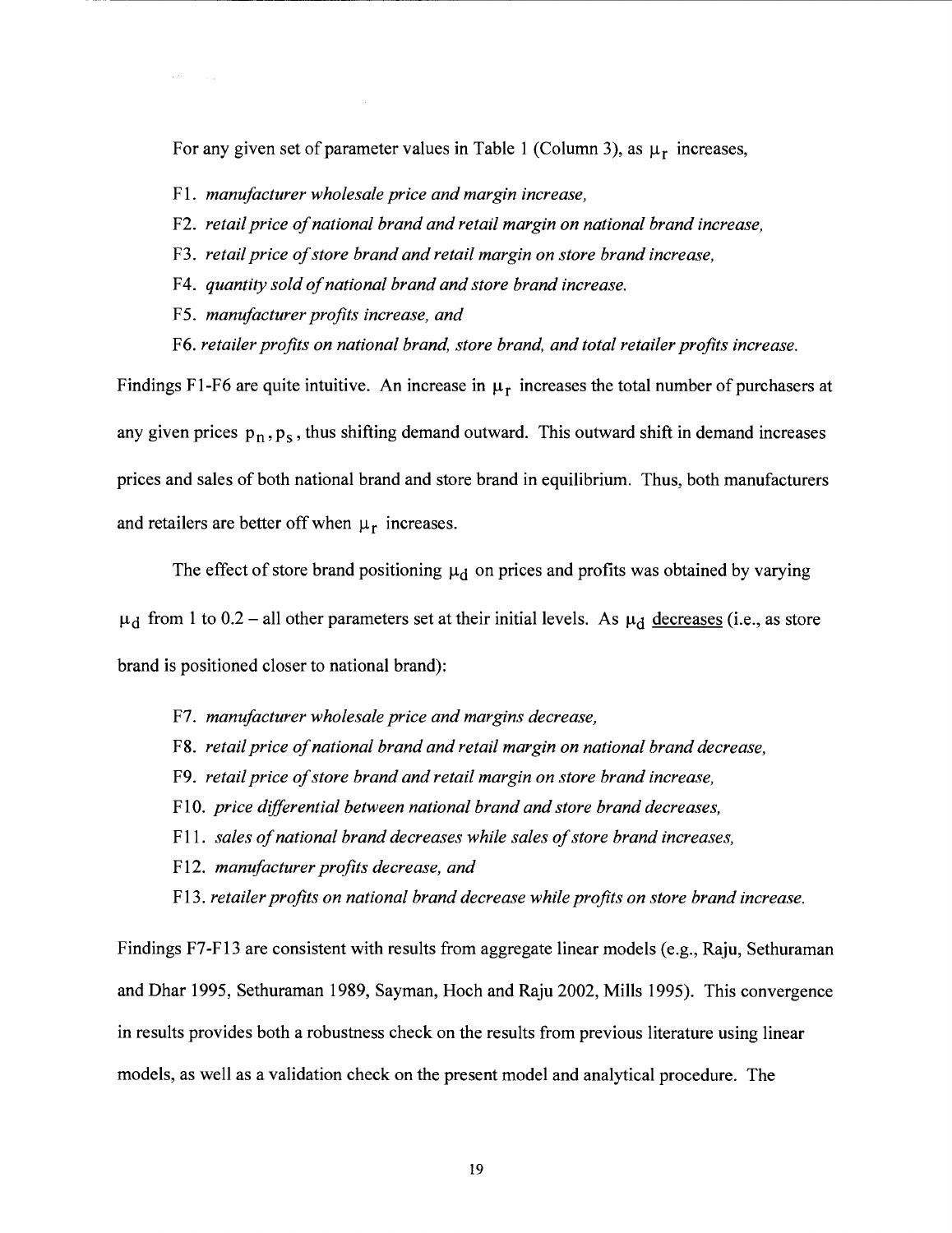findings are also intuitive. When a store brand is positioned close to the national brand, it takes away more consumers from the national brand for a given price differential. This increased competition for national brand customers forces the manufacturer to reduce its wholesale price in equilibrium and the national brand retail price and sales also decrease. As a result, close store brand positioning decreases national brand profits for both the manufacturer and the retailer. The reverse takes place for the store brand. When  $\mu_d$  decreases, store brand gains more consumers for a given price differential. So, its prices and sales, and thus retailer profits on the store brand increase in equilibrium.

----------------------

What happens to total retailer profits when  $\mu_d$  decreases? Conventional belief, supported by previous analytical models, would suggest that total retailer profits would increase as  $\mu_d$  decreases (i.e., as store brand is positioned close to national brand). Our analysis reveals that the equilibrium retailer profits (excluding cost of positioning) increase or decrease with  $\mu_d$ depending on v, the proportion of potential store brand market unserved by the national brand that can be served by the store brand, as shown in Figure 4. (The x-axis is converted to  $1-\mu_d$  to indicate closer store brand positioning, moving from left to right.).



Figure 4 leads to the following result: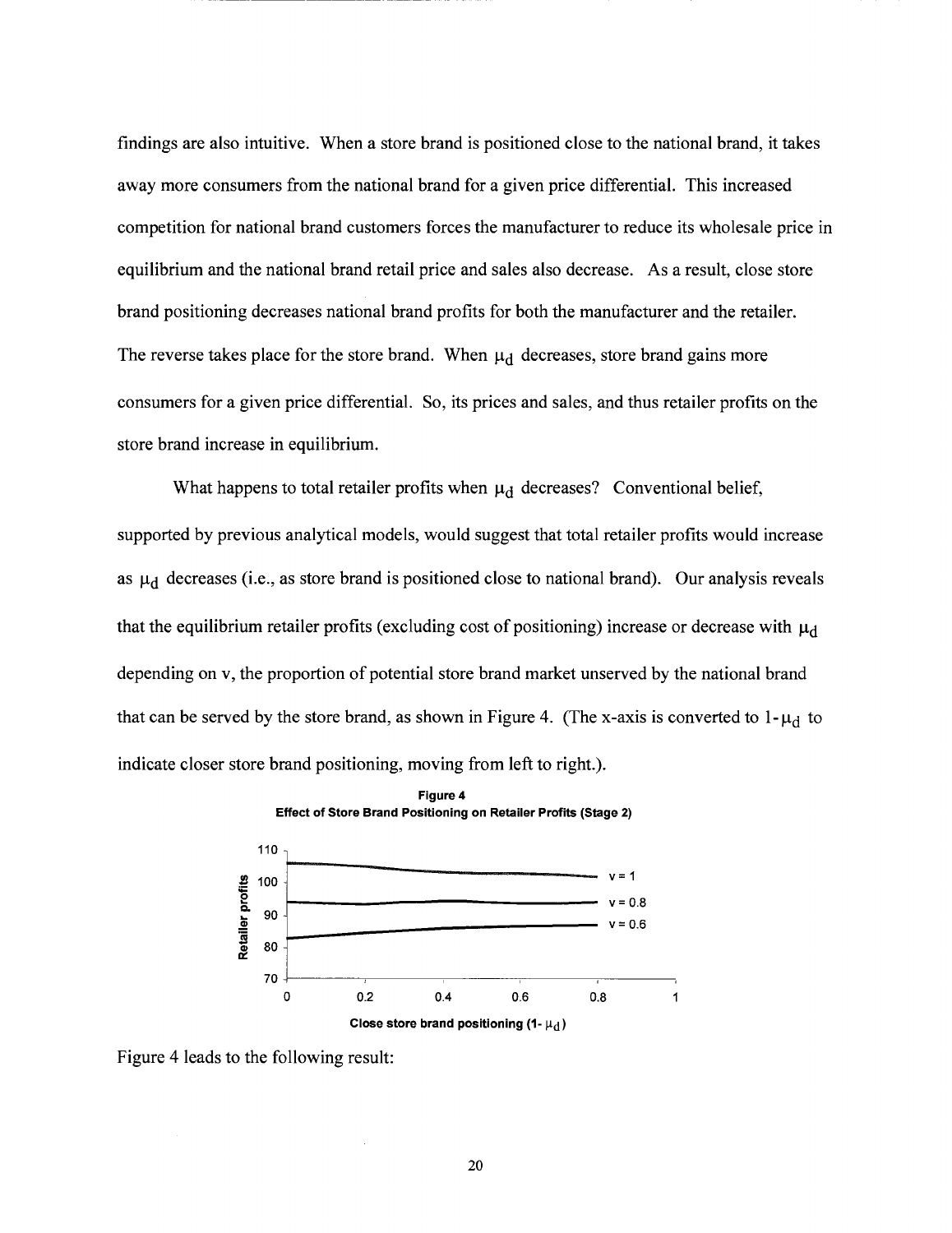F14. *For a given set of parameter values as indicated in Table I (Column 3), when vis not large (about 0.6 in this analysis), retailer profits increase with close store brand positioning; however, when vis large (close to 1), retailer profits decrease with close store brand positioning.* 

The first part of finding F14 is consistent with conventional belief that close store brand positioning benefits the retailer. The second part of  $F14$  goes contrary to conventional belief and identifies a condition when close store brand positioning may not be profitable after all. An intuition for this somewhat surprising result is given below:

When  $\mu_d$  decreases, retailer profits on national brand decreases but profits on store brand increases. But, does the increase in store brand profits more than compensate for the decrease in national brand profits? When v is not large, it may and when v is large, it may not. Why?

At any given prices  $p_n$ ,  $p_s$  the total market can be divided into three regions based on the reservation prices – see also Figure 2 -- (i) the competitive market (NS) that can be served by both national and store brands ( $r_1 > p_n$ ), (ii) market ( $\overline{N}S$ ) that is not served by the national brand that can be potentially served by the store brand ( $p_s \le r_i \le p_n$ ), and (iii) market ( $\overline{NS}$ ) not served by both national and store brands ( $r_i < p_s$ ). When a store brand is positioned closer ( $\mu_d$ decreases),  $p_n^*$  decreases,  $p_s^*$  increases. As a result, the competitive market (NS) increases, but the market unserved by national brand ( $\overline{N}S$ ), decreases as described in Table 2.

Table 2 **Effect of Close Store Brand Positioning on Store Brand Sales** 

| Description                       | Current             | closer positioning                                       |
|-----------------------------------|---------------------|----------------------------------------------------------|
|                                   | State $(\mu_d)$     | state $(\mu_d - \Delta \mu_d)$                           |
| National Brand (NB) price         | $p_n$               | $p_n^* - \Delta p_n$                                     |
| Store Brand (SB) price            | $p_S^* \rightarrow$ | $p_S^* + \Delta p_S^*$                                   |
| NS market size                    | $Q_{NS}$            | $\rightarrow$ Q <sub>NS</sub> + $\Delta$ Q <sub>NS</sub> |
| Mkt share of SB from NS<br>market | $m_S$ (NS)          | $m_S(NS) + \Delta m_S$                                   |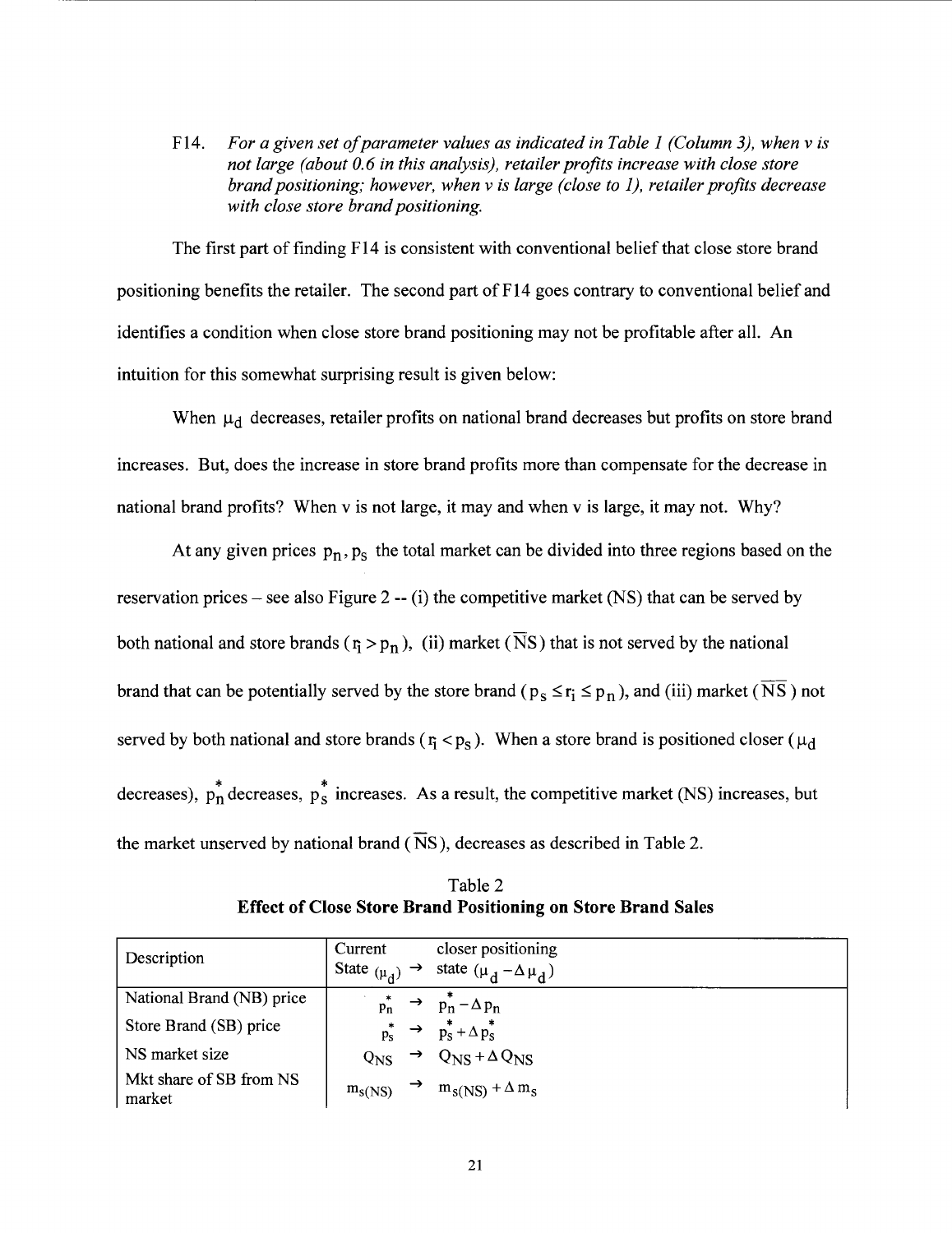| NS market size                | $Q_{\overline{N}s}$                                                                                                                                                                      | $\rightarrow Q_{\overline{N}s} - \Delta Q_{\overline{N}s}$ |
|-------------------------------|------------------------------------------------------------------------------------------------------------------------------------------------------------------------------------------|------------------------------------------------------------|
| Mark the number of SB from NS | $v \rightarrow v$                                                                                                                                                                        |                                                            |
| W                             | $v \rightarrow v$                                                                                                                                                                        |                                                            |
| W                             | $v \rightarrow v$                                                                                                                                                                        |                                                            |
| W                             | $v \rightarrow v$                                                                                                                                                                        |                                                            |
| W                             | $Q_{\overline{N}s} \cdot m_s + Q_{\overline{N}s} \cdot v \rightarrow (Q_{\overline{N}s} + \Delta Q_{\overline{N}s})(m_s + \Delta m_s) + (Q_{\overline{N}s} - \Delta Q_{\overline{N}s})v$ |                                                            |

After simplifying, incremental store brand sales due to close positioning is given by

$$
(9) \qquad q_s(\mu_d - \Delta \mu_d) - q_s(\mu_d) = \Delta Q_{NS}(m_s + \Delta m_s) + Q_{NS} \Delta m_{NS} - v \cdot \Delta Q_{NS}
$$

Net sales of store brand increases in general as  $\mu_d$  decreases, i.e., RHS of Equation (9) is positive. However, if v is large, the incremental sales of store brand is less. In such a case, the incremental profits from store brand may not be adequate to meet the decrease in profits from the national brand, and net profits decreases with close store brand positioning.

In qualitative terms, when a store brand is positioned close to the national brand, it forces the national brand manufacturer to be aggressive on price. This decreased national brand price results in the loss of retailer's "monopoly" market ( $\overline{N}S$ ) which could not earlier afford the national brand. If the retailer gets a significant portion of this market (high v), then this loss would result in a net decrease in retailer profits.

#### Step 3. Analysis of Stage 3

Stage 3 analysis was conducted in the following manner. We allow  $\mu_r$  to increase from 3 (initial state) to 4 in increments of 0.1. For each value of  $\mu_r$ , we perform Stage 1 and Stage 2 pricing game analyses as explained in Step 2 and compute equilibrium prices and profits. Figure 5 (continuous lines) represents the movement of manufacturer gross profits from pricing game  $(\Pi_{\text{mp}})$  with  $\mu_r$  for different values of  $\mu_d$ .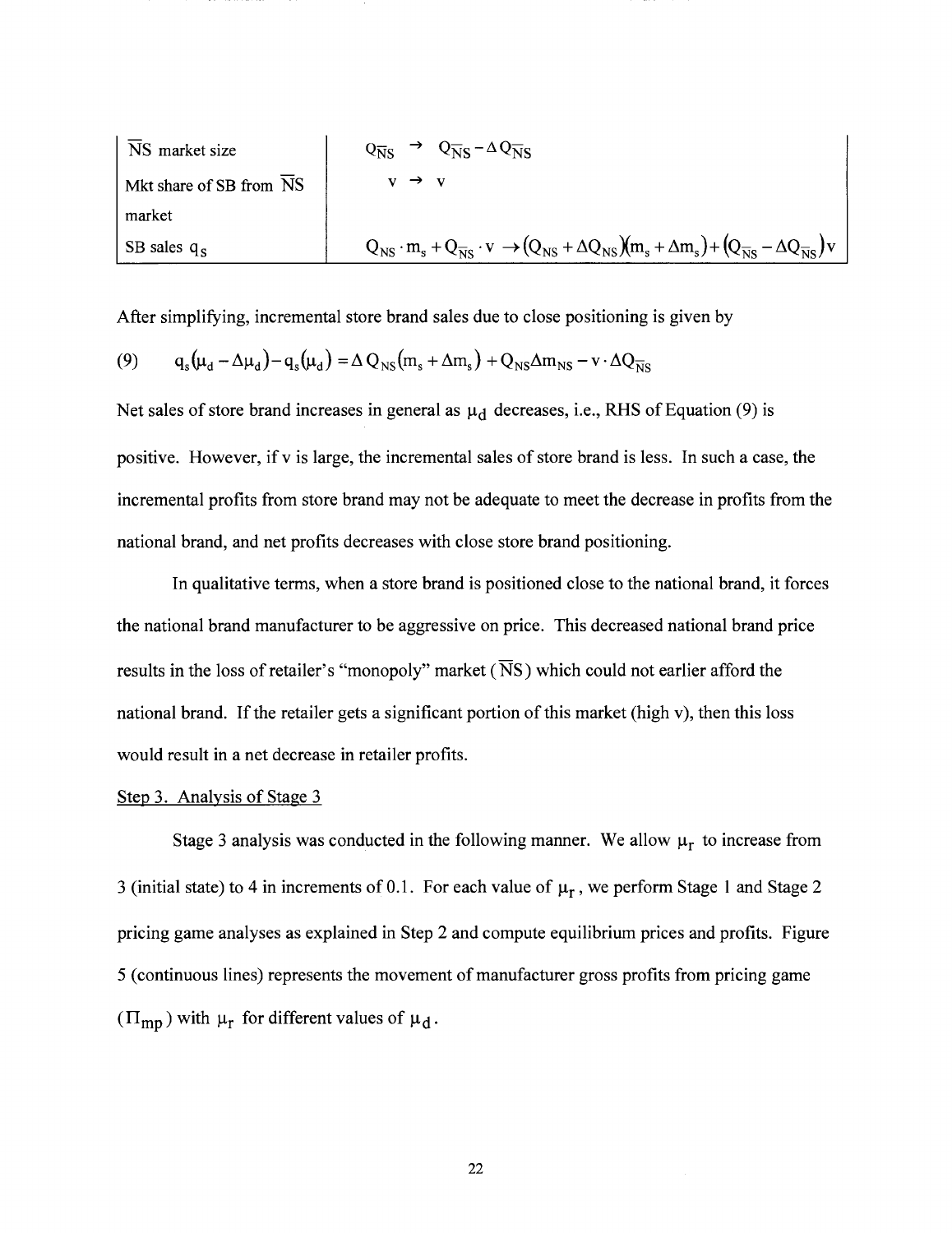

From these graphs, we state the following finding:

# F15. As  $\mu_r$  *increases, manufacturer profits from pricing game increases; the increase in profits is lower when*  $\mu_d$  *is lower and higher when*  $\mu_d$  *is higher.*

When  $\mu_r$  increases, category demand and, in particular, the competitive market (NS) expands. This market expansion benefits both the manufacturer and the retailer. However, the share of the benefit is determined by the positioning parameter,  $\mu_d$ . If  $\mu_d$  is high, manufacturer gets a significant share of the market expansion and its profits increase significantly with  $\mu_r$ . However, if  $\mu_d$  is low (store brand is positioned closer), then the retailer gets the bulk of the benefit from demand expansion and the manufacturer obtains little benefit from increasing  $\mu_r$ .

In stage 3, the manufacturer maximizes its profits  $(\Pi_{m3} = \Pi_{mp} - C(\mu_r))$  over  $\mu_r$ . The optimal  $\mu_r^*$  depends on the cost of demand expansion,  $C(\mu_r)$ . If  $C(\mu_r)$  is high, for example CH in Figure 5, then the manufacturer will not invest in  $\mu_r$  and the optimal action will be continuation of the initial state at  $\mu_r = 3$  for all values of  $\mu_d$  (corner solution – see Figure 6A). If, on the other hand, the cost of demand expansion is not high (for example, CL) such that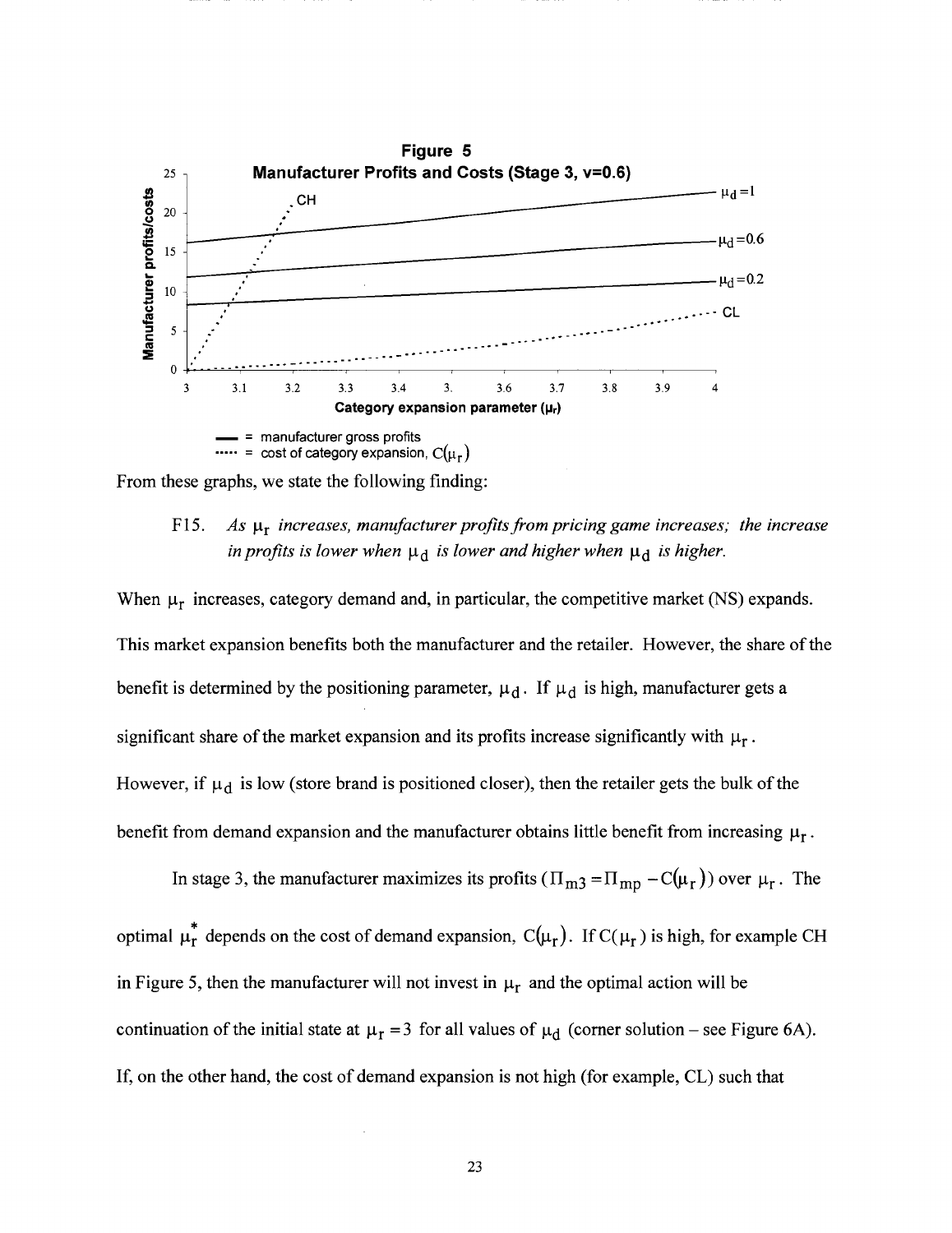demand expansion is profitable and there is an interior solution, then the optimal  $\mu_r^*$  will always be higher when  $\mu_d$  is lower than when  $\mu_d$  is higher. For example, in the case of CL (designed for illustrative purpose),  $\mu_T^* = 3$  when  $\mu_d = 0.2$ ;  $\mu_T^* = 3.2$  when  $\mu_d = 0.6$ ; and  $\mu_T^* = 3.4$  when  $\mu_d = 1$ (see Figure 6B).



We state the following finding:

F16. *The optimal*  $\mu_r^*$  *will be the same or higher as*  $\mu_d$  *increases. In particular,* 

- *i. when the cost of demand expansion is high such that it is unprofitable to increase*   $\mu_r$  *from its initial value for all values of*  $\mu_d$ , *then the optimal*  $\mu_r^*$  *will be the same (equal to its initial value) for all values of*  $\mu_d$ .
- *ii. when the cost of demand expansion is low to moderate such that demand expansion*  is profitable, then the optimal  $\mu_r^*$  will be higher for higher values of  $\mu_d$ .

# Step 4. Analysis of Stage 4

Stage 4 is retailer's store brand positioning game. The analysis is conducted as follows.

Analysis of stage 3 yields equilibrium values ( $p_{n3}^*$ ,  $p_{s3}^*$ ,  $w_{n3}^*$ ,  $\mu_r^*$ ) for different values of v (0.6

to 1) and  $\mu_d$  (0.2 to 1). Based on these values, retailer's profits from Stage 3 ( $\Pi_{r3}$ ) is

calculated using Equation (5). Retailer sets optimal  $\mu_d^*$  to maximize  $\Pi_{r4} = \Pi_{r3} - C(\mu_d)$ .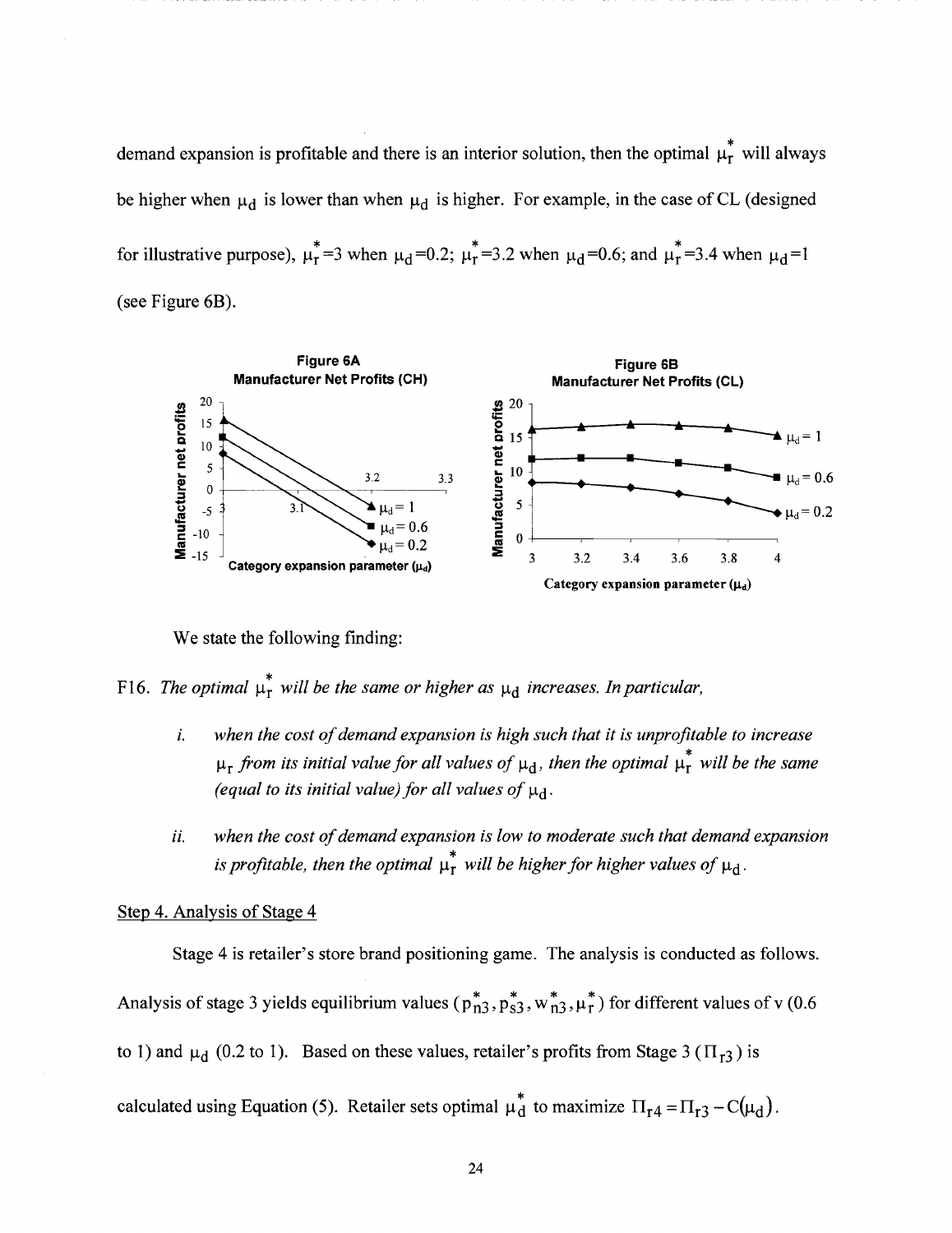Clearly, as Sayman, Hoch, and Raju (2002) also point out, if the cost of positioning  $C(\mu_d)$  is high, then the retailer would be less likely to position the store brand close to the national brand. In addition, we do not know the characteristics of the cost function. Therefore, we exclude cost from consideration and inspect the movement of  $\Pi_{r3}$  as a function of  $\mu_d$ .

Figure 7A graphs the movement of retailer profits against  $\mu_d$  for the case corresponding to v=.6. When cost of category expansion is high (CH), retailer gross profits (excluding cost of positioning) increase with close positioning. However, when the cost of category expansion is low (CL), retailer profits decrease with close positioning. When  $v = 1$  (Figure 7B), retailer profits decrease with close positioning for both cost functions CH and CL.



Based on these observations, we state the following finding:

F 17: *When a store brand is positioned close to the national brand, retailer gross profits (excluding cost of positioning) increase when the cost of demand*  expansion  $C(\mu_r)$  is high (CH) and proportion of unserved (by national brand) *market served by store brand (v) is not high (v*  $\cong$  *6). However, close store brand positioning decreases retailer profits when the cost of demand expansion is not high (CL) and/or when v is high (v*  $\cong$  *1).*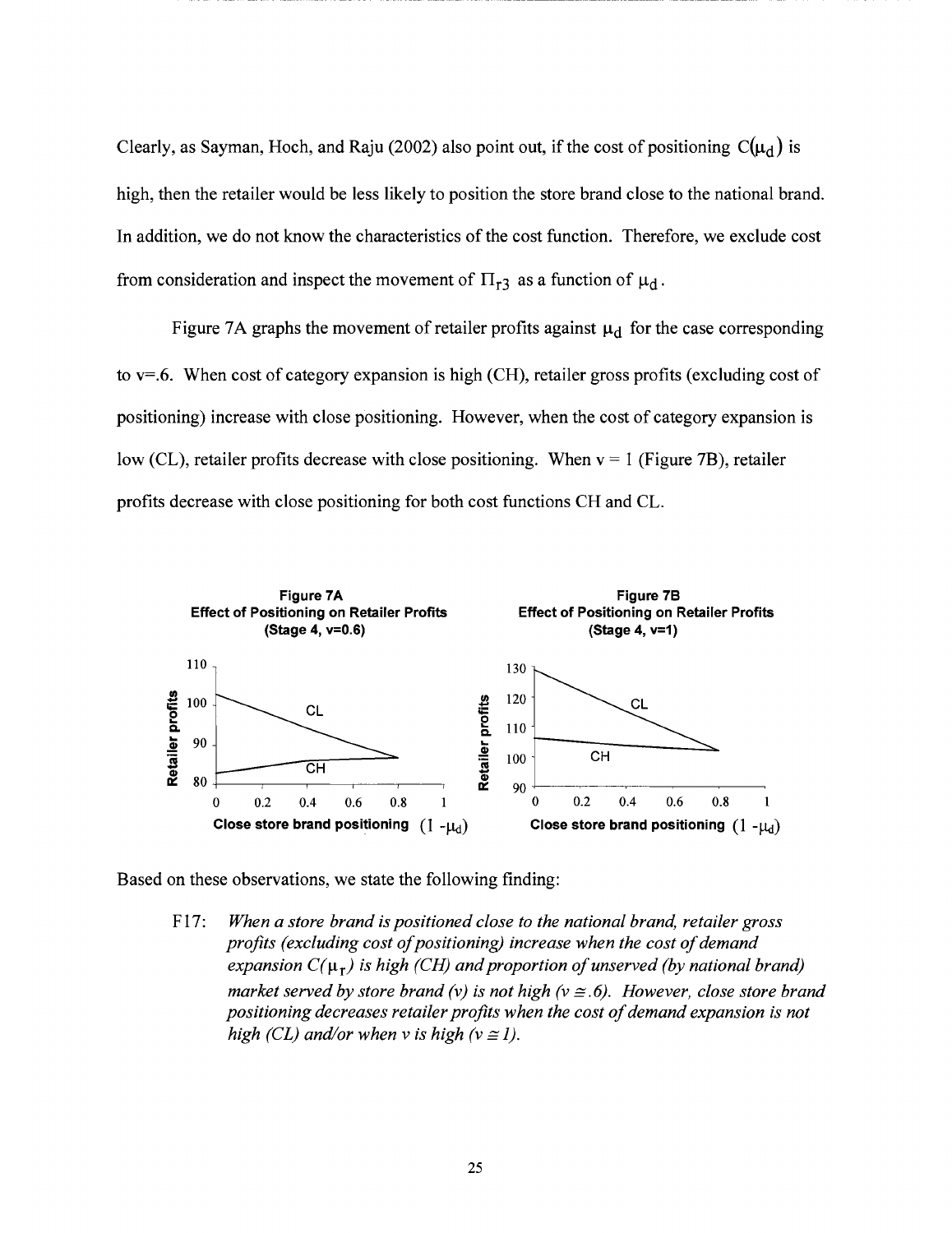# **4.3. Qualitative Insights from Basic Equilibrium Analysis**

Finding F17 yields two possible conditions when the conventional belief that close store brand positioning is always profitable for the retailer may not hold. Note that low cost of demand expansion implies that the category is expandable and high "v" implies that consumers with low reservation price who cannot afford the national brand are willing to purchase the stare brand. On this premise, we state the following qualitative insights.

#### Qualitative Insight 1

----------

*Positioning a store brand close to the national brand may not be profitable for the retailer* if *the national brand manufacturer can significantly expand category demand through investments in non-price marketing activities such as advertising.* 

The intuition for this insight is as follows. When a store brand is positioned close to the national brand, the national brand's market share is threatened. The manufacturer of the national brand is forced to compete on the basis of price. The resulting lower manufacturer price, and thus manufacturer margins, discourages the manufacturer from investing in category demand enhancing activities. If the category is indeed expandable, this lack of resource commitment to category expansion makes both manufacturer and retailer worse off in terms of profits.

#### Qualitative Insight 2

*Positioning a store brand close to the national brand may not be profitable for the retailer* if *the store brand can garner a significant portion of the market with low reservation price consumers, who can not afford to purchase the national brand.* 

The intuition for this result is similar to that for insight 1. If a store brand is positioned close to the national brand, national brand price is decreased. As a result some consumers who could not afford the national brand earlier start to consider the national brand. Thus the store brand loses consumers from its "monopoly" market, where it was the only brand under consideration, to the competitive market where both national brand and store brand are under consideration. To the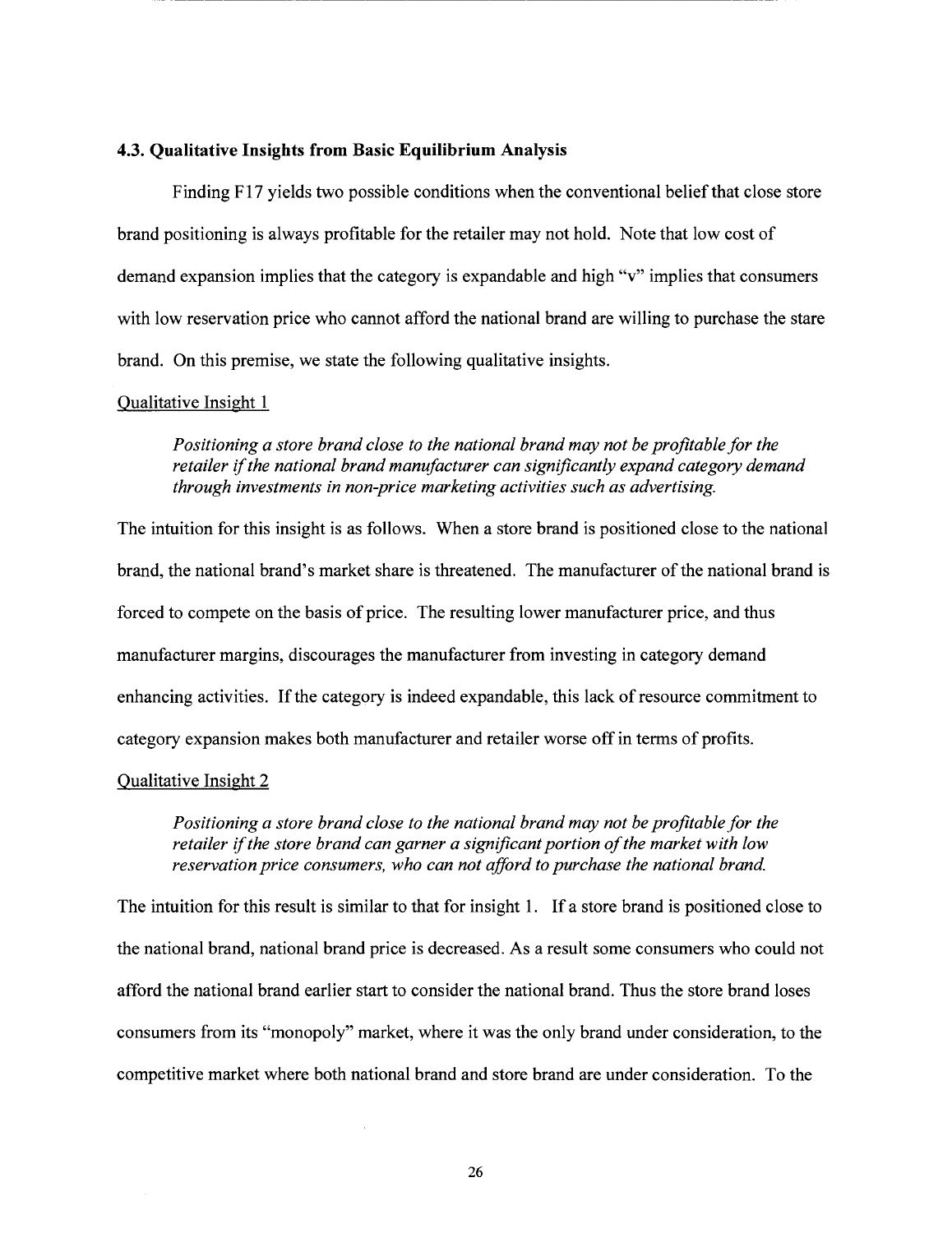extent that the store brand was attracting a significant portion of its "monopoly" market, this migration of consumers to the competitive market may hurt retailer profits.

# 5. EXTENDED EQUILIBRIUM ANALYSIS

---------------------------------------------------------------------------------------------

The purpose of the extended analysis is to conduct equilibrium analysis by (i) changing the values of parameters that were held constant in §4 and (ii) relaxing certain assumptions in the basic model, with the twin objectives of testing the robustness of qualitative insights 1 and 2, as well as obtaining additional insights.

#### 5.1. Effect of Changes in Parameter Values

The set of parameters  $(\Omega)$ that were held constant in the basic analysis (Table 1, Column 3) were:  $\Omega \in \{c_n, c_s, \mu_r, \sigma_r, \sigma_d, K\}$ . We continue to maintain  $c_n =1$ , without loss of generality. We changed all other parameters in the range indicated in Table 1 (Column 4) one at a time. We performed the equilibrium analysis the same way as in Steps 1-4 of §4.2. We computed incremental retailer profits from close store brand positioning (Figure 7A-B). We observed whether close store brand positioning is less profitable or unprofitable when the cost of category expansion  $C(\mu_r)$  is lower (as in qualitative insight 1) and when the proportion of market unserved by national brand that is served by the store brand  $(v)$  is higher (as in qualitative insight 2). In general, the above basic results were unchanged. We also investigated whether such incremental profits from close positioning increased or decreased with change in parameter values. Detailed results are available from the authors. Below, we present the qualitative insights we obtained and their intuition.

#### Qualitative Insight 3 (cost of store brand,  $c_s$ )

*Other things equal, positioning a store brand close to the national brand is likely to be less profitable (or unprofitable) when the cost of store brand is higher.*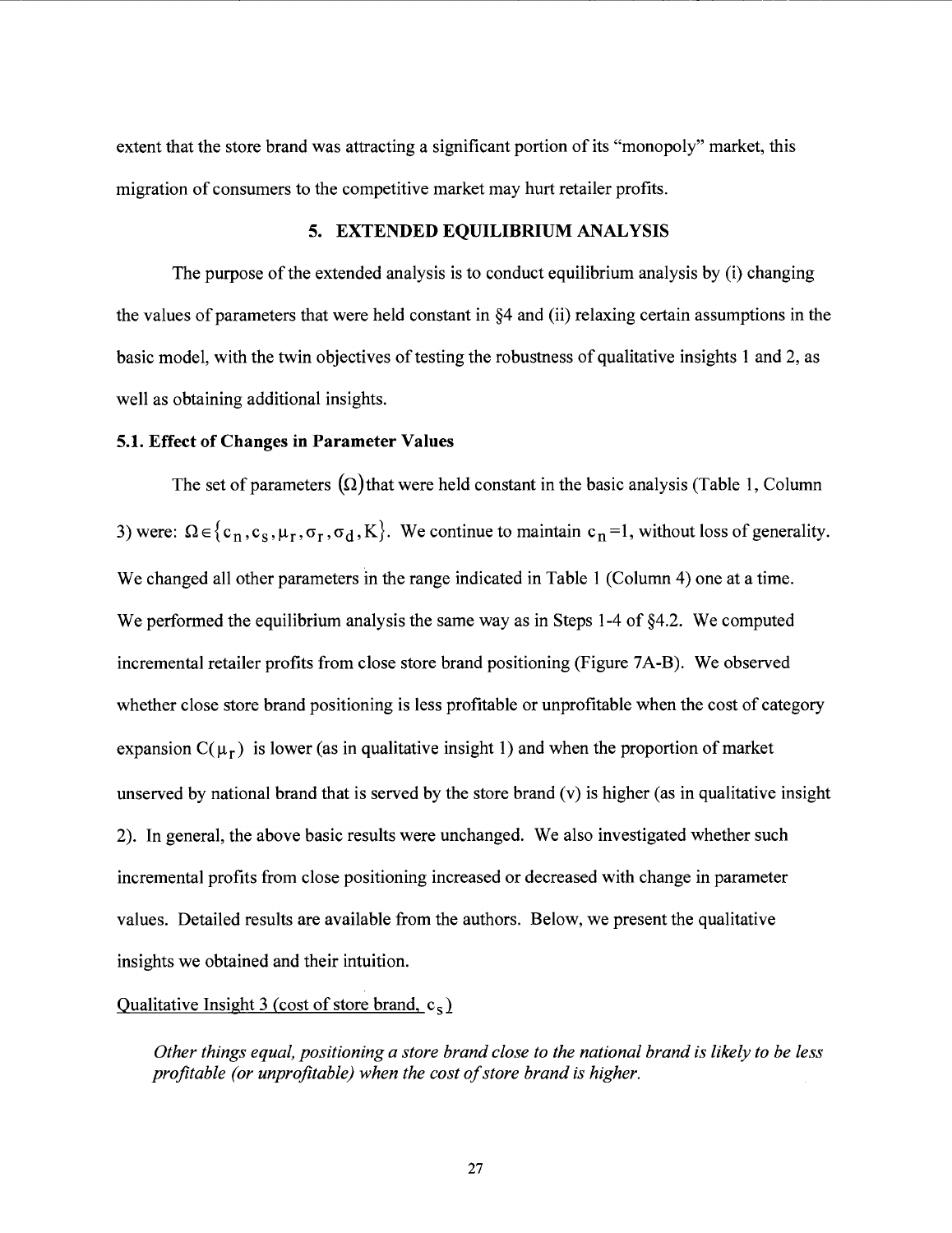This finding is expected. When the cost of store brand  $c_s$  is higher, for any given store brand price, the retailer gets lower margins  $p_s - c_s$  from store brand sales. So, s/he has less incentive to promote store brand sales by positioning the store brand close to the national brand.

# Qualitative Insight 4 (initial mean reservation price,  $\mu_r$ )

*Given the same cost of store brand, positioning a store brand close to the national brand is likely to be more profitable when the initial mean reservation price is higher.* 

High reservation price implies that consumers are willing to pay a higher price for national and store brands in the category. Hence, equilibrium national brand price and store brand price, and thus category average price increase. Given the same costs, national brand margin, store brand margin, and category margin also increase. In this high-price, high-margin scenario, retailer tends to get greater absolute margin and profit increase due to close store brand positioning. As a simple illustration, when  $\mu_r = 3$ , close store brand positioning ( $\mu_d : 1 \rightarrow 0.6$ ) results in an increase in store brand margin from 1.8 to 1.84 and retailer profits from 83.27 to 84.83 (a percentage increase of 1.87% but an absolute increase of 1.56 units). However, when  $\mu_r = 10$ , close store brand positioning results in an increase in store brand margin from 6.76 to 6.88 and retailer profits from 583.9 to 595 (nearly same percentage increase of 1.9% but an absolute increase of 11.1 units). In some sense, the effect of an increase in mean reservation price can be deemed simply as a scaling effect.

High  $\mu_r$  => High category price => High category margin => Higher absolute incremental profits from close positioning

This line of reasoning leads to two inferred qualitative insights:

#### Qualitative Insight 4A (category price)

*Other things equal, positioning a store brand close to the national brand is likely to be more profitable in higher-priced categories.*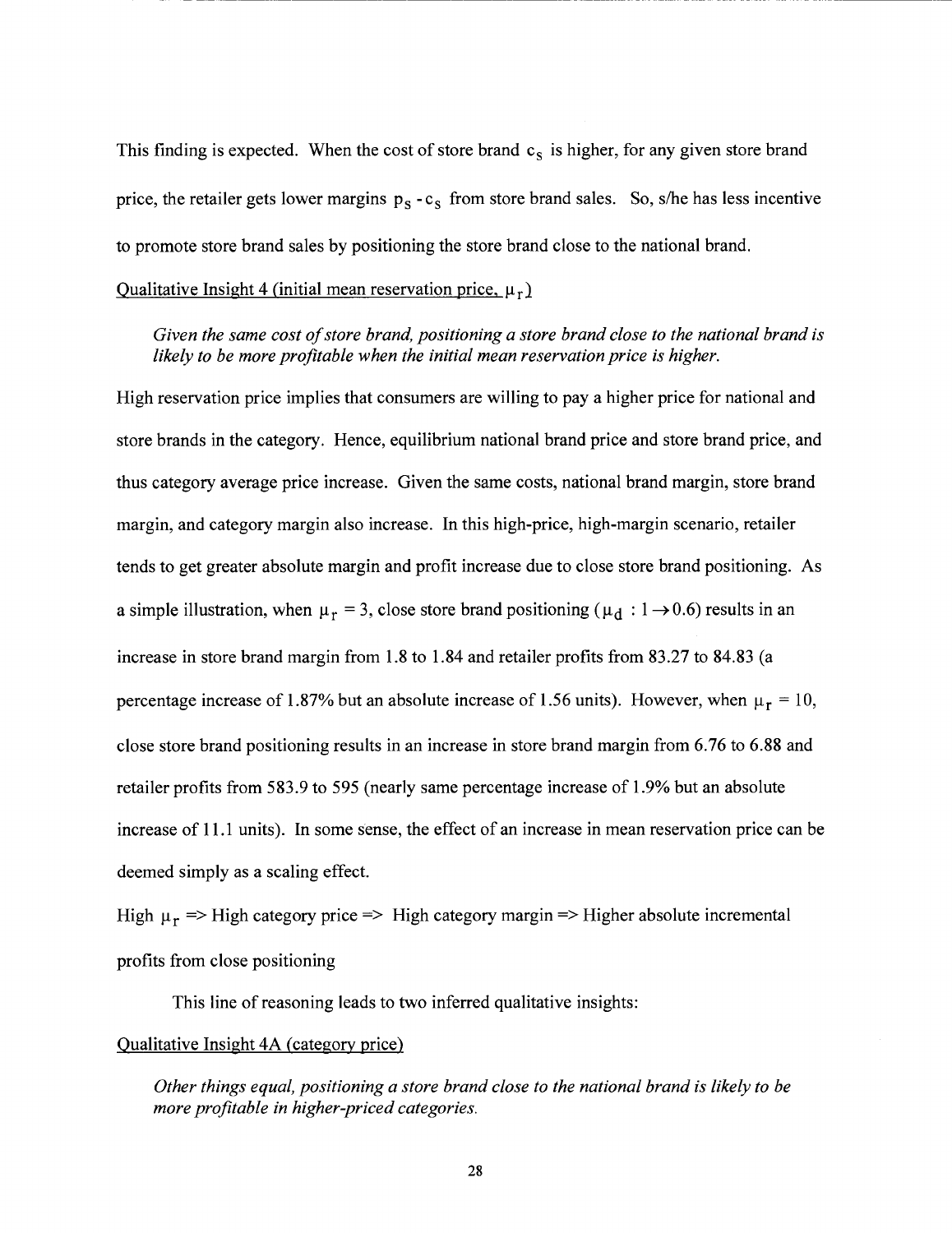#### Qualitative Insight 4B (category margin)

*Other things equal, positioning a store brand close to the national brand is likely to be more profitable in categories with higher gross retail margin.* 

- -- ----·------------------------------------------

# Qualitative Insight 5 (heterogeneity in reservation price differential,  $\sigma_d$ )

*Positioning a store brand close to the national brand is less profitable when consumers are more heterogeneous in their reservation price differential.* 

One possible intuition is as follows. When a store brand is positioned closer to the national brand, retailer appropriately sets a smaller price differential, yet gains a higher sales of the higher-margin store brand and can increase its total profits. When  $\sigma_d$  is large, consumers are widely dispersed in their reservation price differential and the smaller price differential does not yield a sufficiently large volume of store brand consumers. However, when  $\sigma_d$  is small, consumers are more concentrated in their RPD. Retailers can set a small price differential in the concentrated region and capture a significant number of store brand consumers and increase its profits. (Note: Heterogeneity in reservation price,  $\sigma_r$  did not yield any qualitative insight and hence not reported here.)

#### Qualitative Insight 6 (Market size, K)

*When close store brand positioning increases retailer profits, the incremental profits increase in proportion to the number of consumers in the market- the larger the market size, the greater is the incremental profits.* 

Market size or total number of consumers in the market enters the demand function in a multiplicative manner. Therefore, equilibrium prices are not affected and the equilibrium quantities sold and profits increase in direct proportion to the market size. As a result, incremental profits from store brand positioning change in direct proportion to the market size. For example, if market size increases 10 times from 100 to 1000 consumers, incremental profits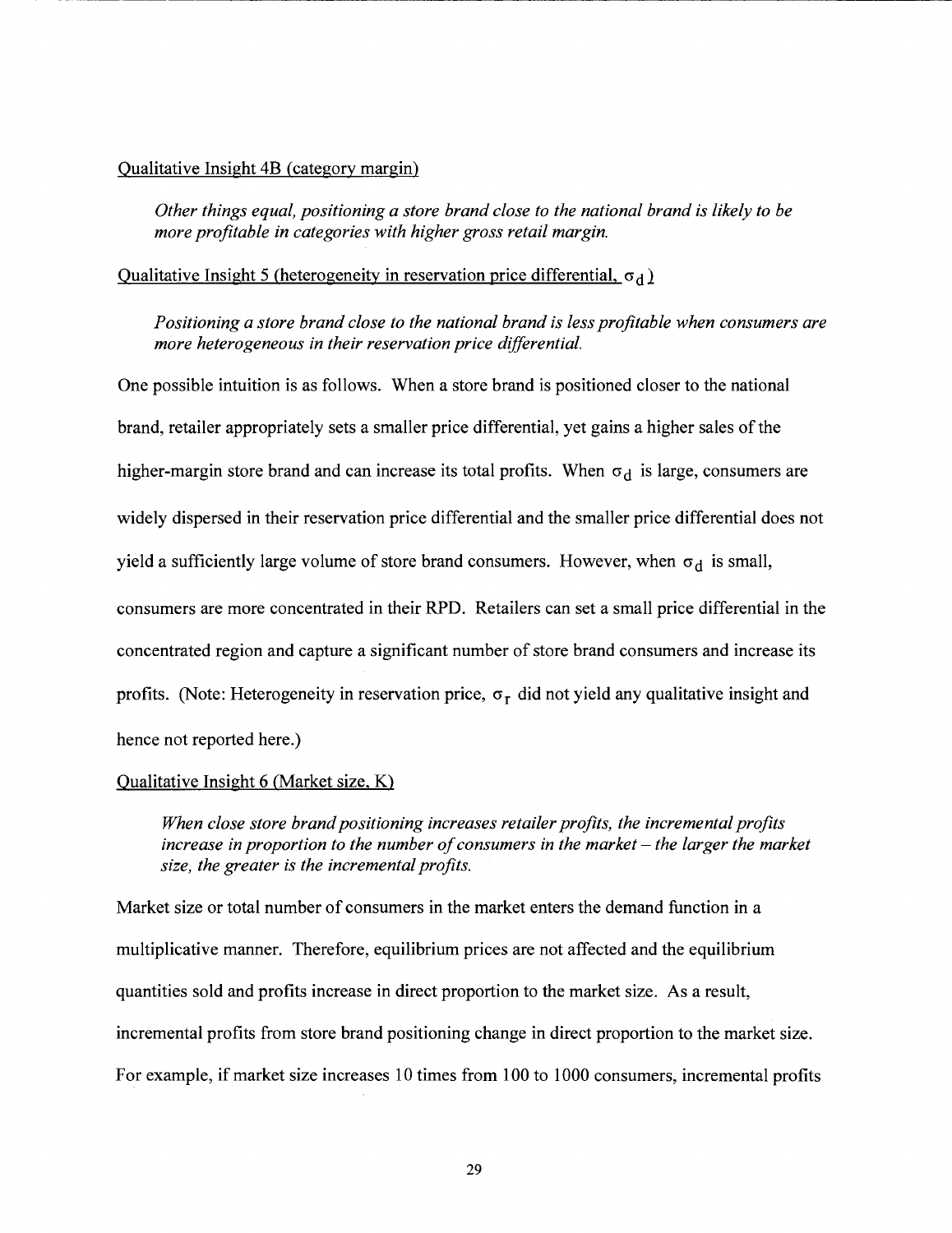from store brand positioning are 10 times higher. So, when conditions are conducive for close store brand positioning, larger the market size, the greater is the incentive to position the store brand closer to the national brand.

#### Qualitative Insight 7 (National brand market share)

*Positioning a store brand close to the national brand would be more profitable in markets where the national brand market share is higher.* 

While national brand market share is not a parameter in the model, previous researchers have considered this variable. We compared the national brand market share when close store brand positioning is profitable to corresponding situations where close positioning is not profitable. In general, the average national brand market share is higher when conditions are conducive for store brand positioning than when it is not. For example, in Figure 4, when  $v = 1$ , close store brand positioning is not profitable for the retailer. The average national brand share in this case was 20.1%. When  $v = 0.6$ , close store brand positioning is profitable for the retailer and the average national brand share in this case was 32.4%.

This result is consistent with the findings of Sayman, Hoch and Raju (2002) and is intuitive. When the national brand has a high market share, there is a greater market for the store brand to attract when it positions its brand close to the national brand (also see Sethuraman and Srinivasan 2002 for a similar argument with respect to price discounts). Therefore, other things equal, retailer should find it more profitable to adopt close store brand positioning.

#### **5.2. Relaxing Certain Assumptions in the Basic Model**

# Incorporating Correlation between r i and d i

In our model, we have assumed independence between  $r_i$  and  $d_i$ . That is, consumers reservation price differential (premium they will pay for the national brand over a store brand) is independent of the reservation price (maximum price willing to pay) for the national brand.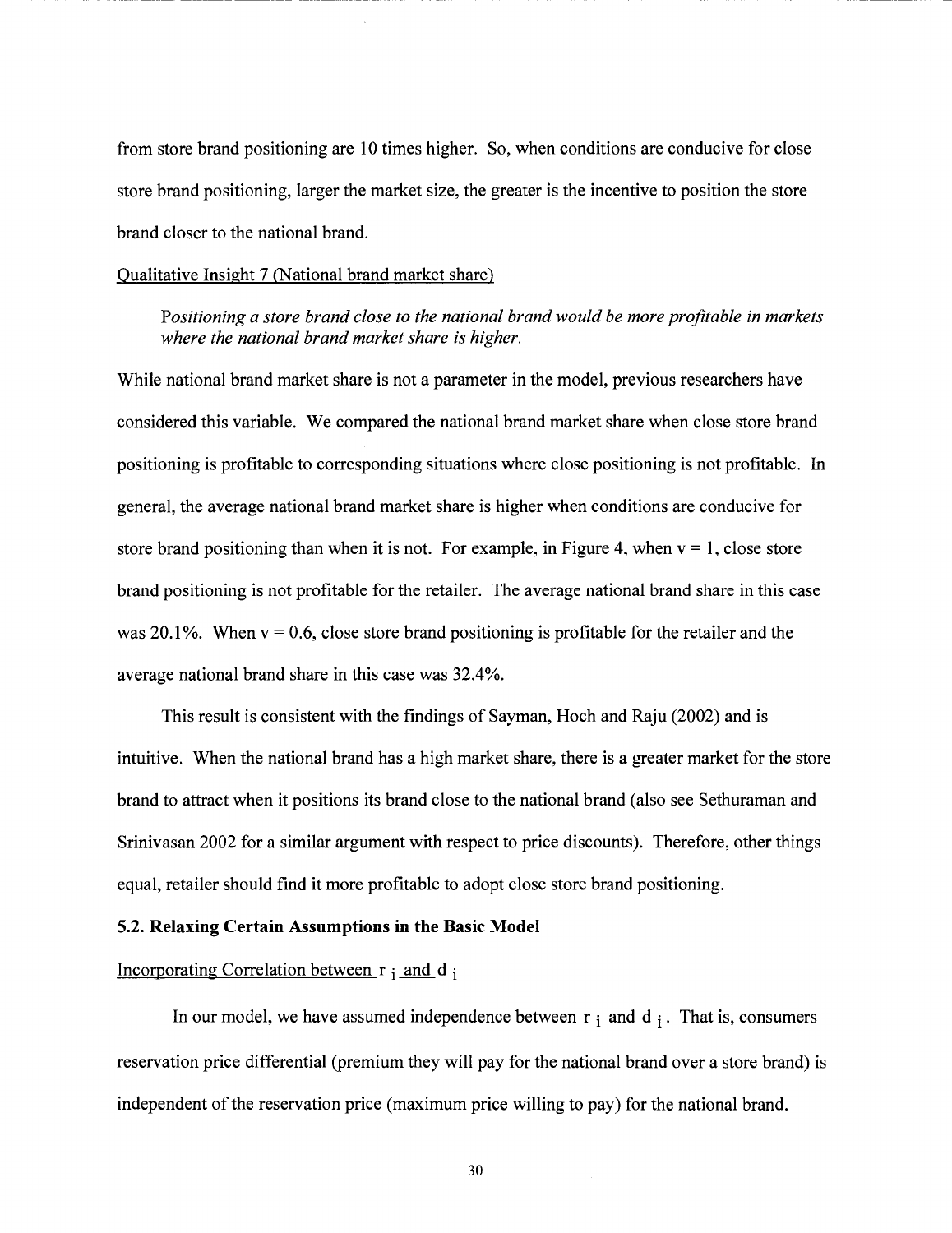However, there is a general belief that those with high reservation price may have high reservation price differential – i.e., a positive correlation between  $r_i$  and d; We incorporate this correlation in the following stylized manner. Using a median(= mean) split, we define high reservation price (HR) consumers as those with  $r_i > \mu_r$ ; low reservation price (LR) consumers were defined as those whose  $r_i < \mu_r$ . The reservation price differential for the two consumer groups is assumed as follows:

-------------------------------------------------------

LR Consumers:  $d_i \sim N(\mu_{d1}, \sigma_d)$  and

HR Consumers:  $d_i \sim N(\mu_{dh}, \sigma_d)$ ,

where  $\mu_{dh} > \mu_{dl}$  indicating positive correlation. The demand functions can be rewritten as

(10) 
$$
q_n = K \left[ 1 - \Phi \left( \frac{p_n - \mu_r}{\sigma_r} \right) \right] \left[ 1 - \Phi \left( \frac{p_n - p_s - \mu_{dh}}{\sigma_d} \right) \right] \text{if } p_n > \mu_r
$$

(11) 
$$
q_{n} = K \{ 0.5 \left[ 1 - \Phi \left( \frac{p_{n} - p_{s} - \mu_{dh}}{\sigma_{d}} \right) \right]
$$

$$
+ \left[ 0.5 - \Phi \left( \frac{p_{n} - \mu_{r}}{\sigma_{r}} \right) \right] \left[ 1 - \Phi \left( \frac{p_{n} - p_{s} - \mu_{dl}}{\sigma_{d}} \right) \right] \text{if } p_{n} \leq \mu_{r}
$$
  
(12) 
$$
q_{s} = K \left[ 1 - \Phi \left( \frac{p_{n} - \mu_{r}}{\sigma_{r}} \right) \right] \left[ \Phi \left( \frac{p_{n} - p_{s} - \mu_{dh}}{\sigma_{d}} \right) + q_{s2} \right] \text{if } p_{n} > \mu_{r}
$$

(13) 
$$
q_{s} = K * 0.5 \Phi \left( \frac{p_{n} - p_{s} - \mu_{dh}}{\sigma_{d}} \right) + K \left[ 0.5 - \Phi \left( \frac{p_{n} - \mu_{r}}{\sigma_{r}} \right) \right] \Phi \left( \frac{p_{n} - p_{s} - \mu_{dl}}{\sigma_{d}} \right) + q_{s2} \text{ if } p_{n \leq \mu_{r}}
$$
  
where  $q_{s2} = vk \left[ \Phi \left( \frac{p_{n} - \mu_{r}}{\sigma_{r}} \right) - \Phi \left( \frac{p_{s} - \mu_{r}}{\sigma_{r}} \right) \right]$ 

We assumed  $\mu_{dl} = 0.5$  and  $\mu_{dh} = 1.5$  (positive correlation). We computed retailer profits  $(\Pi_{r3})$  with all parameters at the initial values in Table 1. Then, we decreased both  $\mu_{d1}$  and  $\mu_{dh}$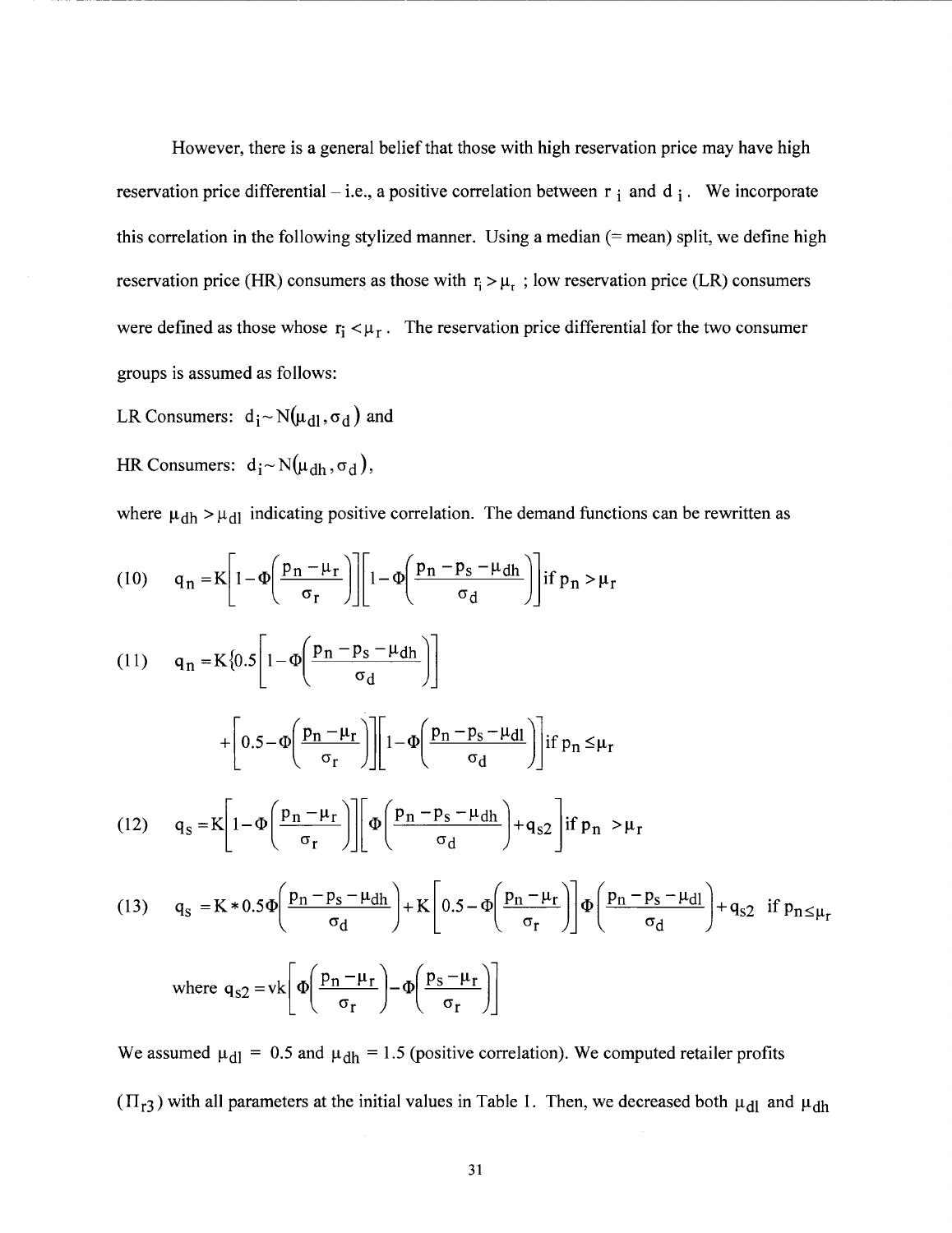by  $\delta$  (say  $\delta = 0.1$ ) and computed retailer profits again. The difference yields the incremental profits under correlated condition.

We assumed  $\mu_{\text{dl}} = 1$  and  $\mu_{\text{dh}} = 1$  (no correlation). We computed retailer profits with all parameters at the initial values in Table 1. Then, we decreased both  $\mu_{d1}$  and  $\mu_{dh}$  by the same  $\delta$  (.1) and computed retailer profits again. The difference yields the incremental profits under uncorrelated condition.

We compared the incremental profits from correlated condition with the profits from the uncorrelated condition and repeated the same for different values of  $\mu_{d1}$ ,  $\mu_{dh}$ ,  $\delta$ . Our analysis yields the following qualitative insight.

# Qualitative Insight 8 (correlation between reservation price and RPD)

*Positioning a store brand close to the national brand is less profitable when consumers' reservation prices and reservation price differential are positively correlated than when they are not.* 

To see the intuition for this, let us consider an extreme case with all high reservation price (HR) consumers having very high reservation price differential (can be deemed as being loyal to the national brand) and all low reservation price consumers having zero reservation price differential (the price sensitive segment). In this case, the optimal retailer action is to target the national brand to the HR market and target the store brand to the price sensitive LR market. Trying to position the store brand to target national brand consumers would not be profitable because not many consumers would switch to the store brand. This is the classic segmentation view of store branding  $-$ - the role of store brand is to attract the high price sensitive  $\ell$  low quality sensitive segment, not to take market share away from national brands. More generally, when high reservation price (HR) consumers also have high reservation price differential (HRPD), the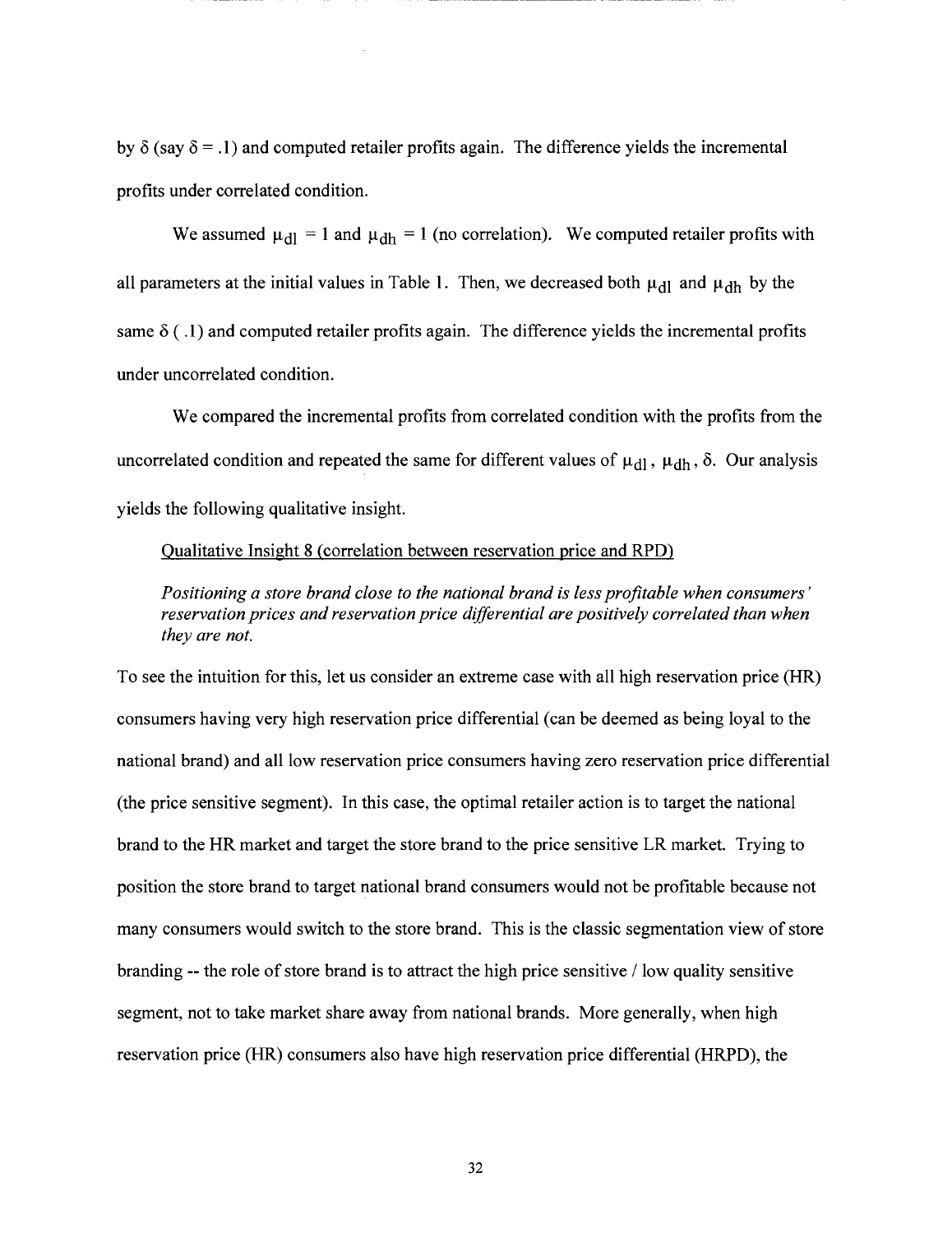retailer may be better off targeting the national brand to the HR/HRPD consumers and the store

brand for the LR/LRPD consumers, other things equal.

#### Relationship between  $\mu_d$  and v

Parameter v is the proportion of consumers who can not afford the national brand that end up purchasing the store brand. "v" can be influenced by

- (i) nature of category if it is an essential good such as baby food or diapers, consumers may be more likely to purchase the store brand so long as  $p_s < r_i$  (high v).
- (ii) nature of consumers if consumers with low reservation price are price sensitive such that they are willing to purchase the store brand so long as  $p_s < r_i$
- (iii) store brand perception if consumers perceive store brand to be not as good as national brand, but of acceptable quality,
- (iv) store image- if consumers perceive that any brands with the store name would be reasonable quality.

In the basic model, we assume v as an exogenous parameter so as to focus directly on store brand positioning through ( $\mu_d$ ). It is likely, however, that positioning store brand against national brand (decreasing  $\mu_d$ ) may indirectly increase v. To capture this possibility, we related v to  $\mu_d$ with the following function,  $v = v_0 + b(1-\mu_d) - v_0$ ,  $b > 0$ . We varied  $v_0$  and b in a reasonable range such that  $v \le 1$  and conducted the equilibrium analysis as before. Coefficient b can be interpreted as the effect of close store brand positioning in persuading the unserved market segment to purchase the store brand. As would be expected, incremental profits from close store brand positioning  $1-\mu_d$  increase with b because store brand sales is increased both in the competitive (NS) market and in the unserved ( $\overline{N}S$ ) market. Qualitative insight 1 related to category expandability holds. Qualitative insight 2 is not relevant since v is now endogenous. Manufacturer influencing positioning  $(\mu_d)$ .

So far, we have assumed that the national brand manufacturer engages in reservation price enhancing activities that expand category demand through  $\mu_r$  but do not influence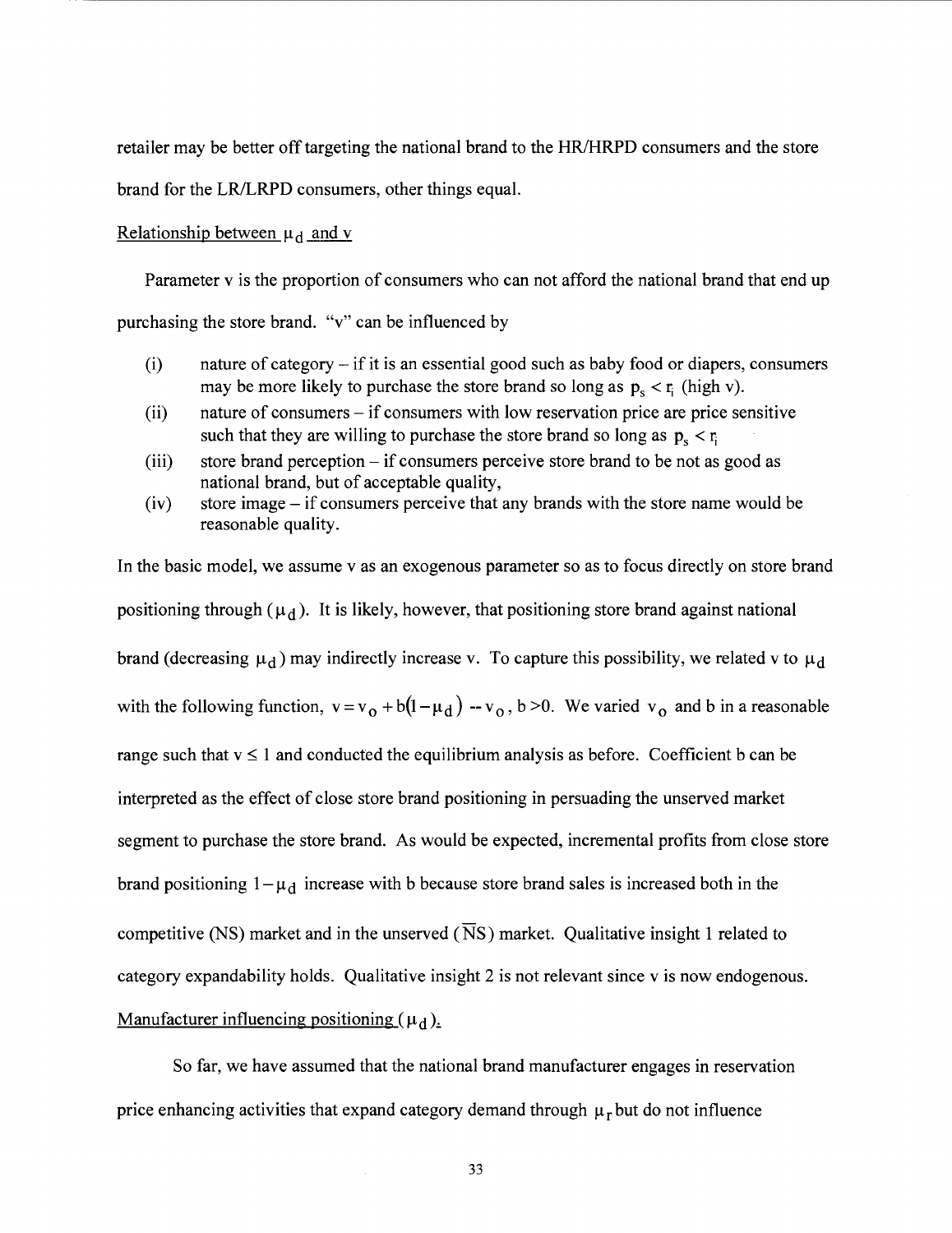positioning parameter ( $\mu_d$ ). In the real world, it may be possible for the manufacturer also to influence  $\mu_d$  through its promotions. This ability would be deemed as the substitution role of manufacturer's promotions. For example, some national brands (e.g., Pine sol floor cleaner) use comparison advertising and claim that their product is superior to cheaper private labels. To capture this possibility, we consider the situation where the manufacturer can also influence (increase)  $\mu_d$  and speculate what the retailer's optimal action would be with respect to store brand positioning. The following table reports our assessment of optimal retailer action:

|                          | Mfr can $\uparrow \mu_d$ only (only                                                                   | Mfr can $\uparrow \mu_d$ and $\mu_r$ (substitution and                                                                                                                                                                                                 |
|--------------------------|-------------------------------------------------------------------------------------------------------|--------------------------------------------------------------------------------------------------------------------------------------------------------------------------------------------------------------------------------------------------------|
|                          | substitution, no category expansion)                                                                  | category expansion)                                                                                                                                                                                                                                    |
| v high $(\approx 1)$     | Retailer should not oppose                                                                            | Retailer should not oppose manufacturer's                                                                                                                                                                                                              |
|                          | manufacturer's effort to                                                                              | effort to differentiate the NB from SB.                                                                                                                                                                                                                |
|                          | differentiate the NB from SB.                                                                         |                                                                                                                                                                                                                                                        |
| v moderate $(\approx 6)$ | Retailer should attempt to oppose<br>manufacturer's differentiation by<br>positioning SB close to NB. | Retailer's decision to oppose<br>manufacturer's effort to differentiate<br>would depend on the tradeoff between the<br>incremental benefits from category<br>expansion (higher $\mu_r$ ) and decreased<br>profits from substitution (higher $\mu_d$ ). |

Note from findings F14 and F17 that when v is high, an increase in  $\mu_d$  actually favors the retailer. Suppose the manufacturer can differentiate its brand and increase  $\mu_d$  from its present state of 1 to 1.2 (say). Then, equilibrium wholesale and retail price of national brand increase and store brand price decreases. These changes increase the unserved market ( $\overline{NS}$ ) – see Figure 2. If the retailer is getting a significant portion of this unserved market then the retailer stands to benefit from the differentiation. However, if v is not very high, as explained in QI2, retailer may stand to lose from differentiation ( $\uparrow \mu_d$ ) and must try to oppose the effort through close store brand positioning.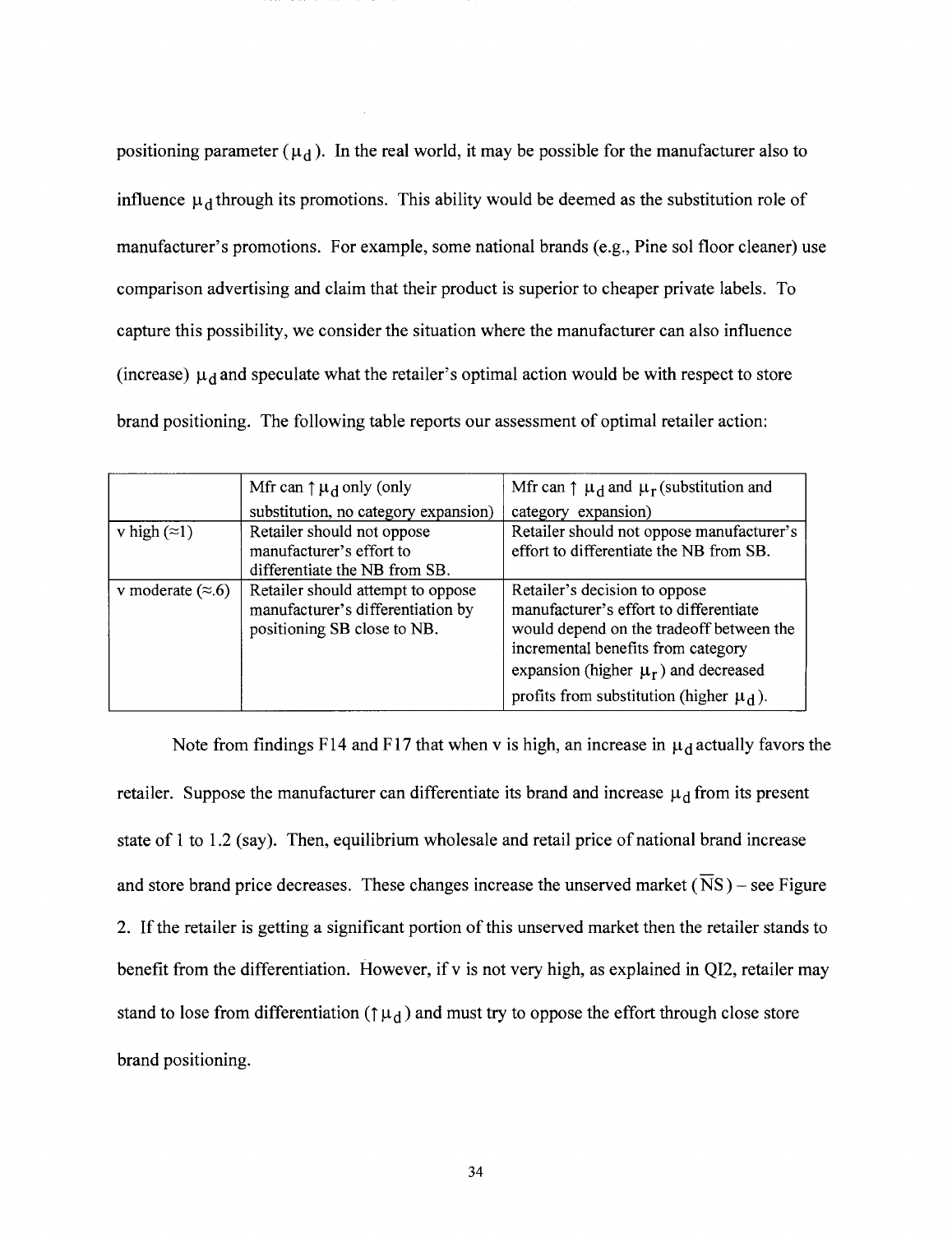#### 6. EMPIRICAL ANALYSIS

The analytical model enabled us to address the first two objectives of this manuscript as enumerated in the introduction section  $-$  (i) investigate if close store brand positioning is always profitable, and if not (ii) identify market conditions when close store brand positioning may be less profitable or unprofitable. The empirical analysis section addresses the next two objectives -(iii) prescribe type of categories in which retailers should (or should not) position the store brand close to the national brand, and (iv) investigate/explain retailers' actual store brand positioning behavior.

# 6.1. Hypotheses

The qualitative insights from §4 and §5 identify eight market characteristics, which could influence incremental profits from close store brand positioning. These theoretical variables are listed in Table 3 (Column 2). The greater the incremental profits from close store brand positioning, the more likely that the retailer will position the store brand close to a national brand. We use this premise to test the implications of the analytical model and identify in what type of categories retailers actually position the store brand close to the national brand.

| QI<br>$\#$     | Theoretical<br>variable<br>(Notation)                           | Variable derived<br>for empirical<br>analysis (Acronym) | Hyp.<br>relation<br>from<br>QI | Data<br>source           | Previous research where<br>data source used |
|----------------|-----------------------------------------------------------------|---------------------------------------------------------|--------------------------------|--------------------------|---------------------------------------------|
|                | Cost of category<br>expansion, $C(\mu_r)$                       | Category<br>expandability<br>(EXPAND)                   |                                | Expert<br>Opinion        |                                             |
|                | Cost of category<br>expansion, $C(\mu_r)$                       | Advertising<br>expenditure<br>(ADEXP)                   |                                | <b>BAR/LNA</b><br>Report | Sethuraman and Tellis<br>(2002)             |
| $\overline{2}$ | Proportion of<br>unserved market<br>served by store<br>brand(v) | No data<br>available                                    |                                | N/A                      | N/A                                         |

Table 3 Variables Used in Empirical Analysis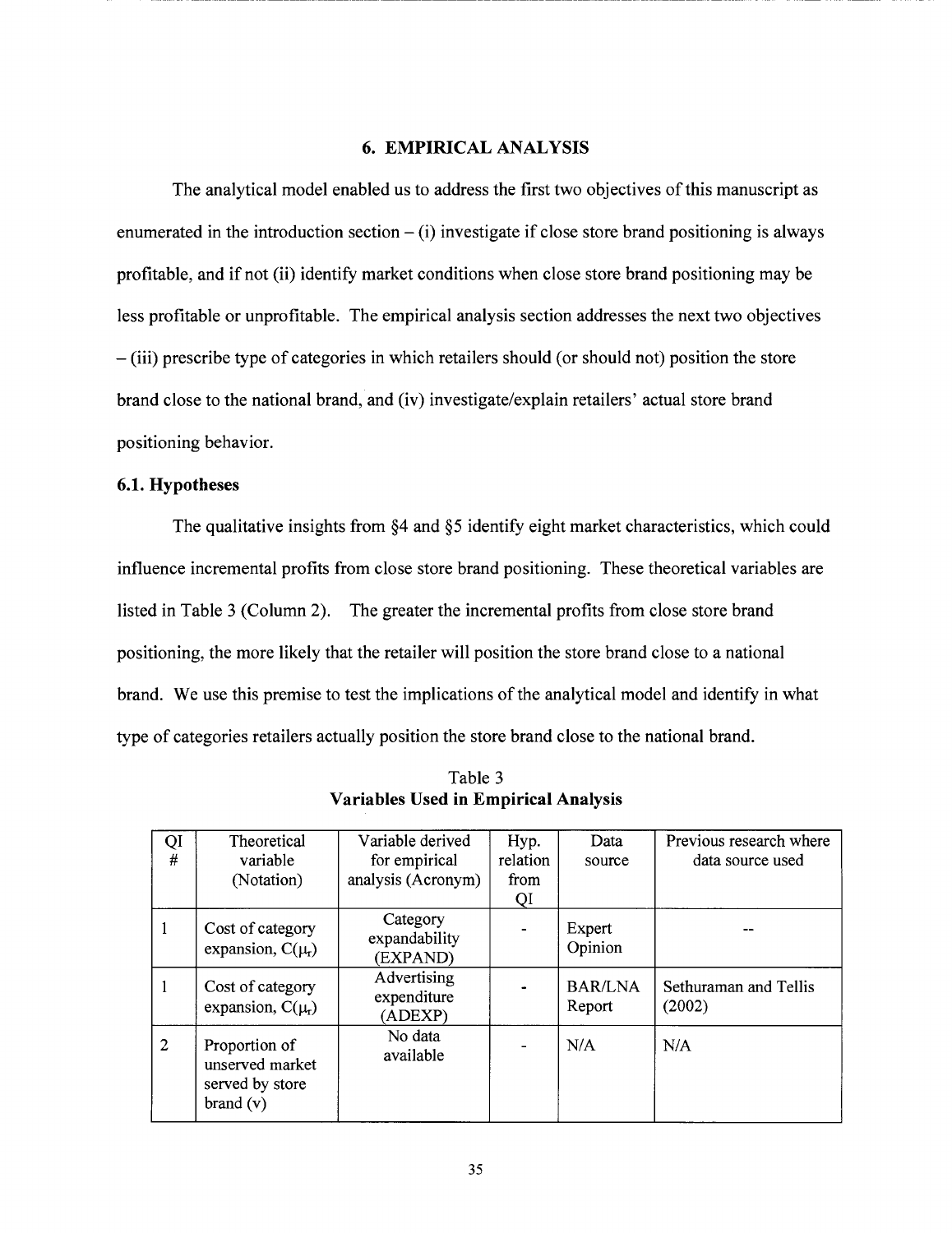| $\overline{3}$ | Relative cost of<br>store brand<br>manufacture $(c_s)$          | Ease of private<br>label supply - # of<br>vendors<br>(PLSUPPLY) |           | Infoscan<br>Supermark<br>et Review |                                                                                                                 |
|----------------|-----------------------------------------------------------------|-----------------------------------------------------------------|-----------|------------------------------------|-----------------------------------------------------------------------------------------------------------------|
| 4A             | Mean reservation<br>price $(\mu_r)$ =><br>category price        | Category average<br>price per purchase<br>(PRICE)               | $+$       | Marketing<br>Factbook              | Narsimhan, Neslin and<br>Sen (1996), Sethuraman<br>and Tellis (2002),<br>Ailawadi, Lehmann and<br>Neslin (2003) |
| 4B             | Mean reservation<br>price $(\mu_r)$ =><br>category margin       | Gross retail %<br>margin<br>(%MARGIN)                           | $+$       | Supermark<br>et News               | Same as QI 4A                                                                                                   |
| 5              | Variance in<br>reservation price<br>differential ( $\sigma_d$ ) | Coefficient of<br>variation in RPD<br>(RPDVARIANCE)             |           | Consumer<br>survey                 | Sethuraman and Cole<br>(1999)                                                                                   |
| 6              | Market size (K) -<br># of consumers                             | Household<br>penetration %<br>(PENETRATION)                     | $+$       | Marketing<br>Factbook              | $-$ same as QI4A $-$                                                                                            |
| 6              | Market size (K)                                                 | Purchase Freq.<br>(PURFREQ)                                     | $\ddot{}$ | Marketing<br>Factbook              | $-$ same as QI4A $-$                                                                                            |
| 7              | National brand<br>market share                                  | National brand<br>market share<br>(NBSHARE)                     | $+$       | Marketing<br>Factbook              | Sayman, Hoch and Raju<br>(2002)                                                                                 |
| 8              | Correlation<br>between<br>reservation price<br>and RPD          | No data<br>available                                            |           | N/A                                | N/A                                                                                                             |

 $a_{+}$  = high values on the variable favors close store brand positioning (increases retailer profits)  $-$ = high values on the variable does not favor close store brand positioning (decreases retailer profits)  $QI =$ Qualitative Insight (from §4.3 and §5.1).

Table 3 (Column 3) lists the category characteristics derived or inferred from the theoretical variables. Data are not available to test the implications for two variables  $$ proportion of unserved market served by store brand (v) and correlation between reservation price and RPD. The transition from theoretical variables (qualitative insights) to category characteristics for empirical testing is fairly straight forward in most cases except for cost of category expansion and market size. As stated in qualitative insight 1, low cost of category

 $\overline{\phantom{a}}$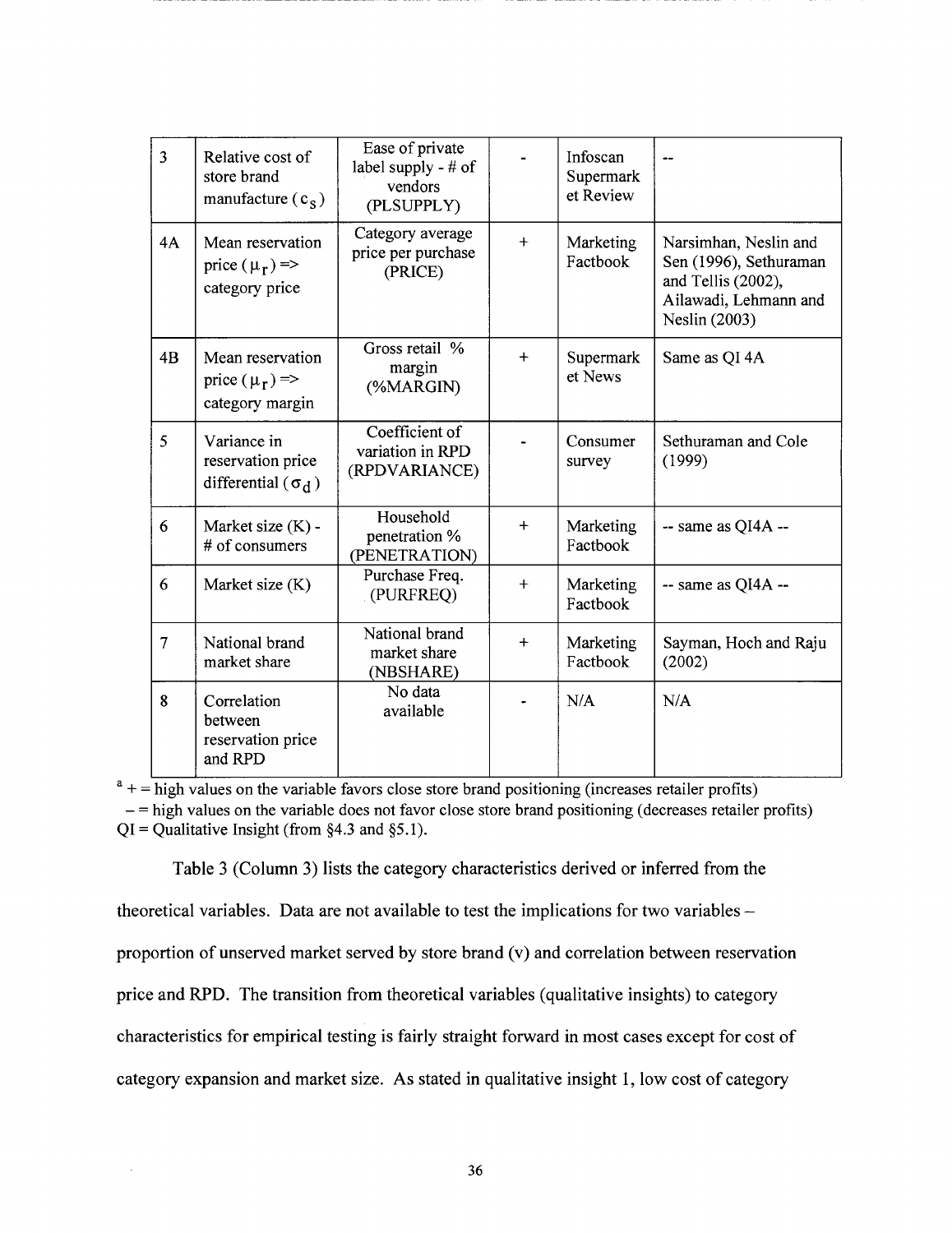expansion implies that the category is expandable relative to a situation with high cost. An offshoot of the expandability result is the relationship between advertising and store brand positioning. In our case, when category is expandable through advertising, manufacturers would have high advertising budgets and retailer would be better off not positioning the store brand close to the national brand. In the analytical model, market size is the total number  $(K)$  of consumers in the market. In the real world, both number of households that purchase the product and the frequency of purchase (which is assumed to be constant at 1 in our analytical model) determine unit volume market size.

-----------------------------------------------

Therefore, we consider both variables.

Based on the above discussion, we have the following expectations:

*The likelihood of positioning a store brand close to the national brand is higher in* 

- *(i) less expandable categories,*
- *(ii) less advertised categories*
- *(iii) categories where supply of private labels is easier to obtain (less costly),*
- *(iv) high priced categories,*
- *(v) high margin categories,*
- *(vi) categories where consumers are heterogeneous in their reservation price differential,*
- *(vii) categories with higher household penetration,*
- *(viii) frequently purchased categories, and*
- *(ix) categories with higher national brand market share.*

The operationalization of these category characteristics and their data sources are described next.

#### 6.2. **Operationalization of Variables and Data Source**

Dependent Variable - Store Brand Positioning. Data on store brand positioning are based on observations in two stores located in the same neighborhood but belonging to two different supermarket chains. Following Sayman, Hoch, and Raju (2002), positioning a store brand close to a national brand is reflected in (i) placing the store brand next to the national brand on the shelf, (ii) using "compare and save" or similar slogans, and (iii) imitating national brand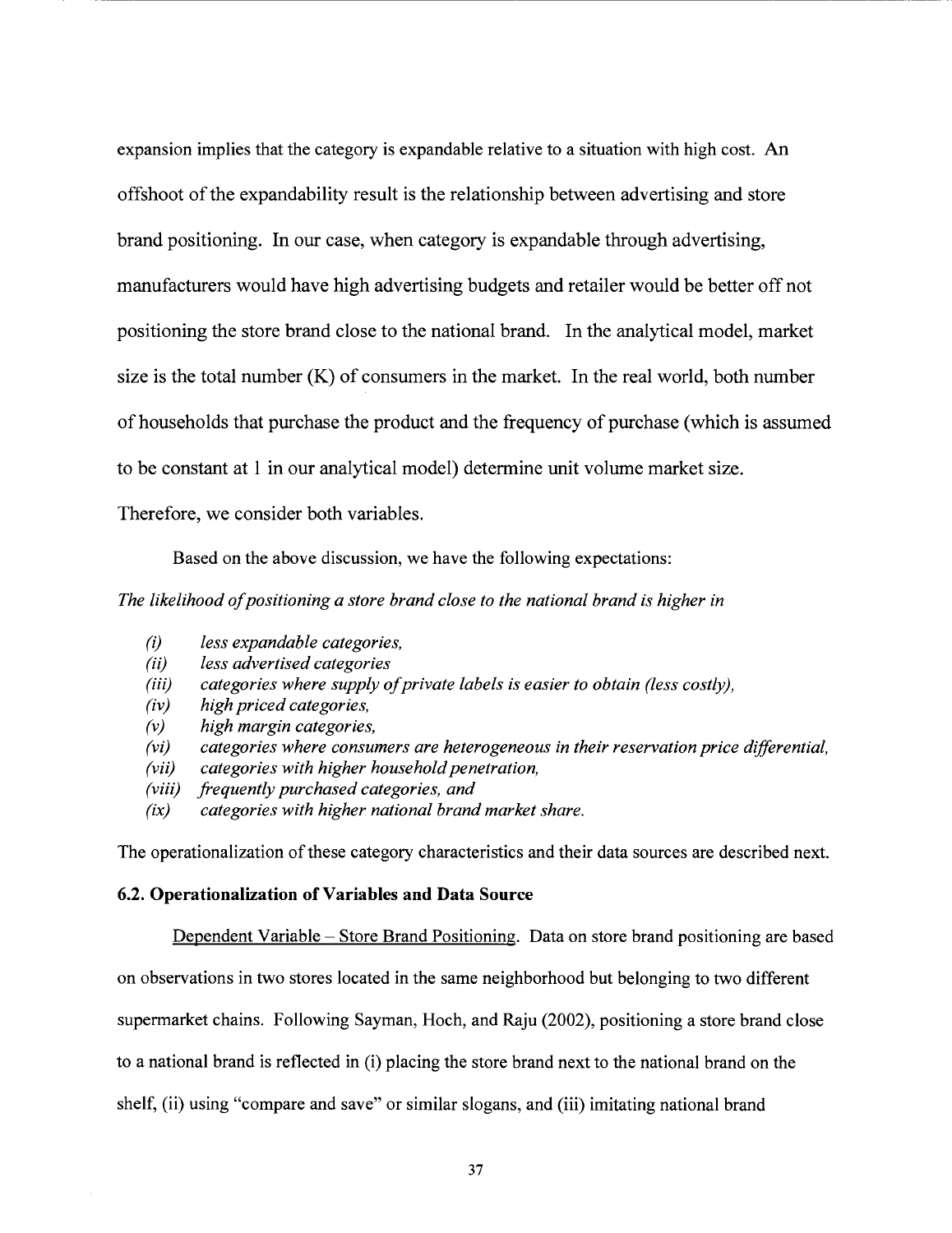packaging. We also employ these three criteria for assessing the positioning of store brand. The first two criteria can be objectively observed. The third criterion is more subjective and was determined based on the assessment and agreement by two trained observers.

In each product category, the store brand is observed in tandem with each of the national brand. For that store brand, with any national brand (say A), the following observations are made: (i) Is the store brand located next to national brand (A), (ii) Is there a shelf talker comparing the store brand with national brand (A), and (iii) does the store brand have similar packaging as national brand (A). The same three questions were answered for other national brands (B, C etc.). In each product category, the national brand that satisfied the maximum number among the three criteria was considered the focal national brand. In a given product category, we declared a store brand to be positioned close to a national brand if it satisfied at least two of the above three criteria. All three criteria were satisfied in less than 5% of the observed categories and therefore appeared to be too stringent a condition for determining store brand positioning. In particular, shelf talkers were used in very few categories even when there appeared to be an obvious attempt to imitate the national brand, based on other criteria.

Independent Variables - Category Characteristics. Table 3 lists the variables, their operationalization and data source. Category expandability was determined based on expert opinion. For each product category, we asked three grocery products experts their level of agreement to the following statement:

*"Total category sales in this product category can be increased through non-price marketing investments such as advertising, product improvement, sampling, publicity, or other non-price promotions.* "

A 5-point Likert scale (1=strongly disagree,  $5 =$ strongly agree) was used. The average correlation across the three experts was 0.62, indicating reasonable agreement. Their ratings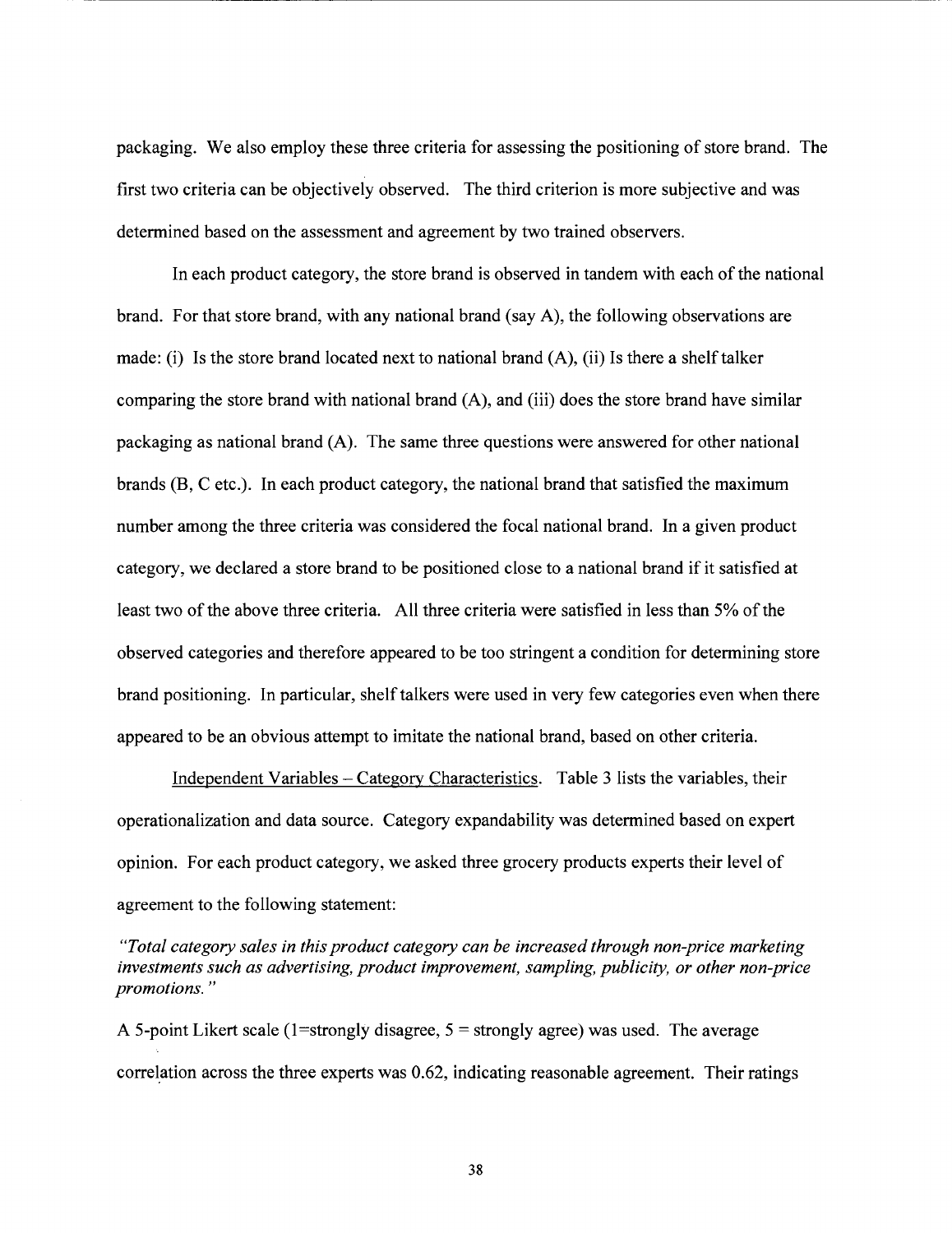were added to get an expandability score for each category. The judgment based measure appeared to have face validity – categories that are in the relatively early stage of the product life cycle (e.g., bottled water) and more hedonic products such as soft drinks and cookies had the highest expandability scores  $(>13/15)$ ; whereas, mature categories and categories that are considered commodities (e.g., salt, sugar) scored the lowest on expandability  $(\leq 6/15)$ . The correlation between expandability and national brand advertising was positive and significant (0.36), as we predicted, providing some nomological validity.

--------------

Media advertising expenditures for the categories were obtained from Leading National Advertisers (LNA) class/brand summary (1999) following the procedure used in Hoch and Banerji (1993), Sethuraman and Tellis (2002) and Ailwadi, Lehmann and Neslin (2003).

We use number of supply vendors in the product category as a surrogate for ease of private label supply. First, a large number of suppliers in a category suggests less barriers to entry, thus ease of manufacturing. Second, a large number of vendors suggests that there are many fringe manufacturers with little market power. According to Stem (1966), a retailer may be able to persuade one or more of the fringe firms to supply private labels at low cost. Number of vendors was directly taken from Infoscan Supermarket Review (1994).

In a prelude to a detailed analysis of 20 product categories, Sethuraman and Cole (1999) collected reservation price differential data on 120 product categories from over 180 consumers (each reporting data for 40 categories) and computed their means and standard deviations. To account for differences in the means, we used the coefficient of variation (standard deviation / mean) as a measure of heterogeneity in reservation price differential.

Data on category level purchase price, household penetration and purchase frequency were obtained from the Marketing Factbook (1994), consistent with previous research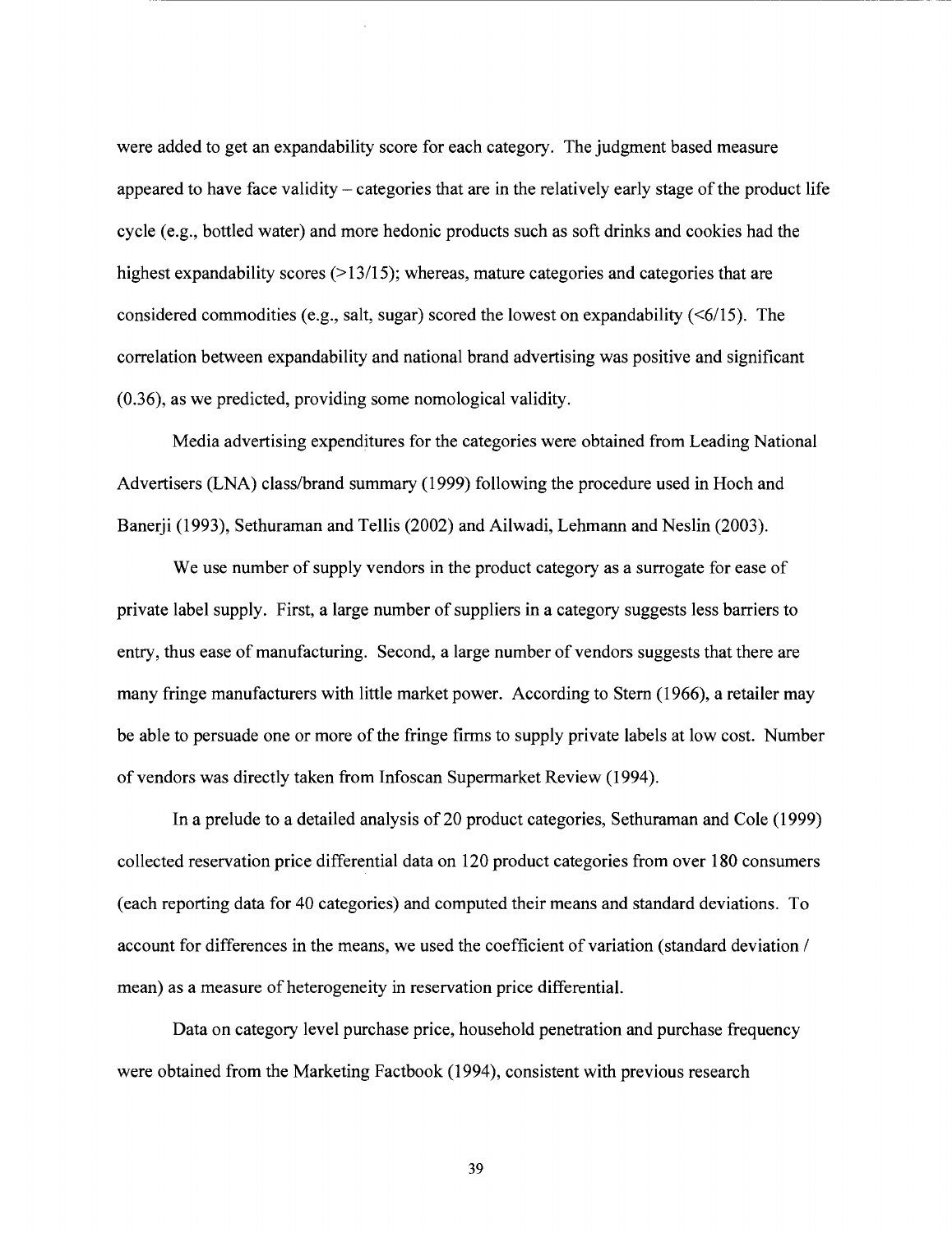(Narasimhan, Neslin and Sen 1995, Sethuraman and Tellis 2002, Ailawadi, Lehmann, and Neslin 2003). Data on category margin was obtained from *Supermarket News,* as in Sethuraman and Tellis (2002). As in Sayman, Hoch and Raju (2002), market share for the focal national brand was obtained from the Marketing Factbook.

-------------------------------- ----- -------

#### **6.3. Preliminary Analysis**

Data on all dependent and independent variables are available for 109 product categories. We use this data for our analysis. To gain a preliminary understanding, we addressed the question: Do stores in the same neighborhood belonging to two different chains exhibit similar store brand positioning behavior, that is, position the store brand close to the national brand in the same categories? If they do, it indicates that product/market characteristics potentially drive store brand positioning behavior. The following cross-tabulation indicates the extent of agreement.

|                                         |     | Positioned against a<br>national brand?<br>Chain A |              | Total      |
|-----------------------------------------|-----|----------------------------------------------------|--------------|------------|
|                                         |     | Yes                                                | No           | (Chain B)  |
| Positioned against a<br>national brand? | Yes | 26 (23.9%)                                         | $11(10.1\%)$ | 37 (34.0%) |
| Chain B                                 | No  | $7(6.4\%)$                                         | 65 (59.6%)   | 72 (66.0%) |
| Total (Chain A)                         |     | 33 (30.3%)                                         | 76 (69.7%)   | 109 (100%) |

In Chain A, store brand was positioned against a national brand in 33 (30.3%) out of 109 categories; in Chain B, store brand was positioned against a national brand in 37 (34.0%) out of 109 categories. These percentages are similar to the numbers in Sayman, Hoch and Raju (2002) -- 32% and 39% in the two stores they observed. Interestingly, in 91 (83.5%) of the 109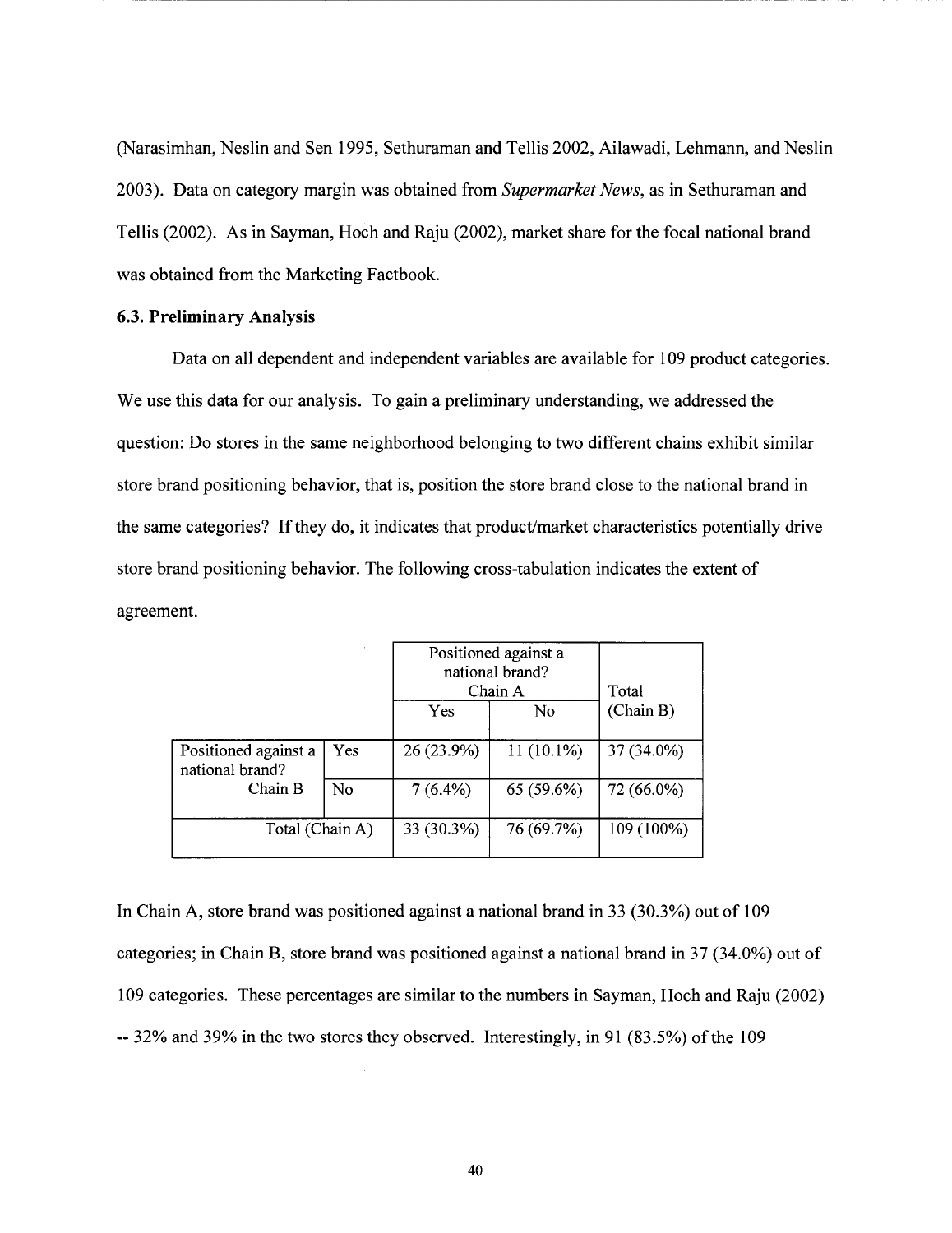categories, store brand positioning behavior was the same across stores, that is, both stores positioned against a national brand or both did not follow any targeted positioning strategy.

-----------------------------------

# **6.4. Analysis of Antecedent Factors**

Our main interest is in identifying category characteristics that influence a retailer's decision to position its store brand close to the national brand. We estimate the following binary logit model to identify which of the nine variables significantly influence store brand targeting strategy:

(14) P(position = 1) = 
$$
\frac{e^{v}}{1 + e^{v}}
$$
, where

 $v = b_0 + b_1$  (EXPAND) +  $b_2$  (ADVERTISING) +  $b_3$  (PLSUPPLY) +

 $b_4$  (PRICE) +  $b_5$  (%MARGIN) +  $b_6$  (RPDVARIANCE) +

 $b_7$  (PENETRATION)  $b_8$  (PURFREQ) +  $b_9$  (NBSHARE).

P(position=l) implies the probability that the store brand in a category is positioned against a particular national brand. The empirical results are presented in Table 4.

Four of the nine variables in Chain A and four variables in Chain B were statistically significant and in the hypothesized direction. In particular, positioning a store brand close to the national brand is less likely in categories whose sales are expandable and in highly advertised categories, but more likely in high-margin categories and where the leading national brand has a large market share.

Multicollinearity does not appear to be a major problem in estimating Equation  $(14)$  – the magnitude of the highest correlation between any two independent variables is .44 (between purchase cycle and household penetration). One notable difference was that the coefficient of advertising increased and was significant at  $p<01$  when expandability was not in the model.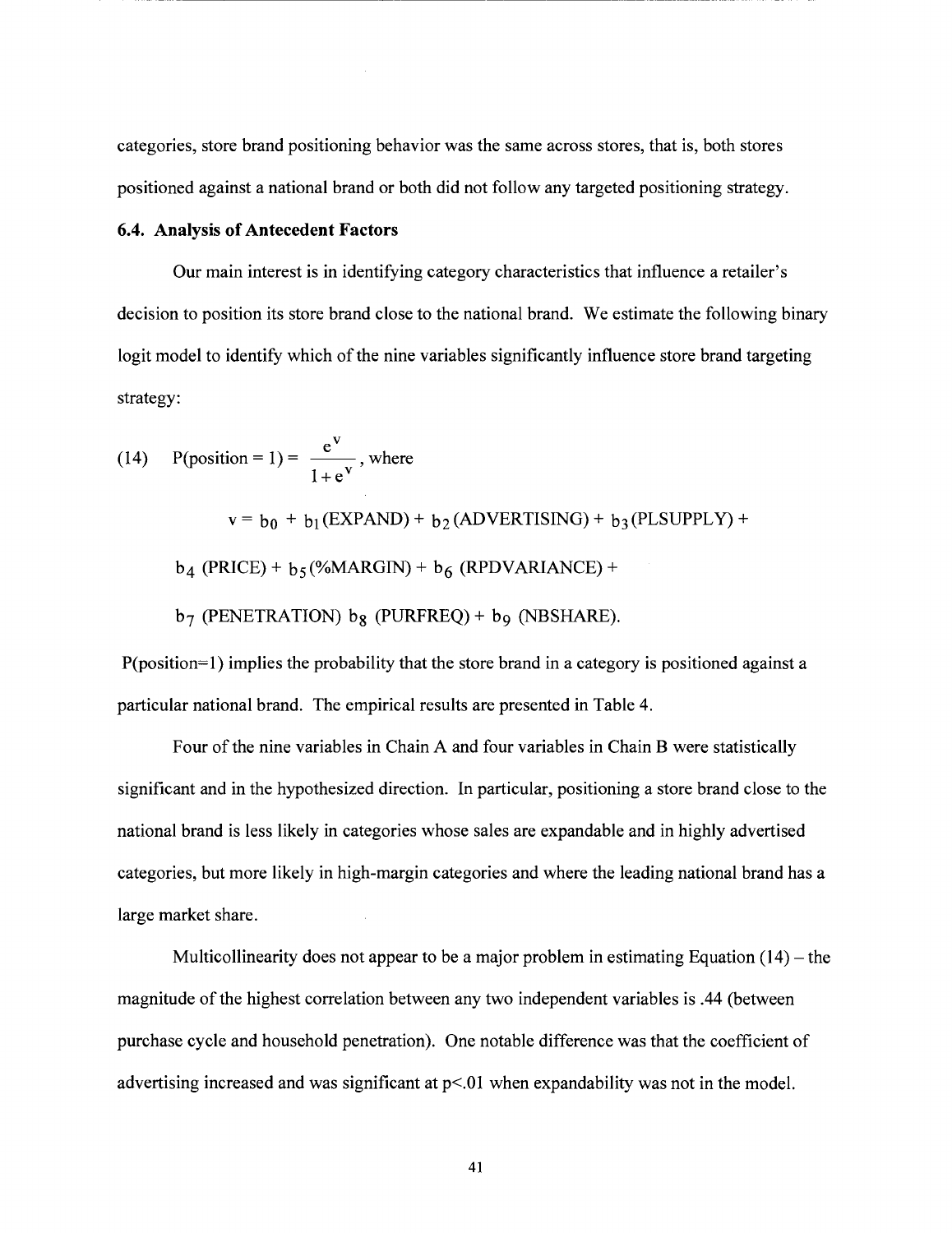|                                     | Hypothesized                           | Logit Estimates<br>(Chain A) | <b>Logit Estimates</b><br>(Chain B) |
|-------------------------------------|----------------------------------------|------------------------------|-------------------------------------|
| Description of Variables            | Sign                                   | Estimate<br>(Std. Error)     | Estimate<br>(Std. Error)            |
| Category expandability              | $\overline{\phantom{a}}^{\phantom{a}}$ | $-.362(.13)**$               | $-.359(.13)$ **                     |
| Advertising expenditure             |                                        | $-.011(.0065)*$              | $-0.0125$ $(-0.0074)$ *             |
| Ease of private label supply        | $+$                                    | .019(.029)                   | .013(.029)                          |
| Variance in RPD across<br>consumers |                                        | 1.21(1.98)                   | $-2.13(2.03)$                       |
| Average price per purchase (\$)     | $+$                                    | .018(.305)                   | .269(.306)                          |
| Category % margin                   | $+$                                    | $.156(.078)*$                | $.137(.077)$ *                      |
| Household Penetration (%)           | $+$                                    | .025(.018)                   | .008(.017)                          |
| Frequency of purchase               | $+$                                    | $-0.015(0.156)$              | $-.060(.173)$                       |
| National brand market share         | $+$                                    | $.034(.017)*$                | $.041(.017)$ **                     |

Table 4 **Empirical Results** 

---------------------------------~·------------------

<sup>b</sup>Negative sign implies that positioning a store brand close to the national brand is *less* likely in categories that are expandable than in categories that are not expandable. \*\*  $p < .01$ . \*p < .05 - one-tailed test.

# **7. DISCUSSION AND CONCLUSION**

This paper is motivated by the general belief, supported by theoretical and empirical literature, that retailers are better off positioning a store brand close to the national brands. In this research, we investigate the basic question- do retailers always benefit by positioning their store brand close to the national brand?

# **7.1. Discussion of Key Results and Contribution**

Analysis of a game-theoretic model reveals some insights regarding the market conditions when it may not be profitable for the retailer to compete intensely with the focal national brand. The first insight relates to the product life cycle concept. Retailers may be better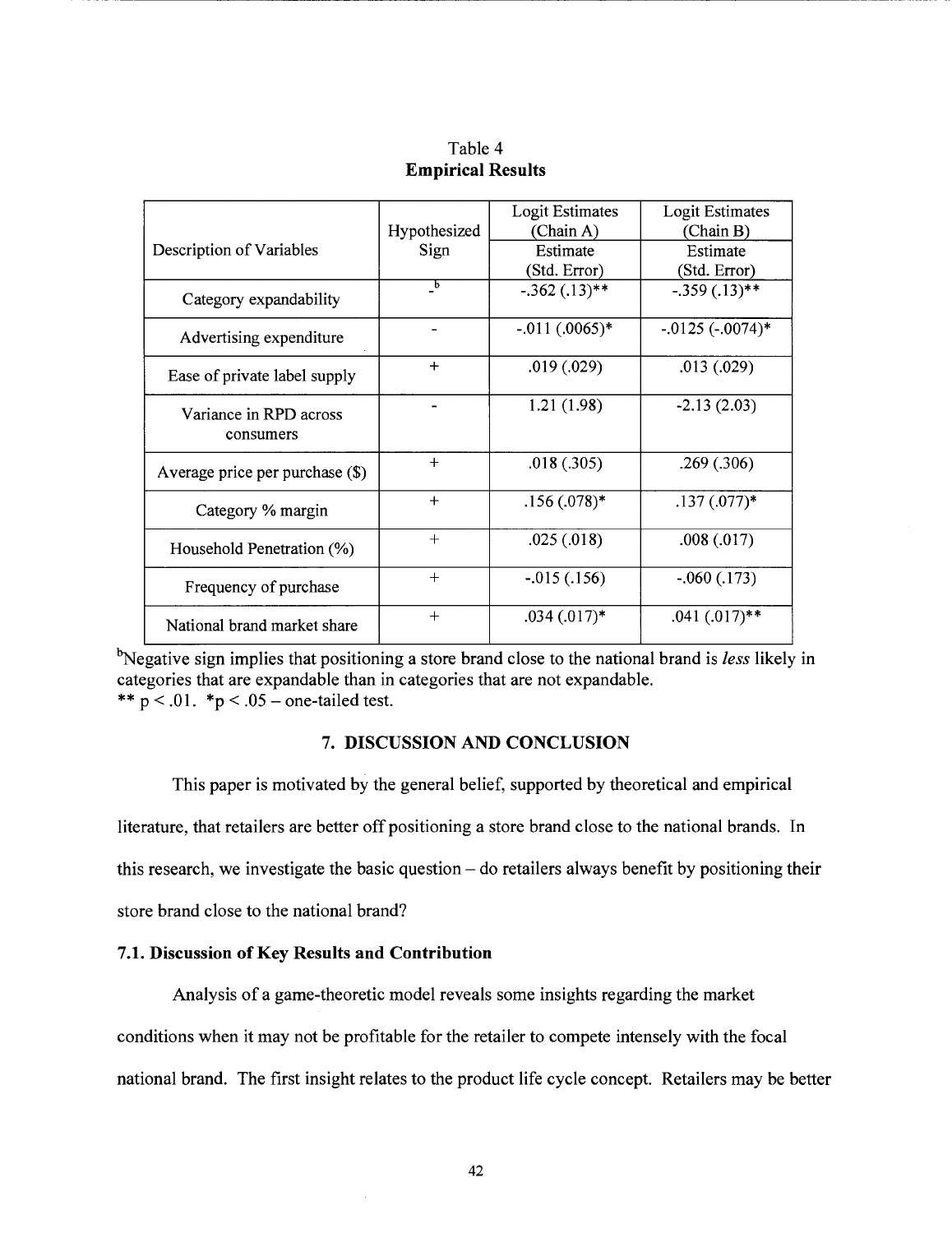off not positioning its store brand close to the national brand in categories where the manufacturer can expand category demand through non-price marketing investments such as product improvements and advertising. Such product categories would include products in the early stage of the life cycle, where marketing would promote purchase of the product by increasing awareness and educating consumers. Such categories may also include hedonistic products where advertising could increase consumption pleasure and induce consumers to purchase. The intuition for this result is that by positioning the store brand close to the national brand, the retailer would force the national brand manufacturer to focus on price reduction and discourage him/her from investing in category demand enhancing activities, an action that could be detrimental to both manufacturer and retailer.

----------~--------------------------------------------------- ---------- ----

The second key insight relates to the notion of segmentation. Positioning the store brand close to a national brand may not be profitable when there is a significant "unserved" market (demand that is not met at given national brand prices) that can be served by the store brand (qualitative insight-- QI2), when there is a significant variation in consumers' reservation prices differential (QI5) and when high reservation price consumers are more loyal to the national brand (high RPD) while low reservation price consumers are price sensitive (low RPD)- QI8. All these market conditions are conducive for the store brand to be used as a segmentation tool- target store brand for the low reservation price consumers and the national brand for the high reservation price consumers. In addition, positioning a store brand close to the national brand may be less profitable when the cost of store brand is higher, category price and margins are lower, the market size is smaller, or when the competing national brand has a low market share.

A follow-up empirical test of the hypotheses derived from the analytical results provides additional insights about actual retailer behavior. Of particular interest is the empirical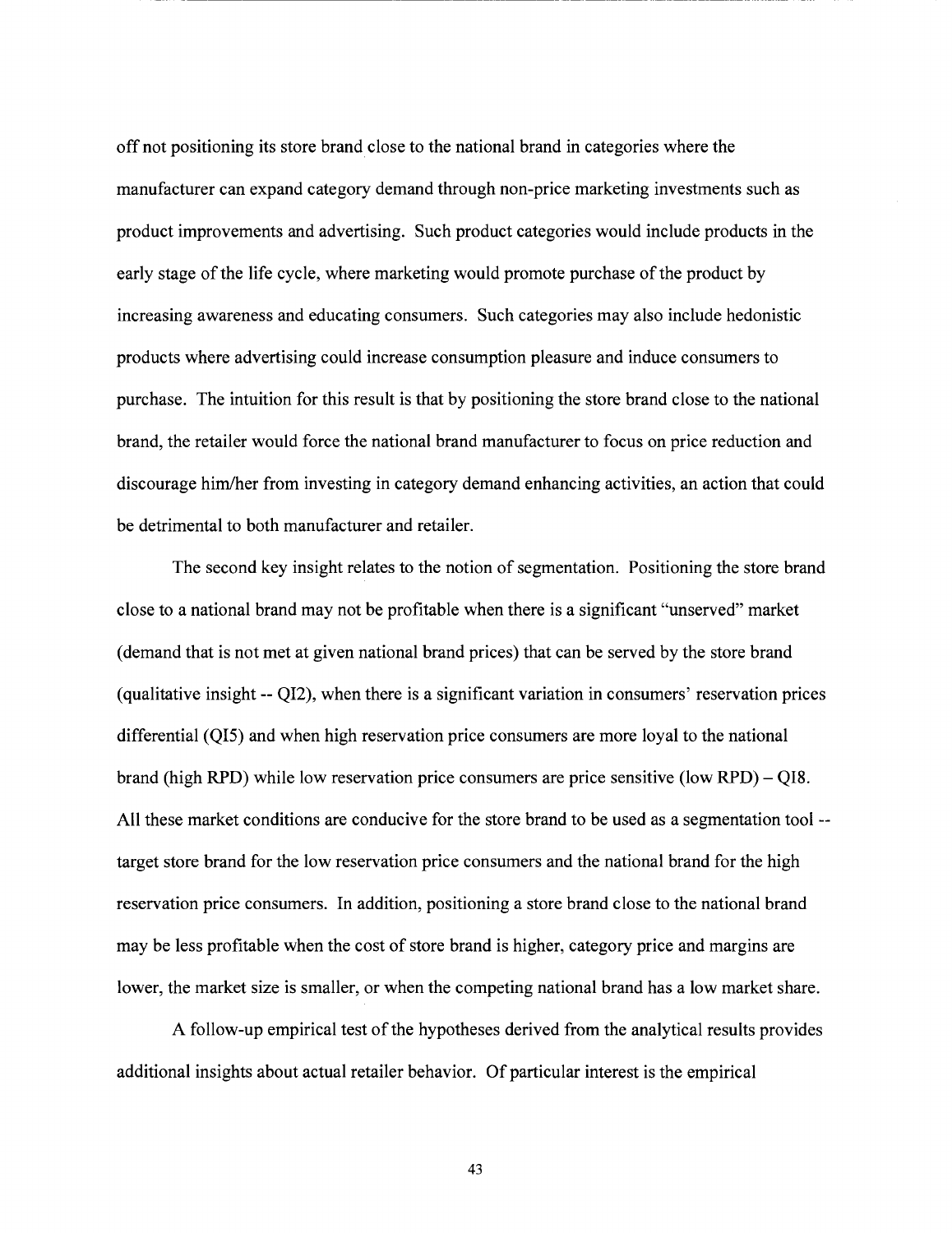relationship between advertising and store brand positioning. There are two conflicting theoretical viewpoints on this relationship. The piggybacking theory of store brand positioning, advanced in our analytical model, would state that store brands should not be positioned close to highly advertised national brands. This is because, in categories conducive for advertising, national brands can advertise heavily and increase its own sales and category sales. The retailer benefits from this increased demand both through higher prices and profits from the national brand. The increased price of the national brand offers greater pricing flexibility for the store brand. Rather than competing head-on with the national brand, the retailer may be better off availing of this conducive demand environment (piggybacking) and position a store brand to predominantly gain customers who are less willing to buy the national brand at the higher prices.

The countervailing power view of store brand positioning would suggest that store brands should be positioned close to the highly advertised brand. Through advertising, the national brand manufacturers are able to differentiate their brands and wield power over the retailers. By positioning a store brand close to the national brand, the retailer will be able to counter the advertising power and gain more profits (Morton and Zettelmeyer 2000). Our empirical finding appears to support the piggybacking theory of store brand positioning, though there may be alternate explanations for the observed positive relationship.

We also find that store brands tend to target leading national brands, especially brands with large market share, supporting our analytical results and the theoretical and empirical results of Sayman, Hoch and Raju (2002). Thus, this paper makes a theoretical contribution in identifying some conditions when close store brand positioning may not be profitable for the retailer and an empirical contribution in understanding retailers' actual positioning behavior.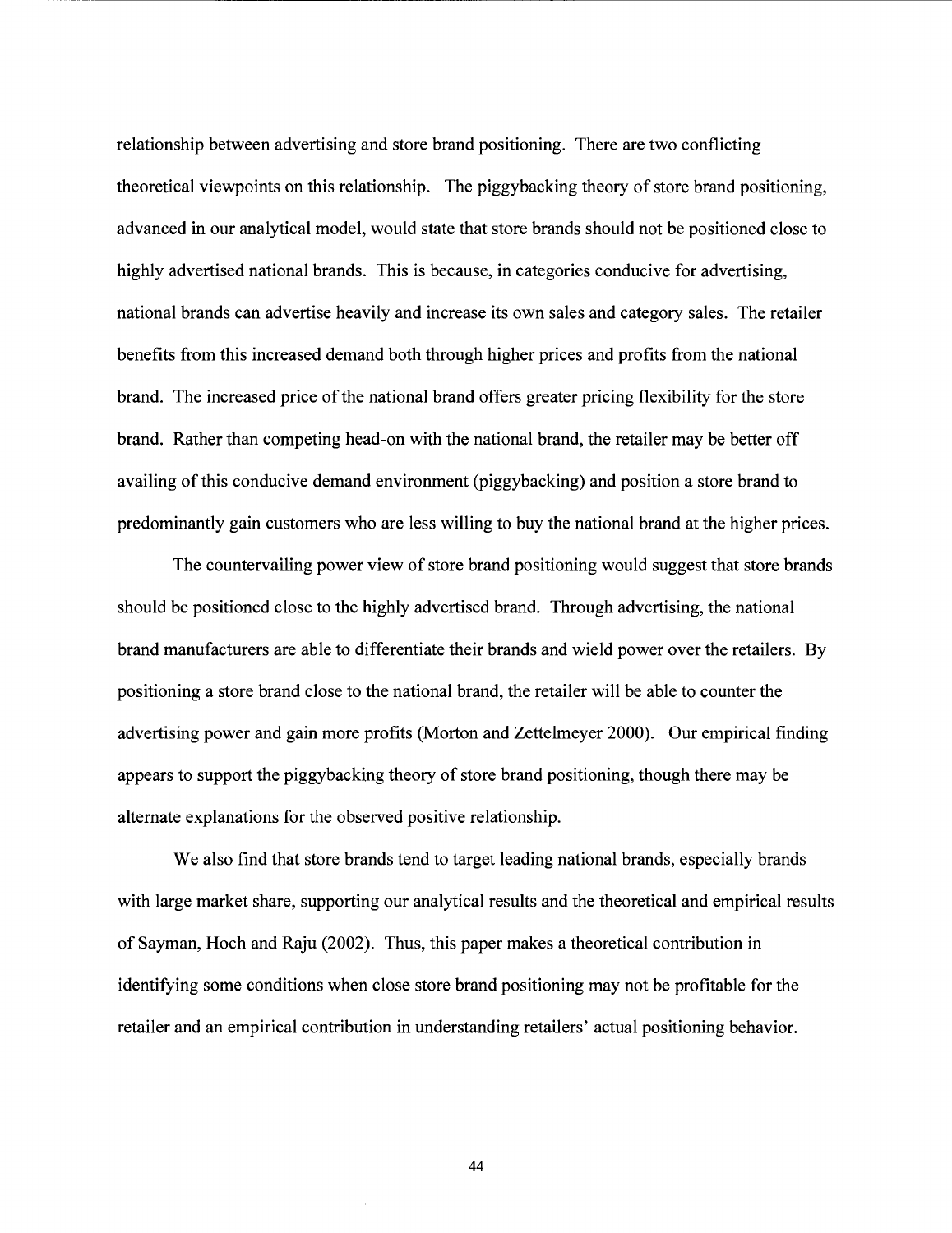# **7 .2. Limitations and Future Research Directions**

The inclusion of category expansion parameter, normally distributed consumer heterogeneity of reservation prices, and the notion of unserved market demand is both a strength of this manuscript and a potential limitation. On the one hand, the model allows us to investigate variables that have not been considered in previous marketing channels literature. For example, our quick review of all *Marketing Science* issues published since its inception (1983-2003) revealed 18 articles employing game-theoretic models in channels of distribution. A majority of these articles (12118) used linear in price (aggregate) demand functions. Other studies used loglinear, quadratic, or more general aggregate, demand functions with price as the only variable. A few studies incorporated heterogeneity in consumer reservation price but assumed a uniform distribution leading to a linear in price demand structure. We did not find any research that incorporated the variables mentioned above, which we believe is a strength of this manuscript.

------------------------------------------------~---

On the other hand, the demand functions in our model are non-linear and do not lend themselves to analysis using closed-form solutions and comparative statics. Therefore, we had to resort to numerical analysis procedure. However, we believe our results are credible for the following reasons:

- (i) the demand functions and profit functions appear to be smooth and well behaved, leading to interpretable equilibrium solutions,
- (ii) the choice of parameters was made easy since all of them (except  $v$  and  $K$ ) could be expressed in monetary units and could be drawn from previous literature,
- (iii) the results appear to be robust in the range of parameters investigated,
- (iv) all the results are intuitive or can be explained, and
- (v) many of the results are consistent with findings from previous literature.

Nevertheless, future researchers may attempt to validate or negate results from this study using a more direct calculus approach.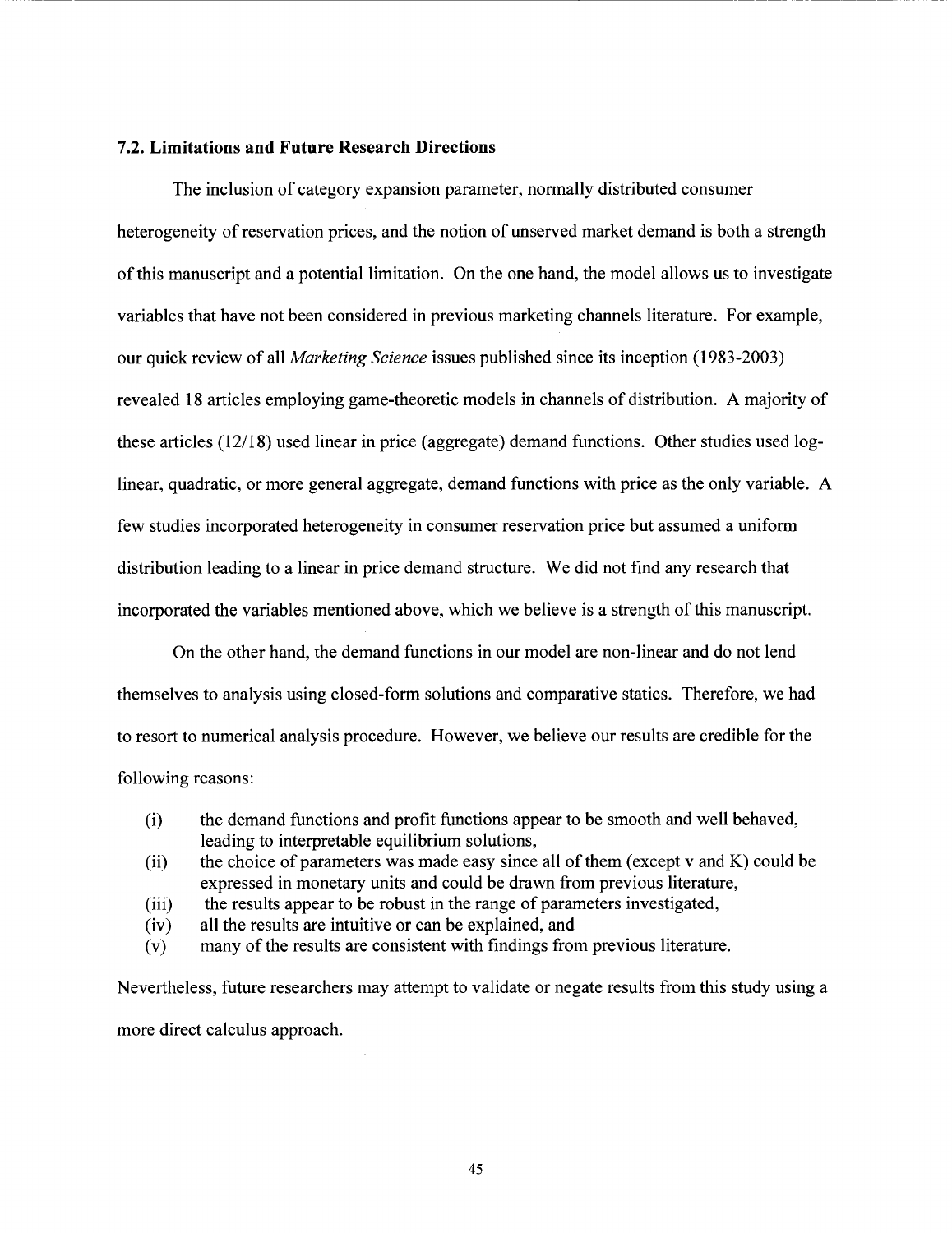The analytical model also incorporated only one national brand in one retail outlet and considered only the demand-enhancing role of manufacturer's non-price marketing investments. This modeling approach appeared to be sufficient for our purpose. If there are two or more national brands, the category expandability result (Qil) would still hold. The unserved by national brand market may diminish because there are many national brands to serve the market. The question of how this situation would influence store brand positioning would depend on the nature of the competitive relationship among the national brands.

------------------------------------------------ -------------------

Incorporating store competition into the analytical model is relatively complex. We are unable to say whether the basic results would change in the presence of store competition. Future research can incorporate multiple brands, store competition, and different roles of advertising in the analytical models. Future research can also study the possibility of manufacturers offering more trade deals and inducing the retailer to offer temporary price discounts on the national brand to ward off, or in reaction to, close store brand positioning.

The empirical analysis is based on data from two stores in one geographic market. Future research can test the generalizability of the results obtained in this research by collecting data from different markets and by using more direct measures of the variables (e.g., private label cost) and incorporating additional variables such as reservation price. In particular, we have introduced the notion that the size of unserved market can play a significant role in a retailer's positioning decision, but we do not have any empirical measures. Getting an estimate of the size of available unserved market could be quite useful in store brand marketing decisions.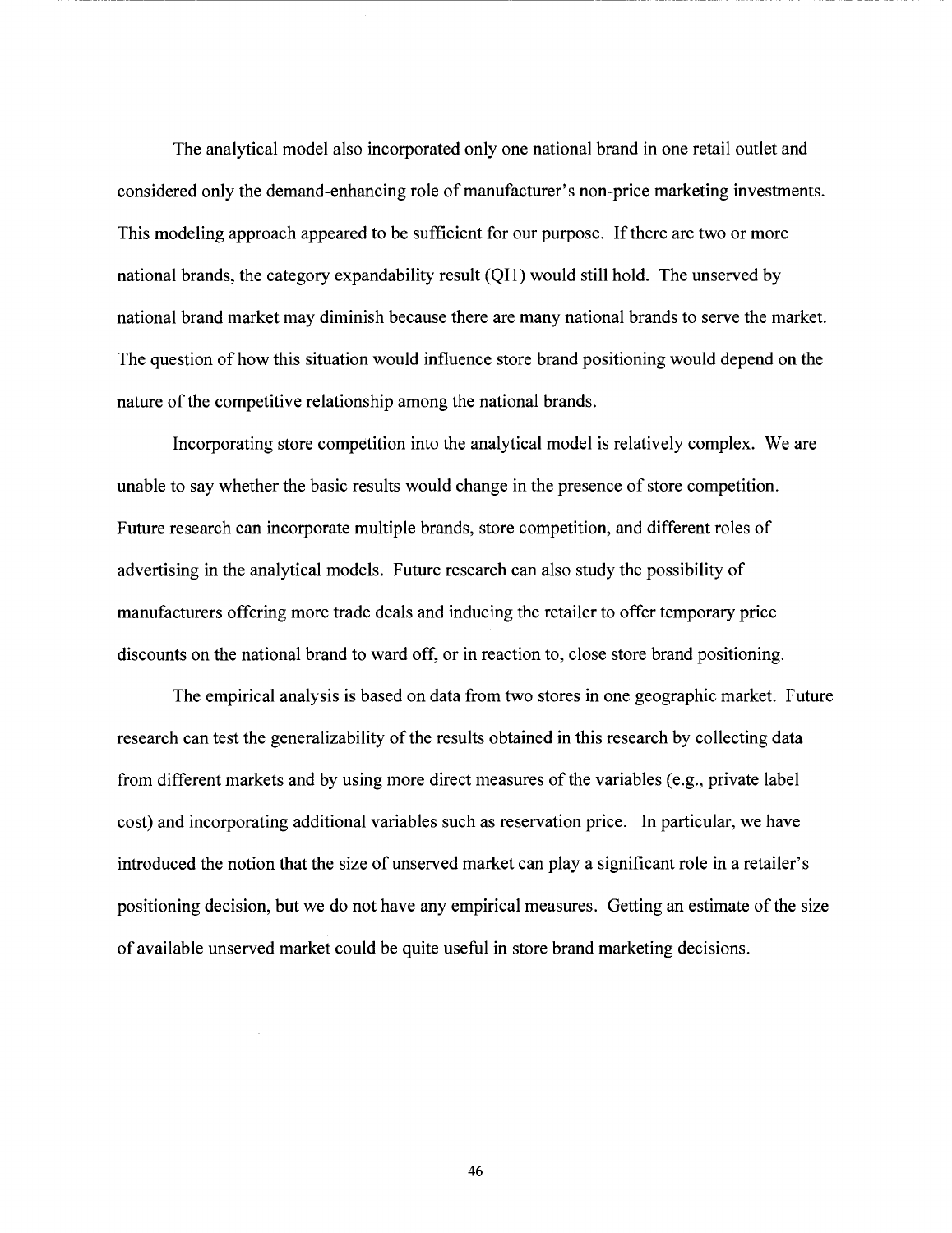#### **REFERENCES**

Abe, Makoto (1998), "Behavioral Explanations for Asymmetric Price Competition," Marketing Science Institute Working Paper, Report No. 98-123 (October).

-----------------------------------

- AC Nielsen (2003). Consumer and Market Trend Report, Schambaurg: IL
- Ailawadi, Kusum A, Don Lehmann, and Scott Neslin (2002), "Revenue Premium as an Outcome Measure of Brand Equity," Journal of Marketing, 67 (4), 1-17.
- Allenby, Greg M. and Peter E. Rossi (1999), "Marketing Models of Consumer Heterogeneity," *Journal of Econometrics,* 89,57-78.
- Fitzell, Philip B. (1992), Private Label Marketing in the 1990s. NewYork: Global Book Productions.
- Hoch, Stephen J., and Shumeet Banerji (1993), "When Do Private Labels Succeed," Sloan Management Review, Summer, 57-67.
- Kim, Byung Do, Robert Blattberg and Peter Rossi (1995), "Modeling the Distribution of Price Sensitivity and Implications for Optimal Retail Pricing," Journal of Business & Economic Statistics, 13 (July), 291-303.
- Lal, Rajiv (1990), "Manufacturer Trade Deals and Retail Price Promotions," Journal of Marketing Research, 27, 428-444.
- Lauhnor, David and Chad Terhune (2003), "A Low Budget Cola Shakes up Markets South of the Border," The Wall Street Journal, October 27, p.A1, A8.
- Mills, David E. (1995), "Why Retailers Sell Private Labels," Journal of Economics and Management Strategy, 4(3) 509-528.
- Morton, Fiona S., and Florian Zettelmeyer (2000), "The Strategic Positioning of Store Brands in Retailer-Manufacturer Bargaining," National Bureau of Economic Research Working paper 7712.
- Narasimhan, Chakravarthi, Scott Neslin, and Subrata Sen (1996), "Promotional elasticities and category characteristics," Journal of Marketing, 60 (April), 17-30.
- Neslin, Scott A., Stephen G. Powell, and Linda G. Stone (1995), "The Effect of Retailer and Consumer Response on Optimal Manufacturer Advertising and Trade Promotion Strategies," Management Science, 41, 749-766.
- Rao, Ram C. (1991), "Pricing and Promotions in Asymmetric Duopolies," Marketing Science, 10 (Spring), 131-44.